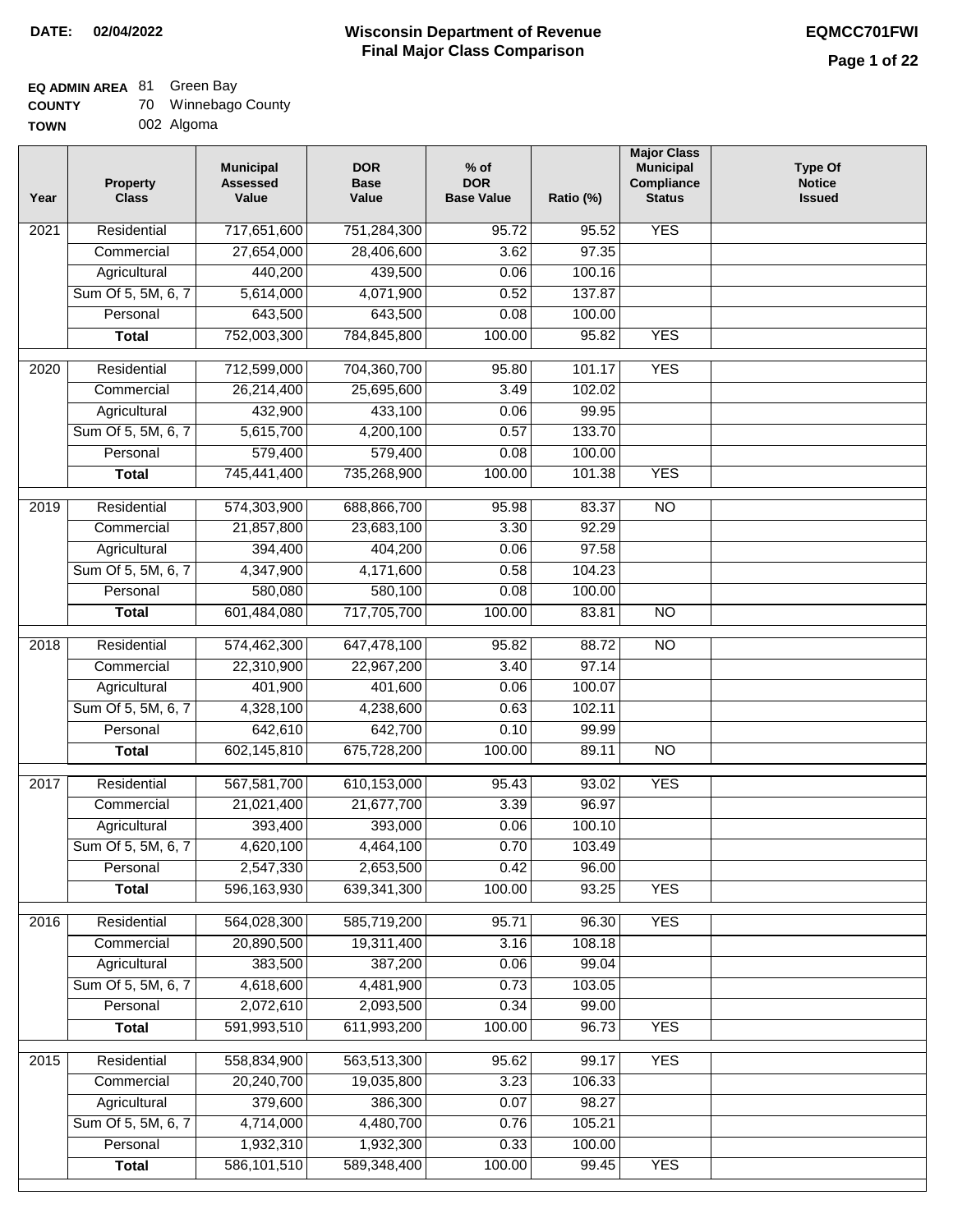# **EQ ADMIN AREA** 81 Green Bay

| <b>COUNTY</b> | 70 | Winnebago County |
|---------------|----|------------------|
| <b>TOWN</b>   |    | 004 Black Wolf   |

| Year             | <b>Property</b><br><b>Class</b> | <b>Municipal</b><br><b>Assessed</b><br>Value | <b>DOR</b><br><b>Base</b><br>Value | $%$ of<br><b>DOR</b><br><b>Base Value</b> | Ratio (%)       | <b>Major Class</b><br><b>Municipal</b><br>Compliance<br><b>Status</b> | <b>Type Of</b><br><b>Notice</b><br><b>Issued</b> |
|------------------|---------------------------------|----------------------------------------------|------------------------------------|-------------------------------------------|-----------------|-----------------------------------------------------------------------|--------------------------------------------------|
| 2021             | Residential                     | 274,527,700                                  | 317,940,200                        | 94.87                                     | 86.35           | $\overline{NO}$                                                       |                                                  |
|                  | Commercial                      | 7,101,500                                    | 7,150,900                          | 2.13                                      | 99.31           |                                                                       |                                                  |
|                  | Agricultural                    | 1,074,000                                    | 1,192,000                          | 0.36                                      | 90.10           |                                                                       |                                                  |
|                  | Sum Of 5, 5M, 6, 7              | 6,757,700                                    | 8,199,900                          | 2.45                                      | 82.41           |                                                                       |                                                  |
|                  | Personal                        | 589,900                                      | 655,400                            | 0.20                                      | 90.01           |                                                                       |                                                  |
|                  | <b>Total</b>                    | 290,050,800                                  | 335, 138, 400                      | 100.00                                    | 86.55           | <b>NO</b>                                                             |                                                  |
| 2020             | Residential                     | 273,577,900                                  | 296,284,500                        | 94.69                                     | 92.34           | <b>YES</b>                                                            |                                                  |
|                  | Commercial                      | 7,042,000                                    | 6,747,400                          | 2.16                                      | 104.37          |                                                                       |                                                  |
|                  | Agricultural                    | 1,049,900                                    | 1,126,900                          | 0.36                                      | 93.17           |                                                                       |                                                  |
|                  | Sum Of 5, 5M, 6, 7              | 6,646,500                                    | 8,276,900                          | 2.65                                      | 80.30           |                                                                       |                                                  |
|                  | Personal                        | 420,200                                      | 451,900                            | 0.14                                      | 92.99           |                                                                       |                                                  |
|                  | <b>Total</b>                    | 288,736,500                                  | 312,887,600                        | 100.00                                    | 92.28           | <b>YES</b>                                                            |                                                  |
| $\frac{1}{2019}$ | Residential                     | 271,284,500                                  | 294,005,300                        | 94.84                                     | 92.27           | <b>YES</b>                                                            |                                                  |
|                  | Commercial                      | 6,857,900                                    | 6,358,200                          | 2.05                                      | 107.86          |                                                                       |                                                  |
|                  | Agricultural                    | 1,024,600                                    | 1,077,800                          | 0.35                                      | 95.06           |                                                                       |                                                  |
|                  | Sum Of 5, 5M, 6, 7              | 6,578,800                                    | 8,142,100                          | 2.63                                      | 80.80           |                                                                       |                                                  |
|                  | Personal                        | 401,500                                      | 427,100                            | 0.14                                      | 94.01           |                                                                       |                                                  |
|                  | <b>Total</b>                    | 286, 147, 300                                | 310,010,500                        | 100.00                                    | 92.30           | <b>YES</b>                                                            |                                                  |
|                  |                                 |                                              |                                    |                                           |                 |                                                                       |                                                  |
| 2018             | Residential                     | 268,248,500<br>6,874,500                     | 285,124,500<br>6,368,000           | 94.64<br>2.11                             | 94.08<br>107.95 | <b>YES</b>                                                            |                                                  |
|                  | Commercial<br>Agricultural      | 1,026,000                                    | 1,052,000                          | 0.35                                      | 97.53           |                                                                       |                                                  |
|                  | Sum Of 5, 5M, 6, 7              | 6,547,700                                    | 8,236,400                          | 2.73                                      | 79.50           |                                                                       |                                                  |
|                  | Personal                        | 496,400                                      | 496,400                            | 0.16                                      | 100.00          |                                                                       |                                                  |
|                  | <b>Total</b>                    | 283,193,100                                  | 301,277,300                        | 100.00                                    | 94.00           | <b>YES</b>                                                            |                                                  |
|                  |                                 |                                              |                                    |                                           |                 |                                                                       |                                                  |
| 2017             | Residential                     | 266, 171, 700                                | 264,458,000                        | 94.14                                     | 100.65          | <b>YES</b>                                                            |                                                  |
|                  | Commercial                      | 6,871,500                                    | 6,365,000                          | 2.27                                      | 107.96          |                                                                       |                                                  |
|                  | Agricultural                    | 1,030,700                                    | 1,029,700                          | 0.37                                      | 100.10          |                                                                       |                                                  |
|                  | Sum Of 5, 5M, 6, 7              | 6,538,800                                    | 8,176,700                          | 2.91                                      | 79.97           |                                                                       |                                                  |
|                  | Personal                        | 893,100                                      | 893,100                            | 0.32                                      | 100.00          |                                                                       |                                                  |
|                  | <b>Total</b>                    | 281,505,800                                  | 280,922,500                        | 100.00                                    | 100.21          | <b>YES</b>                                                            |                                                  |
| 2016             | Residential                     | 245,339,900                                  | 253,140,100                        | 93.14                                     | 96.92           | <b>YES</b>                                                            |                                                  |
|                  | Commercial                      | 6,317,700                                    | 8,822,400                          | 3.25                                      | 71.61           |                                                                       |                                                  |
|                  | Agricultural                    | 968,000                                      | 1,032,800                          | 0.38                                      | 93.73           |                                                                       |                                                  |
|                  | Sum Of 5, 5M, 6, 7              | 6,301,800                                    | 8,027,700                          | 2.95                                      | 78.50           |                                                                       |                                                  |
|                  | Personal                        | 755,900                                      | 755,900                            | 0.28                                      | 100.00          |                                                                       |                                                  |
|                  | <b>Total</b>                    | 259,683,300                                  | 271,778,900                        | 100.00                                    | 95.55           | <b>YES</b>                                                            |                                                  |
| 2015             | Residential                     | 242,619,800                                  | 252,928,200                        | 93.11                                     | 95.92           | <b>YES</b>                                                            |                                                  |
|                  | Commercial                      | 6,651,200                                    | 8,926,600                          | 3.29                                      | 74.51           |                                                                       |                                                  |
|                  | Agricultural                    | 973,900                                      | 1,028,000                          | 0.38                                      | 94.74           |                                                                       |                                                  |
|                  | Sum Of 5, 5M, 6, 7              | 6,498,000                                    | 8,161,300                          | 3.00                                      | 79.62           |                                                                       |                                                  |
|                  | Personal                        | 577,300                                      | 607,700                            | 0.22                                      | 95.00           |                                                                       |                                                  |
|                  | <b>Total</b>                    | 257,320,200                                  | 271,651,800                        | 100.00                                    | 94.72           | <b>YES</b>                                                            |                                                  |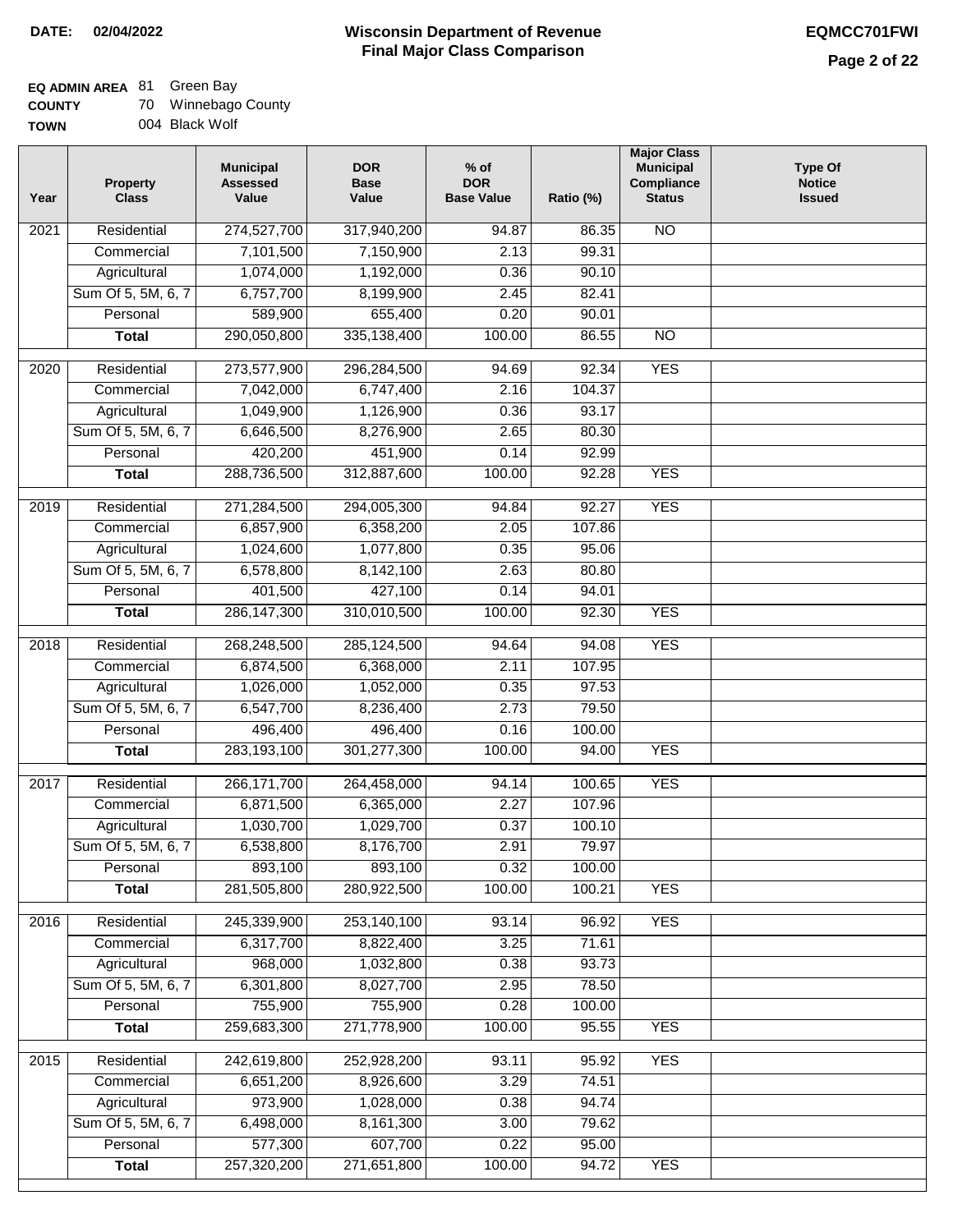# **EQ ADMIN AREA** 81 Green Bay

| <b>COUNTY</b> | Winnebago County |  |
|---------------|------------------|--|
|---------------|------------------|--|

**TOWN** 006 Clayton

| Year              | <b>Property</b><br><b>Class</b> | <b>Municipal</b><br><b>Assessed</b><br>Value | <b>DOR</b><br><b>Base</b><br>Value | $%$ of<br><b>DOR</b><br><b>Base Value</b> | Ratio (%) | <b>Major Class</b><br><b>Municipal</b><br>Compliance<br><b>Status</b> | <b>Type Of</b><br><b>Notice</b><br><b>Issued</b> |
|-------------------|---------------------------------|----------------------------------------------|------------------------------------|-------------------------------------------|-----------|-----------------------------------------------------------------------|--------------------------------------------------|
| $\overline{202}1$ | Residential                     | 483,577,000                                  | 503,485,400                        | 87.55                                     | 96.05     | <b>YES</b>                                                            |                                                  |
|                   | Commercial                      | 49,315,800                                   | 51,857,600                         | 9.02                                      | 95.10     |                                                                       |                                                  |
|                   | Agricultural                    | 2,626,100                                    | 2,623,100                          | 0.46                                      | 100.11    |                                                                       |                                                  |
|                   | Sum Of 5, 5M, 6, 7              | 16,925,600                                   | 15,546,500                         | 2.70                                      | 108.87    |                                                                       |                                                  |
|                   | Personal                        | 1,550,200                                    | 1,550,200                          | 0.27                                      | 100.00    |                                                                       |                                                  |
|                   | <b>Total</b>                    | 553,994,700                                  | 575,062,800                        | 100.00                                    | 96.34     | <b>YES</b>                                                            |                                                  |
| $\overline{2020}$ | Residential                     | 441,623,600                                  | 466,006,500                        | 86.27                                     | 94.77     | <b>YES</b>                                                            |                                                  |
|                   | Commercial                      | 48,949,700                                   | 53,915,200                         | 9.98                                      | 90.79     |                                                                       |                                                  |
|                   | Agricultural                    | 2,337,400                                    | 2,512,700                          | 0.47                                      | 93.02     |                                                                       |                                                  |
|                   | Sum Of 5, 5M, 6, 7              | 16,414,100                                   | 15,975,800                         | 2.96                                      | 102.74    |                                                                       |                                                  |
|                   | Personal                        | 1,621,700                                    | 1,743,800                          | 0.32                                      | 93.00     |                                                                       |                                                  |
|                   | <b>Total</b>                    | 510,946,500                                  | 540,154,000                        | 100.00                                    | 94.59     | <b>YES</b>                                                            |                                                  |
| 2019              | Residential                     |                                              |                                    | 86.32                                     | 92.80     | <b>YES</b>                                                            |                                                  |
|                   | Commercial                      | 423,067,200<br>48,646,600                    | 455,891,900<br>51,960,200          | 9.84                                      | 93.62     |                                                                       |                                                  |
|                   | Agricultural                    | 2,419,000                                    | 2,418,200                          | 0.46                                      | 100.03    |                                                                       |                                                  |
|                   | Sum Of 5, 5M, 6, 7              | 16,294,000                                   | 16,221,700                         | 3.07                                      | 100.45    |                                                                       |                                                  |
|                   | Personal                        | 1,584,612                                    | 1,650,600                          | 0.31                                      | 96.00     |                                                                       |                                                  |
|                   | <b>Total</b>                    | 492,011,412                                  | 528,142,600                        | 100.00                                    | 93.16     | <b>YES</b>                                                            |                                                  |
|                   |                                 |                                              |                                    |                                           |           |                                                                       |                                                  |
| 2018              | Residential                     | 413,232,400                                  | 433,014,400                        | 85.74                                     | 95.43     | <b>YES</b>                                                            |                                                  |
|                   | Commercial                      | 44,069,100                                   | 51,993,900                         | 10.29                                     | 84.76     | <b>NO</b>                                                             |                                                  |
|                   | Agricultural                    | 2,362,500                                    | 2,360,900                          | 0.47                                      | 100.07    |                                                                       |                                                  |
|                   | Sum Of 5, 5M, 6, 7              | 16,194,600                                   | 16,127,300                         | 3.19                                      | 100.42    |                                                                       |                                                  |
|                   | Personal                        | 1,561,900                                    | 1,561,900                          | 0.31                                      | 100.00    |                                                                       |                                                  |
|                   | <b>Total</b>                    | 477,420,500                                  | 505,058,400                        | 100.00                                    | 94.53     | $\overline{10}$                                                       |                                                  |
| 2017              | Residential                     | 390,932,200                                  | 396,886,100                        | 84.53                                     | 98.50     | <b>YES</b>                                                            |                                                  |
|                   | Commercial                      | 42,435,700                                   | 50,793,500                         | 10.82                                     | 83.55     | $\overline{N}$                                                        |                                                  |
|                   | Agricultural                    | 2,334,300                                    | 2,331,700                          | 0.50                                      | 100.11    |                                                                       |                                                  |
|                   | Sum Of 5, 5M, 6, 7              | 15,970,200                                   | 15,594,700                         | 3.32                                      | 102.41    |                                                                       |                                                  |
|                   | Personal                        | 3,927,200                                    | 3,927,200                          | 0.84                                      | 100.00    |                                                                       |                                                  |
|                   | <b>Total</b>                    | 455,599,600                                  | 469,533,200                        | 100.00                                    | 97.03     | <b>NO</b>                                                             |                                                  |
| 2016              | Residential                     | 384,633,100                                  | 385,927,100                        | 85.96                                     | 99.66     | <b>YES</b>                                                            |                                                  |
|                   | Commercial                      | 42,038,900                                   | 42,372,500                         | 9.44                                      | 99.21     |                                                                       |                                                  |
|                   | Agricultural                    | 2,307,400                                    | 2,305,900                          | 0.51                                      | 100.07    |                                                                       |                                                  |
|                   | Sum Of 5, 5M, 6, 7              | 16, 147, 700                                 | 13,878,800                         | 3.09                                      | 116.35    |                                                                       |                                                  |
|                   | Personal                        | 4,454,900                                    | 4,454,900                          | 0.99                                      | 100.00    |                                                                       |                                                  |
|                   | <b>Total</b>                    | 449,582,000                                  | 448,939,200                        | 100.00                                    | 100.14    | <b>YES</b>                                                            |                                                  |
| 2015              | Residential                     | 376,546,800                                  | 382,356,500                        | 85.63                                     | 98.48     | <b>YES</b>                                                            |                                                  |
|                   | Commercial                      | 42,846,600                                   | 43,091,100                         | 9.65                                      | 99.43     | <b>YES</b>                                                            |                                                  |
|                   | Agricultural                    | 2,282,100                                    | 2,281,600                          | 0.51                                      | 100.02    |                                                                       |                                                  |
|                   | Sum Of 5, 5M, 6, 7              | 15,983,900                                   | 13,749,400                         | 3.08                                      | 116.25    |                                                                       |                                                  |
|                   | Personal                        | 5,021,800                                    | 5,021,800                          | 1.12                                      | 100.00    |                                                                       |                                                  |
|                   | <b>Total</b>                    | 442,681,200                                  | 446,500,400                        | 100.00                                    | 99.14     | <b>YES</b>                                                            |                                                  |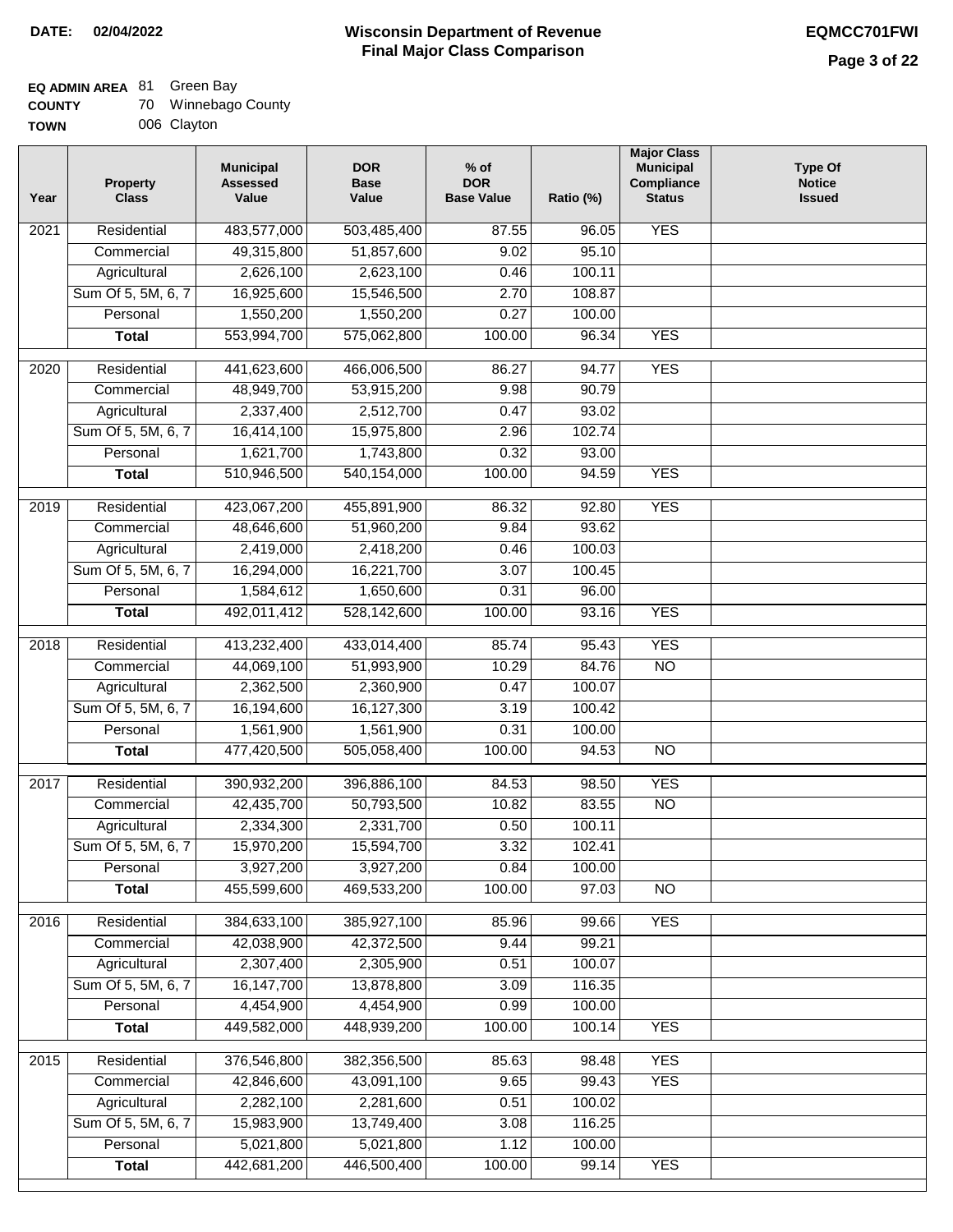## **EQ ADMIN AREA** 81 Green Bay

| <b>COUNTY</b> | 70 | Winnebago County |
|---------------|----|------------------|
| <b>TOWN</b>   |    | 008 Menasha      |

| Year              | <b>Property</b><br><b>Class</b> | <b>Municipal</b><br>Assessed<br>Value | <b>DOR</b><br><b>Base</b><br>Value | $%$ of<br><b>DOR</b><br><b>Base Value</b> | Ratio (%) | <b>Major Class</b><br><b>Municipal</b><br>Compliance<br><b>Status</b> | <b>Type Of</b><br><b>Notice</b><br><b>Issued</b> |
|-------------------|---------------------------------|---------------------------------------|------------------------------------|-------------------------------------------|-----------|-----------------------------------------------------------------------|--------------------------------------------------|
| 2016              | Residential                     | 908,683,900                           | 921,675,000                        | 70.39                                     | 98.59     | <b>YES</b>                                                            |                                                  |
|                   | Commercial                      | 350,822,600                           | 359,566,400                        | 27.46                                     | 97.57     | <b>YES</b>                                                            |                                                  |
|                   | Agricultural                    | 117,700                               | 117,300                            | 0.01                                      | 100.34    |                                                                       |                                                  |
|                   | Sum Of 5, 5M, 6, 7              | 2,031,500                             | 2,404,200                          | 0.18                                      | 84.50     |                                                                       |                                                  |
|                   | Personal                        | 25,548,300                            | 25,548,300                         | 1.95                                      | 100.00    |                                                                       |                                                  |
|                   | Total                           | 1,287,204,000                         | 1,309,311,200                      | 100.00                                    | 98.31     | <b>YES</b>                                                            |                                                  |
|                   |                                 |                                       |                                    |                                           |           |                                                                       |                                                  |
| $\overline{2}015$ | Residential                     | 900,538,600                           | 897,515,300                        | 69.60                                     | 100.34    | <b>YES</b>                                                            |                                                  |
|                   | Commercial                      | 345,377,300                           | 363,240,600                        | 28.17                                     | 95.08     | <b>YES</b>                                                            |                                                  |
|                   | Agricultural                    | 118,200                               | 117,700                            | 0.01                                      | 100.42    |                                                                       |                                                  |
|                   | Sum Of 5, 5M, 6, 7              | 2,032,300                             | 2,328,800                          | 0.18                                      | 87.27     |                                                                       |                                                  |
|                   | Personal                        | 26,763,500                            | 26,238,700                         | 2.03                                      | 102.00    |                                                                       |                                                  |
|                   | Total                           | 1,274,829,900                         | 1,289,441,100                      | 100.00                                    | 98.87     | <b>YES</b>                                                            |                                                  |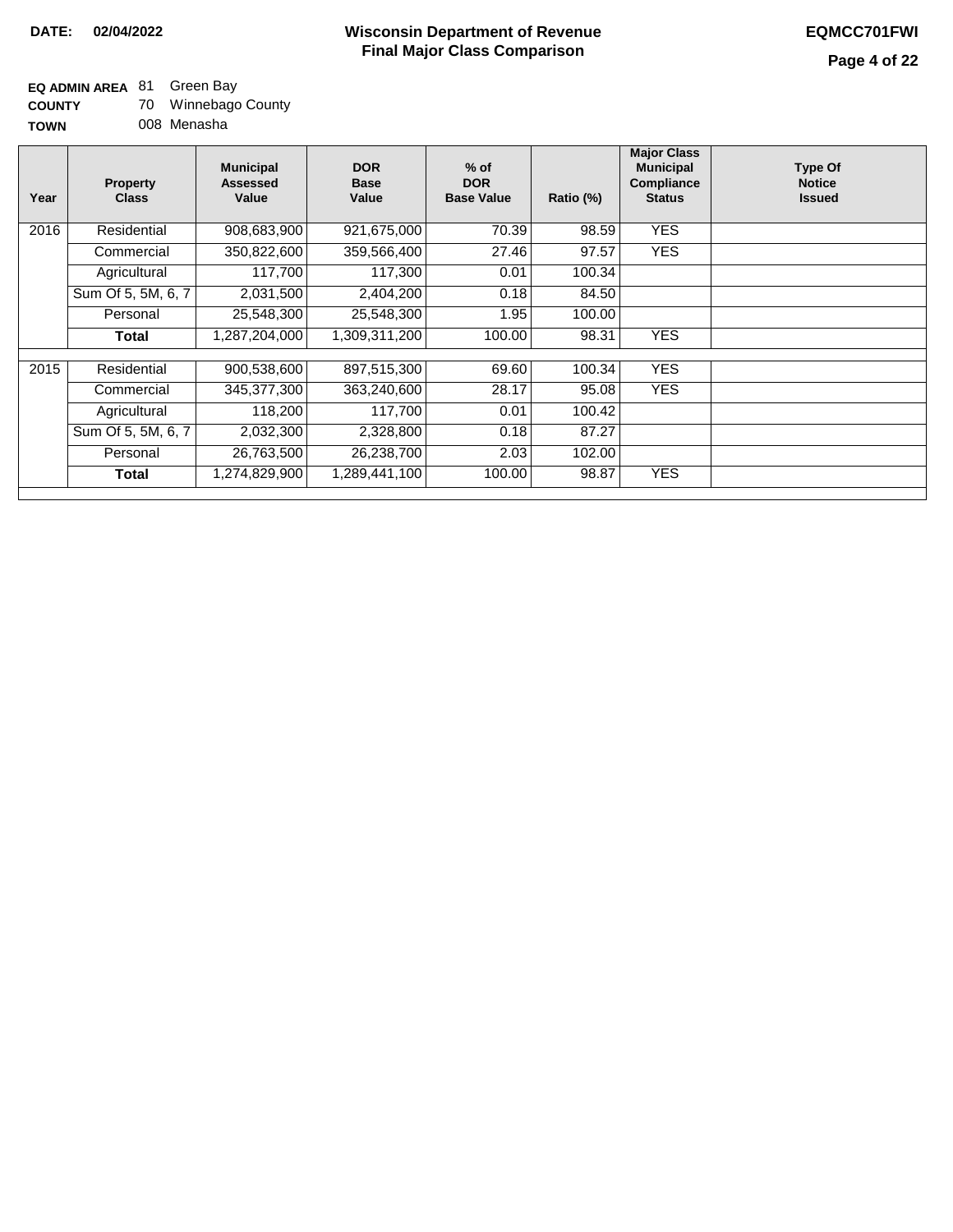### **EQ ADMIN AREA** 81 Green Bay

| <b>COUNTY</b> |  | 70 Winnebago County |
|---------------|--|---------------------|
|---------------|--|---------------------|

**TOWN** 010 Neenah

| Year              | <b>Property</b><br><b>Class</b> | <b>Municipal</b><br><b>Assessed</b><br>Value | <b>DOR</b><br><b>Base</b><br>Value | $%$ of<br><b>DOR</b><br><b>Base Value</b> | Ratio (%) | <b>Major Class</b><br><b>Municipal</b><br>Compliance<br><b>Status</b> | <b>Type Of</b><br><b>Notice</b><br><b>Issued</b> |
|-------------------|---------------------------------|----------------------------------------------|------------------------------------|-------------------------------------------|-----------|-----------------------------------------------------------------------|--------------------------------------------------|
| 2021              | Residential                     | 413,097,800                                  | 422,531,700                        | 87.99                                     | 97.77     | <b>YES</b>                                                            |                                                  |
|                   | Commercial                      | 56,408,800                                   | 54,320,700                         | 11.31                                     | 103.84    | <b>YES</b>                                                            |                                                  |
|                   | Agricultural                    | 236,100                                      | 241,100                            | 0.05                                      | 97.93     |                                                                       |                                                  |
|                   | Sum Of 5, 5M, 6, 7              | 1,344,100                                    | 1,998,500                          | 0.42                                      | 67.26     |                                                                       |                                                  |
|                   | Personal                        | 1,073,000                                    | 1,094,900                          | 0.23                                      | 98.00     |                                                                       |                                                  |
|                   | <b>Total</b>                    | 472,159,800                                  | 480,186,900                        | 100.00                                    | 98.33     | <b>YES</b>                                                            |                                                  |
| $\overline{20}20$ | Residential                     | 411,764,400                                  | 420,279,400                        | 87.57                                     | 97.97     | <b>YES</b>                                                            |                                                  |
|                   | Commercial                      | 55,883,300                                   | 55,990,600                         | 11.67                                     | 99.81     | <b>YES</b>                                                            |                                                  |
|                   | Agricultural                    | 267,000                                      | 266,700                            | 0.06                                      | 100.11    |                                                                       |                                                  |
|                   | Sum Of 5, 5M, 6, 7              | 1,532,100                                    | 2,226,800                          | 0.46                                      | 68.80     |                                                                       |                                                  |
|                   | Personal                        | 1,145,300                                    | 1,145,300                          | 0.24                                      | 100.00    |                                                                       |                                                  |
|                   | <b>Total</b>                    | 470,592,100                                  | 479,908,800                        | 100.00                                    | 98.06     | <b>YES</b>                                                            |                                                  |
| $\frac{1}{2019}$  | Residential                     | 335,459,100                                  | 396,771,000                        | 87.93                                     | 84.55     | $\overline{NO}$                                                       |                                                  |
|                   | Commercial                      | 48,252,400                                   | 50,854,600                         | 11.27                                     | 94.88     | <b>YES</b>                                                            |                                                  |
|                   | Agricultural                    | 281,900                                      | 274,800                            | 0.06                                      | 102.58    |                                                                       |                                                  |
|                   | Sum Of 5, 5M, 6, 7              | 1,350,800                                    | 1,891,100                          | 0.42                                      | 71.43     |                                                                       |                                                  |
|                   | Personal                        | 1,361,300                                    | 1,463,800                          | 0.32                                      | 93.00     |                                                                       |                                                  |
|                   | <b>Total</b>                    | 386,705,500                                  | 451,255,300                        | 100.00                                    | 85.70     | $\overline{NO}$                                                       |                                                  |
| 2018              | Residential                     | 332,908,700                                  | 358,211,200                        | 87.00                                     | 92.94     | <b>YES</b>                                                            |                                                  |
|                   | Commercial                      | 47,851,200                                   | 49,924,100                         | 12.13                                     | 95.85     | <b>YES</b>                                                            |                                                  |
|                   | Agricultural                    | 281,900                                      | 266,600                            | 0.06                                      | 105.74    |                                                                       |                                                  |
|                   | Sum Of 5, 5M, 6, 7              | 1,352,800                                    | 1,891,900                          | 0.46                                      | 71.50     |                                                                       |                                                  |
|                   | Personal                        | 1,334,300                                    | 1,434,700                          | 0.35                                      | 93.00     |                                                                       |                                                  |
|                   | <b>Total</b>                    | 383,728,900                                  | 411,728,500                        | 100.00                                    | 93.20     | <b>YES</b>                                                            |                                                  |
| 2017              | Residential                     | 329,877,000                                  | 354,966,100                        | 85.80                                     | 92.93     | <b>YES</b>                                                            |                                                  |
|                   | Commercial                      | 46,764,000                                   | 49,247,400                         | 11.90                                     | 94.96     | <b>YES</b>                                                            |                                                  |
|                   | Agricultural                    | 286,000                                      | 264,600                            | 0.06                                      | 108.09    |                                                                       |                                                  |
|                   | Sum Of 5, 5M, 6, 7              | 1,347,500                                    | 1,859,000                          | 0.45                                      | 72.49     |                                                                       |                                                  |
|                   | Personal                        | 6,841,700                                    | 7,356,700                          | 1.78                                      | 93.00     |                                                                       |                                                  |
|                   | <b>Total</b>                    | 385,116,200                                  | 413,693,800                        | 100.00                                    | 93.09     | <b>YES</b>                                                            |                                                  |
| 2016              | Residential                     | 326,924,700                                  | 344,794,900                        | 87.31                                     | 94.82     | <b>YES</b>                                                            |                                                  |
|                   | Commercial                      | 45,175,000                                   | 42,306,700                         | 10.71                                     | 106.78    | <b>YES</b>                                                            |                                                  |
|                   | Agricultural                    | 292,000                                      | 266,100                            | 0.07                                      | 109.73    |                                                                       |                                                  |
|                   | Sum Of 5, 5M, 6, 7              | 1,347,500                                    | 1,790,400                          | 0.45                                      | 75.26     |                                                                       |                                                  |
|                   | Personal                        | 5,534,700                                    | 5,765,300                          | 1.46                                      | 96.00     |                                                                       |                                                  |
|                   | <b>Total</b>                    | 379,273,900                                  | 394,923,400                        | 100.00                                    | 96.04     | <b>YES</b>                                                            |                                                  |
| 2015              | Residential                     | 322,647,800                                  | 337,567,900                        | 87.02                                     | 95.58     | <b>YES</b>                                                            |                                                  |
|                   | Commercial                      | 45,627,000                                   | 43,333,400                         | 11.17                                     | 105.29    | <b>YES</b>                                                            |                                                  |
|                   | Agricultural                    | 298,800                                      | 268,200                            | 0.07                                      | 111.41    |                                                                       |                                                  |
|                   | Sum Of 5, 5M, 6, 7              | 1,391,700                                    | 1,819,900                          | 0.47                                      | 76.47     |                                                                       |                                                  |
|                   | Personal                        | 4,723,300                                    | 4,920,100                          | 1.27                                      | 96.00     |                                                                       |                                                  |
|                   | <b>Total</b>                    | 374,688,600                                  | 387,909,500                        | 100.00                                    | 96.59     | <b>YES</b>                                                            |                                                  |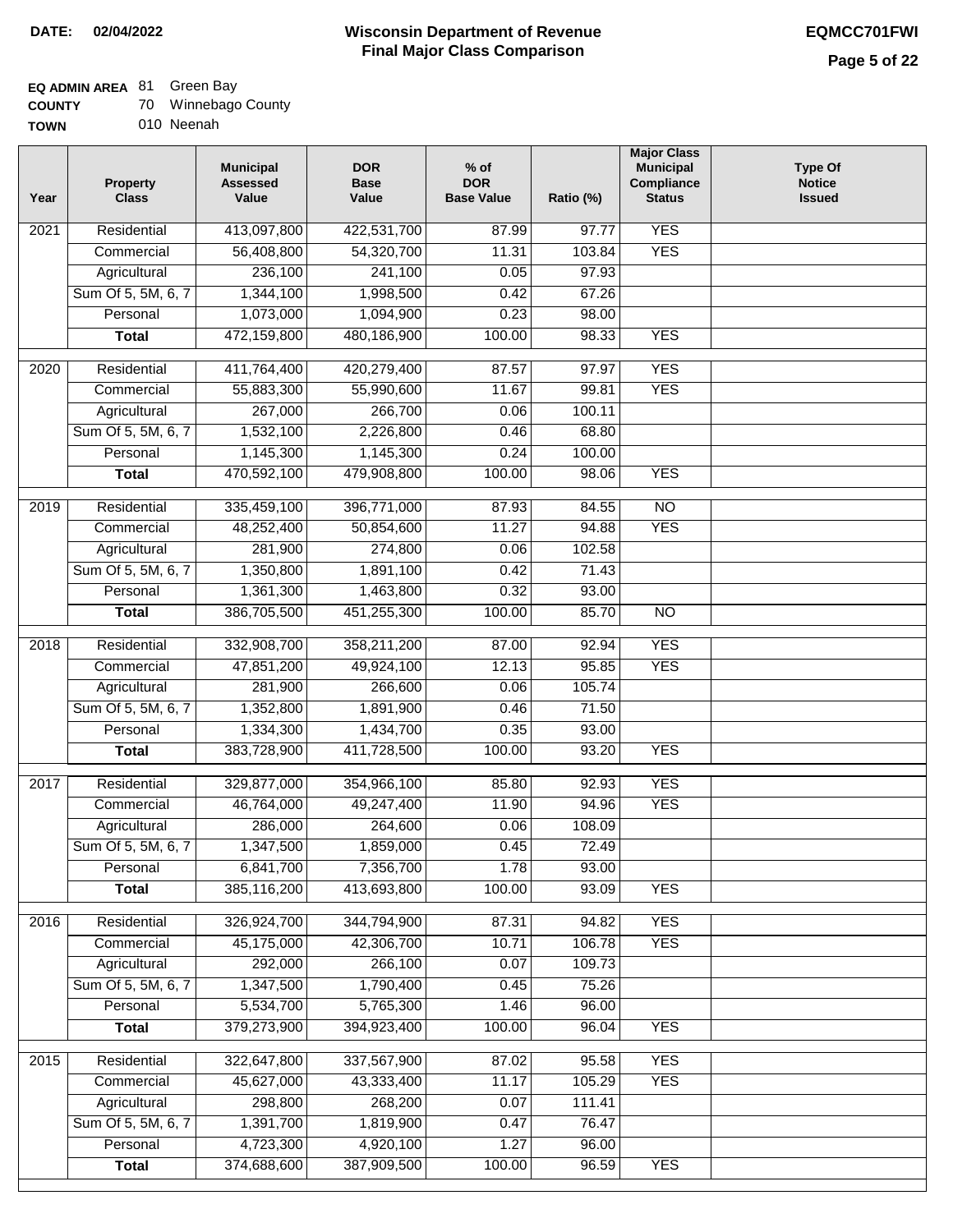### **EQ ADMIN AREA** 81 Green Bay

| <b>COUNTY</b> | 70 Winnebago County |
|---------------|---------------------|
|---------------|---------------------|

**TOWN** 012 Nekimi

| Year              | <b>Property</b><br><b>Class</b> | <b>Municipal</b><br><b>Assessed</b><br>Value | <b>DOR</b><br><b>Base</b><br>Value | $%$ of<br><b>DOR</b><br><b>Base Value</b> | Ratio (%) | <b>Major Class</b><br><b>Municipal</b><br>Compliance<br><b>Status</b> | <b>Type Of</b><br><b>Notice</b><br><b>Issued</b> |
|-------------------|---------------------------------|----------------------------------------------|------------------------------------|-------------------------------------------|-----------|-----------------------------------------------------------------------|--------------------------------------------------|
| 2021              | Residential                     | 96,374,900                                   | 123,685,300                        | 73.25                                     | 77.92     | <b>NO</b>                                                             |                                                  |
|                   | Commercial                      | 19,671,300                                   | 22,692,000                         | 13.44                                     | 86.69     | $\overline{NO}$                                                       |                                                  |
|                   | Agricultural                    | 2,847,700                                    | 2,844,700                          | 1.68                                      | 100.11    |                                                                       |                                                  |
|                   | Sum Of 5, 5M, 6, 7              | 19,299,400                                   | 18,783,000                         | 11.12                                     | 102.75    | <b>YES</b>                                                            |                                                  |
|                   | Personal                        | 854,700                                      | 854,800                            | 0.51                                      | 99.99     |                                                                       |                                                  |
|                   | <b>Total</b>                    | 139,048,000                                  | 168,859,800                        | 100.00                                    | 82.35     | $\overline{NO}$                                                       |                                                  |
| $\overline{2020}$ | Residential                     | 95,198,900                                   | 113,478,400                        | 71.83                                     | 83.89     | $\overline{10}$                                                       |                                                  |
|                   | Commercial                      | 19,662,300                                   | 21,602,800                         | 13.67                                     | 91.02     | <b>YES</b>                                                            |                                                  |
|                   | Agricultural                    | 2,740,700                                    | 2,741,700                          | 1.74                                      | 99.96     |                                                                       |                                                  |
|                   | Sum Of 5, 5M, 6, 7              | 19,084,600                                   | 19,252,800                         | 12.19                                     | 99.13     | <b>YES</b>                                                            |                                                  |
|                   | Personal                        | 905,420                                      | 905,400                            | 0.57                                      | 100.00    |                                                                       |                                                  |
|                   | <b>Total</b>                    | 137,591,920                                  | 157,981,100                        | 100.00                                    | 87.09     | <b>NO</b>                                                             |                                                  |
|                   |                                 |                                              |                                    |                                           |           |                                                                       |                                                  |
| $\frac{1}{2019}$  | Residential                     | 94,817,600                                   | 106,725,800                        | 71.34                                     | 88.84     | $\overline{NO}$                                                       |                                                  |
|                   | Commercial                      | 19,119,700                                   | 20,057,300                         | 13.41                                     | 95.33     | <b>YES</b>                                                            |                                                  |
|                   | Agricultural                    | 2,564,100                                    | 2,641,200                          | 1.77                                      | 97.08     |                                                                       |                                                  |
|                   | Sum Of 5, 5M, 6, 7              | 18,947,300                                   | 19,492,400                         | 13.03                                     | 97.20     | <b>YES</b>                                                            |                                                  |
|                   | Personal                        | 692,950                                      | 693,000                            | 0.46                                      | 99.99     |                                                                       |                                                  |
|                   | <b>Total</b>                    | 136, 141, 650                                | 149,609,700                        | 100.00                                    | 91.00     | $\overline{NO}$                                                       |                                                  |
| 2018              | Residential                     | 94,632,900                                   | 104,488,700                        | 71.09                                     | 90.57     | <b>YES</b>                                                            |                                                  |
|                   | Commercial                      | 18,775,900                                   | 19,714,300                         | 13.41                                     | 95.24     | <b>YES</b>                                                            |                                                  |
|                   | Agricultural                    | 2,567,200                                    | 2,566,300                          | 1.75                                      | 100.04    |                                                                       |                                                  |
|                   | Sum Of 5, 5M, 6, 7              | 18,663,600                                   | 19,509,200                         | 13.27                                     | 95.67     | <b>YES</b>                                                            |                                                  |
|                   | Personal                        | 711,880                                      | 711,900                            | 0.48                                      | 100.00    |                                                                       |                                                  |
|                   | <b>Total</b>                    | 135,351,480                                  | 146,990,400                        | 100.00                                    | 92.08     | <b>YES</b>                                                            |                                                  |
| 2017              | Residential                     | 93,831,300                                   | 95,296,400                         | 70.15                                     | 98.46     | <b>YES</b>                                                            |                                                  |
|                   | Commercial                      | 17,722,700                                   | 18,707,900                         | 13.77                                     | 94.73     | <b>YES</b>                                                            |                                                  |
|                   | Agricultural                    | 2,513,300                                    | 2,512,600                          | 1.85                                      | 100.03    |                                                                       |                                                  |
|                   | Sum Of 5, 5M, 6, 7              | 18,396,200                                   | 18,380,000                         | 13.53                                     | 100.09    | <b>YES</b>                                                            |                                                  |
|                   | Personal                        | 976,850                                      | 948,400                            | 0.70                                      | 103.00    |                                                                       |                                                  |
|                   | <b>Total</b>                    | 133,440,350                                  | 135,845,300                        | 100.00                                    | 98.23     | <b>YES</b>                                                            |                                                  |
| 2016              | Residential                     | 93,581,800                                   | 90,019,200                         | 69.77                                     | 103.96    | <b>YES</b>                                                            |                                                  |
|                   | Commercial                      | 17,597,100                                   | 16,607,100                         | 12.87                                     | 105.96    | <b>YES</b>                                                            |                                                  |
|                   | Agricultural                    | 2,449,800                                    | 2,476,900                          | 1.92                                      | 98.91     |                                                                       |                                                  |
|                   | Sum Of 5, 5M, 6, 7              | 18,410,000                                   | 18,966,100                         | 14.70                                     | 97.07     | <b>YES</b>                                                            |                                                  |
|                   | Personal                        | 972,720                                      | 944,400                            | 0.73                                      | 103.00    |                                                                       |                                                  |
|                   | <b>Total</b>                    | 133,011,420                                  | 129,013,700                        | 100.00                                    | 103.10    | <b>YES</b>                                                            |                                                  |
| 2015              | Residential                     | 92,716,900                                   | 87,377,900                         | 70.23                                     | 106.11    | <b>YES</b>                                                            |                                                  |
|                   | Commercial                      | 16,352,100                                   | 15,874,100                         | 12.76                                     | 103.01    | <b>YES</b>                                                            |                                                  |
|                   | Agricultural                    | 2,562,400                                    | 2,457,700                          | 1.98                                      | 104.26    |                                                                       |                                                  |
|                   | Sum Of 5, 5M, 6, 7              | 17,569,800                                   | 17,678,400                         | 14.21                                     | 99.39     | <b>YES</b>                                                            |                                                  |
|                   | Personal                        | 1,031,620                                    | 1,031,600                          | 0.83                                      | 100.00    |                                                                       |                                                  |
|                   | <b>Total</b>                    | 130,232,820                                  | 124,419,700                        | 100.00                                    | 104.67    | <b>YES</b>                                                            |                                                  |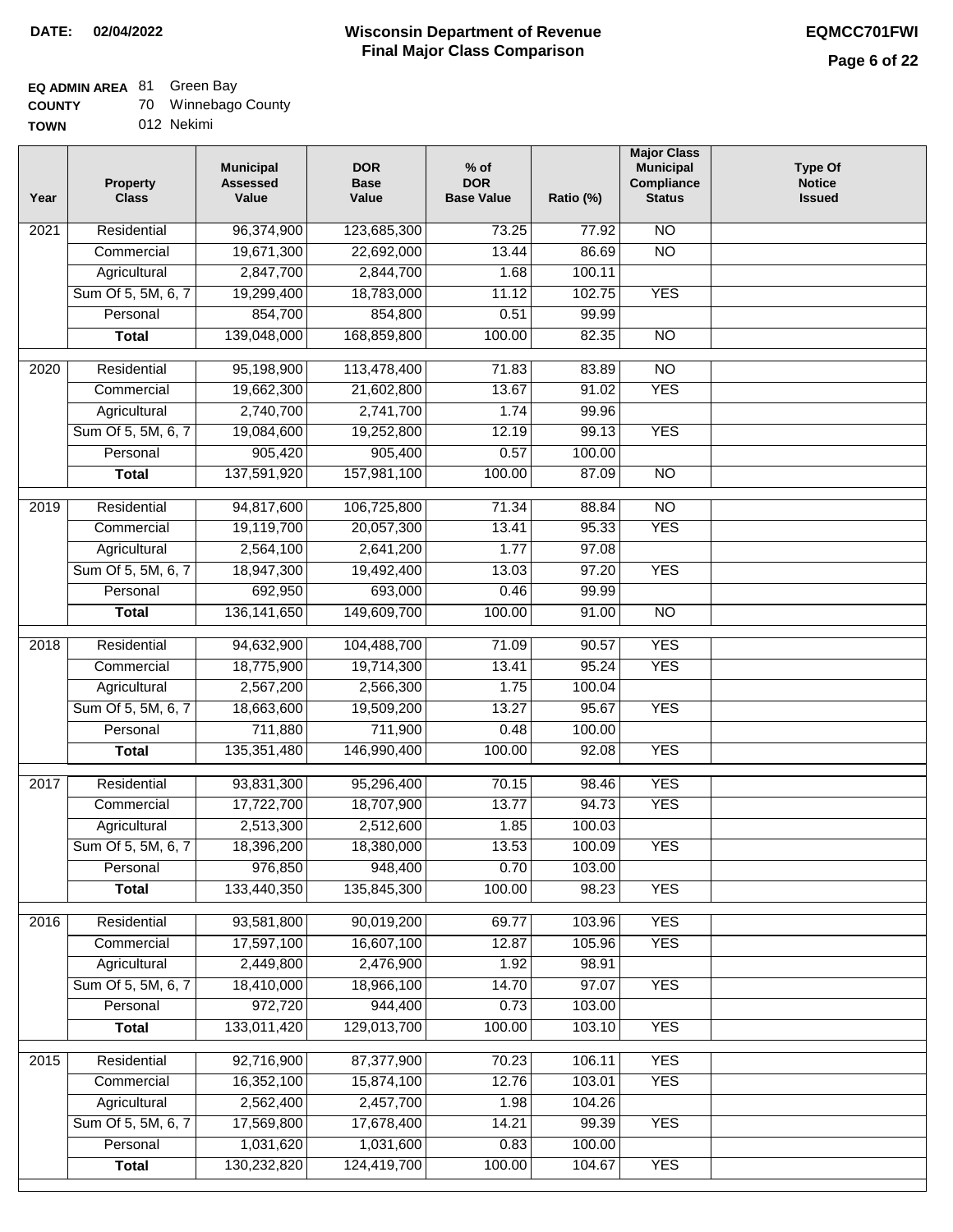٦

## **EQ ADMIN AREA** 81 Green Bay

| <b>COUNTY</b> |  | Winnebago County |
|---------------|--|------------------|
|---------------|--|------------------|

| <b>TOWN</b> | 014 Nepeuskun |
|-------------|---------------|
|-------------|---------------|

| Year | <b>Property</b><br><b>Class</b> | <b>Municipal</b><br><b>Assessed</b><br>Value | <b>DOR</b><br><b>Base</b><br>Value | $%$ of<br><b>DOR</b><br><b>Base Value</b> | Ratio (%) | <b>Major Class</b><br><b>Municipal</b><br>Compliance<br><b>Status</b> | <b>Type Of</b><br><b>Notice</b><br><b>Issued</b> |
|------|---------------------------------|----------------------------------------------|------------------------------------|-------------------------------------------|-----------|-----------------------------------------------------------------------|--------------------------------------------------|
| 2021 | Residential                     | 47,247,200                                   | 49,914,400                         | 67.48                                     | 94.66     | <b>YES</b>                                                            |                                                  |
|      | Commercial                      | 1,593,500                                    | 1,560,200                          | 2.11                                      | 102.13    |                                                                       |                                                  |
|      | Agricultural                    | 1,932,500                                    | 1,932,600                          | 2.61                                      | 99.99     |                                                                       |                                                  |
|      | Sum Of 5, 5M, 6, 7              | 21,394,900                                   | 20,233,400                         | 27.35                                     | 105.74    | <b>YES</b>                                                            |                                                  |
|      | Personal                        | 326,270                                      | 326,300                            | 0.44                                      | 99.99     |                                                                       |                                                  |
|      | <b>Total</b>                    | 72,494,370                                   | 73,966,900                         | 100.00                                    | 98.01     | <b>YES</b>                                                            |                                                  |
| 2020 | Residential                     | 46,711,600                                   | 46,583,800                         | 65.39                                     | 100.27    | <b>YES</b>                                                            |                                                  |
|      | Commercial                      | 1,593,500                                    | 1,560,200                          | 2.19                                      | 102.13    |                                                                       |                                                  |
|      | Agricultural                    | 1,862,500                                    | 1,862,400                          | 2.61                                      | 100.01    |                                                                       |                                                  |
|      | Sum Of 5, 5M, 6, 7              | 21,269,100                                   | 20,906,100                         | 29.34                                     | 101.74    | <b>YES</b>                                                            |                                                  |
|      | Personal                        | 331,590                                      | 331,600                            | 0.47                                      | 100.00    |                                                                       |                                                  |
|      | <b>Total</b>                    | 71,768,290                                   | 71,244,100                         | 100.00                                    | 100.74    | <b>YES</b>                                                            |                                                  |
| 2019 | Residential                     | 46,284,800                                   | 43,543,900                         | 64.40                                     | 106.29    | <b>YES</b>                                                            |                                                  |
|      | Commercial                      | 1,239,600                                    | 1,148,800                          | 1.70                                      | 107.90    |                                                                       |                                                  |
|      | Agricultural                    | 1,778,400                                    | 1,776,500                          | 2.63                                      | 100.11    |                                                                       |                                                  |
|      | Sum Of 5, 5M, 6, 7              | 21,307,700                                   | 20,848,600                         | 30.83                                     | 102.20    | <b>YES</b>                                                            |                                                  |
|      | Personal                        | 297,120                                      | 297,200                            | 0.44                                      | 99.97     |                                                                       |                                                  |
|      | <b>Total</b>                    | 70,907,620                                   | 67,615,000                         | 100.00                                    | 104.87    | <b>YES</b>                                                            |                                                  |
|      |                                 |                                              |                                    |                                           |           |                                                                       |                                                  |
| 2018 | Residential                     | 38,244,100                                   | 42,949,200                         | 64.55                                     | 89.04     | $\overline{NO}$                                                       |                                                  |
|      | Commercial                      | 1,138,300                                    | 1,149,400                          | 1.73                                      | 99.03     |                                                                       |                                                  |
|      | Agricultural                    | 1,757,100                                    | 1,755,000                          | 2.64                                      | 100.12    |                                                                       |                                                  |
|      | Sum Of 5, 5M, 6, 7              | 17,254,500                                   | 20,430,800                         | 30.71                                     | 84.45     | $\overline{NO}$                                                       |                                                  |
|      | Personal                        | 249,940                                      | 250,000                            | 0.38                                      | 99.98     |                                                                       |                                                  |
|      | <b>Total</b>                    | 58,643,940                                   | 66,534,400                         | 100.00                                    | 88.14     | $\overline{NO}$                                                       |                                                  |
| 2017 | Residential                     | 37,779,300                                   | 40,930,500                         | 65.02                                     | 92.30     | <b>YES</b>                                                            |                                                  |
|      | Commercial                      | 1,138,300                                    | 1,149,400                          | 1.83                                      | 99.03     |                                                                       |                                                  |
|      | Agricultural                    | 1,712,800                                    | 1,710,900                          | 2.72                                      | 100.11    |                                                                       |                                                  |
|      | Sum Of 5, 5M, 6, 7              | 16,877,900                                   | 18,831,600                         | 29.91                                     | 89.63     | <b>NO</b>                                                             |                                                  |
|      | Personal                        | 309,210                                      | 332,500                            | 0.53                                      | 93.00     |                                                                       |                                                  |
|      | <b>Total</b>                    | 57,817,510                                   | 62,954,900                         | 100.00                                    | 91.84     | $\overline{NO}$                                                       |                                                  |
| 2016 | Residential                     | 37,281,600                                   | 39,646,300                         | 64.35                                     | 94.04     | <b>YES</b>                                                            |                                                  |
|      | Commercial                      | 909,500                                      | 984,100                            | 1.60                                      | 92.42     |                                                                       |                                                  |
|      | Agricultural                    | 1,667,300                                    | 1,682,800                          | 2.73                                      | 99.08     |                                                                       |                                                  |
|      | Sum Of 5, 5M, 6, 7              | 17,313,700                                   | 19,021,500                         | 30.87                                     | 91.02     | <b>YES</b>                                                            |                                                  |
|      | Personal                        | 273,320                                      | 276,000                            | 0.45                                      | 99.03     |                                                                       |                                                  |
|      | <b>Total</b>                    | 57,445,420                                   | 61,610,700                         | 100.00                                    | 93.24     | <b>YES</b>                                                            |                                                  |
|      |                                 |                                              |                                    |                                           |           |                                                                       |                                                  |
| 2015 | Residential                     | 36,726,200                                   | 38,323,000                         | 64.59                                     | 95.83     | <b>YES</b>                                                            |                                                  |
|      | Commercial                      | 909,500                                      | 974,300                            | 1.64                                      | 93.35     |                                                                       |                                                  |
|      | Agricultural                    | 1,646,800                                    | 1,666,300                          | 2.81                                      | 98.83     |                                                                       |                                                  |
|      | Sum Of 5, 5M, 6, 7              | 17,310,000                                   | 18,087,700                         | 30.48                                     | 95.70     | <b>YES</b>                                                            |                                                  |
|      | Personal                        | 275,060                                      | 283,600                            | 0.48                                      | 96.99     |                                                                       |                                                  |
|      | <b>Total</b>                    | 56,867,560                                   | 59,334,900                         | 100.00                                    | 95.84     | <b>YES</b>                                                            |                                                  |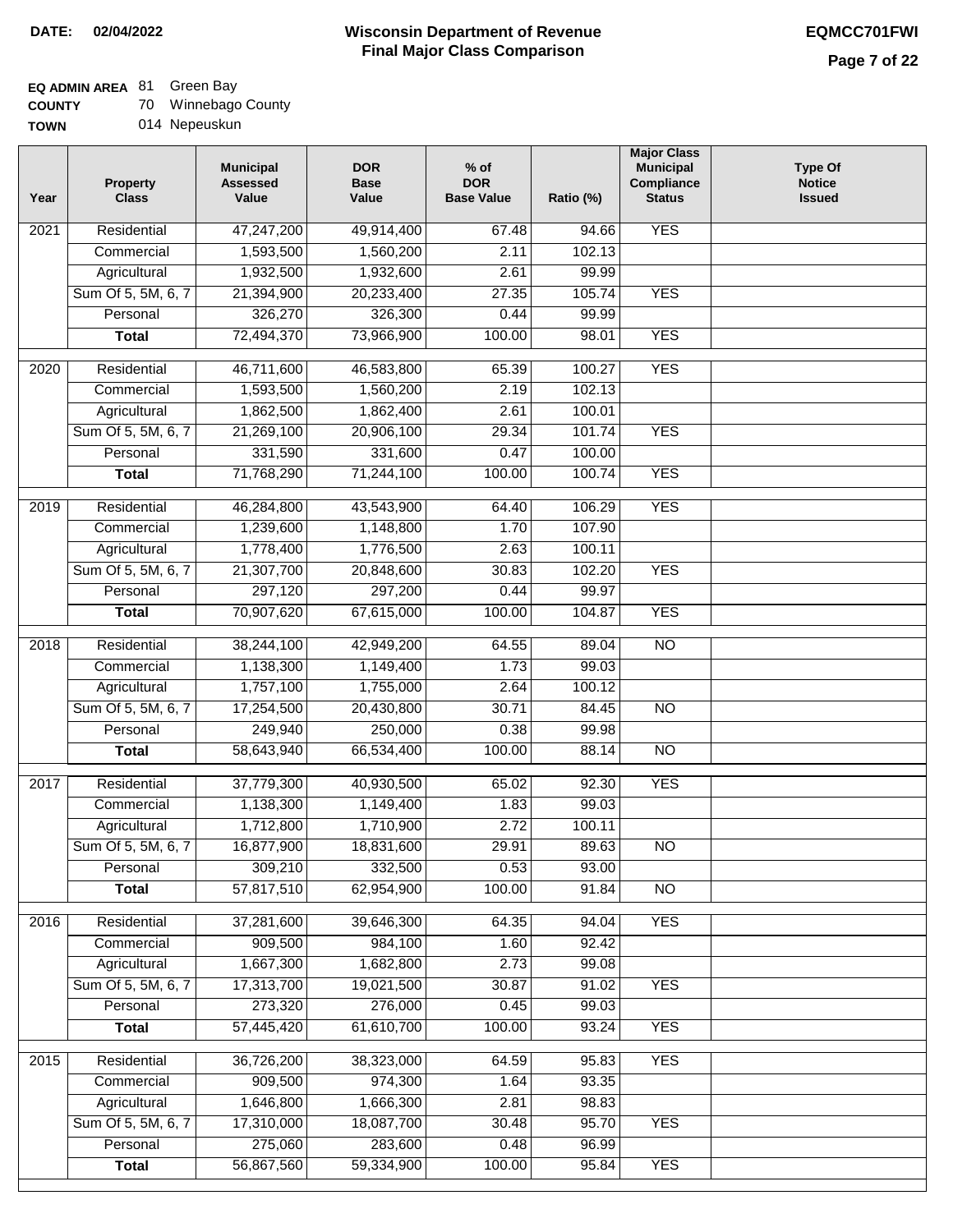# **EQ ADMIN AREA** 81 Green Bay

| <b>COUNTY</b> |  | 70 Winnebago County |  |
|---------------|--|---------------------|--|
|---------------|--|---------------------|--|

**TOWN** 016 Omro

| Year              | <b>Property</b><br><b>Class</b> | <b>Municipal</b><br><b>Assessed</b><br>Value | <b>DOR</b><br><b>Base</b><br>Value | $%$ of<br><b>DOR</b><br><b>Base Value</b> | Ratio (%) | <b>Major Class</b><br><b>Municipal</b><br>Compliance<br><b>Status</b> | <b>Type Of</b><br><b>Notice</b><br><b>Issued</b> |
|-------------------|---------------------------------|----------------------------------------------|------------------------------------|-------------------------------------------|-----------|-----------------------------------------------------------------------|--------------------------------------------------|
| $\overline{202}1$ | Residential                     | 253,968,900                                  | 254,658,200                        | 90.16                                     | 99.73     | <b>YES</b>                                                            |                                                  |
|                   | Commercial                      | 5,238,900                                    | 4,312,100                          | 1.53                                      | 121.49    |                                                                       |                                                  |
|                   | Agricultural                    | 2,623,300                                    | 2,617,600                          | 0.93                                      | 100.22    |                                                                       |                                                  |
|                   | Sum Of 5, 5M, 6, 7              | 23,762,400                                   | 20,621,400                         | 7.30                                      | 115.23    |                                                                       |                                                  |
|                   | Personal                        | 234,900                                      | 234,900                            | 0.08                                      | 100.00    |                                                                       |                                                  |
|                   | <b>Total</b>                    | 285,828,400                                  | 282,444,200                        | 100.00                                    | 101.20    | <b>YES</b>                                                            |                                                  |
| $\overline{2020}$ | Residential                     | 194,712,700                                  | 236,527,800                        | 89.62                                     | 82.32     | $\overline{10}$                                                       |                                                  |
|                   | Commercial                      | 4,074,400                                    | 4,404,000                          | 1.67                                      | 92.52     |                                                                       |                                                  |
|                   | Agricultural                    | 2,486,000                                    | 2,552,100                          | 0.97                                      | 97.41     |                                                                       |                                                  |
|                   | Sum Of 5, 5M, 6, 7              | 18,685,100                                   | 20,173,400                         | 7.64                                      | 92.62     |                                                                       |                                                  |
|                   | Personal                        | 238,100                                      | 280,100                            | 0.11                                      | 85.01     |                                                                       |                                                  |
|                   | <b>Total</b>                    | 220,196,300                                  | 263,937,400                        | 100.00                                    | 83.43     | $\overline{NO}$                                                       | 1st Notice of Non-Compliance                     |
| 2019              | Residential                     | 190,572,400                                  | 218,711,200                        | 88.93                                     | 87.13     | $\overline{NO}$                                                       |                                                  |
|                   | Commercial                      | 4,056,400                                    | 4,174,200                          | 1.70                                      | 97.18     |                                                                       |                                                  |
|                   | Agricultural                    | 2,531,100                                    | 2,458,600                          | 1.00                                      | 102.95    |                                                                       |                                                  |
|                   | Sum Of 5, 5M, 6, 7              | 18,612,100                                   | 20,302,800                         | 8.26                                      | 91.67     |                                                                       |                                                  |
|                   | Personal                        | 252,500                                      | 282,100                            | 0.11                                      | 89.51     |                                                                       |                                                  |
|                   | <b>Total</b>                    | 216,024,500                                  | 245,928,900                        | 100.00                                    | 87.84     | $\overline{NO}$                                                       |                                                  |
| 2018              | Residential                     | 186,477,600                                  | 209,926,700                        | 88.84                                     | 88.83     | N <sub>O</sub>                                                        |                                                  |
|                   | Commercial                      | 4,023,400                                    | 4,137,300                          | 1.75                                      | 97.25     |                                                                       |                                                  |
|                   | Agricultural                    | 2,537,300                                    | 2,389,200                          | 1.01                                      | 106.20    |                                                                       |                                                  |
|                   | Sum Of 5, 5M, 6, 7              | 18,137,500                                   | 19,537,200                         | 8.27                                      | 92.84     |                                                                       |                                                  |
|                   | Personal                        | 285,200                                      | 316,900                            | 0.13                                      | 90.00     |                                                                       |                                                  |
|                   | <b>Total</b>                    | 211,461,000                                  | 236,307,300                        | 100.00                                    | 89.49     | <b>NO</b>                                                             |                                                  |
| 2017              | Residential                     | 178,746,800                                  | 199,247,200                        | 88.64                                     | 89.71     | $\overline{NO}$                                                       |                                                  |
|                   | Commercial                      | 4,035,900                                    | 4,150,100                          | 1.85                                      | 97.25     |                                                                       |                                                  |
|                   | Agricultural                    | 2,537,400                                    | 2,329,200                          | 1.04                                      | 108.94    |                                                                       |                                                  |
|                   | Sum Of 5, 5M, 6, 7              | 18,045,700                                   | 18,770,600                         | 8.35                                      | 96.14     |                                                                       |                                                  |
|                   | Personal                        | 254,900                                      | 286,400                            | 0.13                                      | 89.00     |                                                                       |                                                  |
|                   | <b>Total</b>                    | 203,620,700                                  | 224,783,500                        | 100.00                                    | 90.59     | <b>NO</b>                                                             |                                                  |
| 2016              | Residential                     | 172,109,600                                  | 182,601,200                        | 87.58                                     | 94.25     | <b>YES</b>                                                            |                                                  |
|                   | Commercial                      | 4,030,200                                    | 4,654,700                          | 2.23                                      | 86.58     |                                                                       |                                                  |
|                   | Agricultural                    | 2,537,700                                    | 2,295,100                          | 1.10                                      | 110.57    |                                                                       |                                                  |
|                   | Sum Of 5, 5M, 6, 7              | 18,032,600                                   | 18,582,000                         | 8.91                                      | 97.04     |                                                                       |                                                  |
|                   | Personal                        | 355,900                                      | 363,100                            | 0.17                                      | 98.02     |                                                                       |                                                  |
|                   | <b>Total</b>                    | 197,066,000                                  | 208,496,100                        | 100.00                                    | 94.52     | <b>YES</b>                                                            |                                                  |
| 2015              | Residential                     | 167,859,200                                  | 168, 182, 700                      | 87.04                                     | 99.81     | <b>YES</b>                                                            |                                                  |
|                   | Commercial                      | 4,116,500                                    | 4,709,200                          | 2.44                                      | 87.41     |                                                                       |                                                  |
|                   | Agricultural                    | 2,541,500                                    | 2,270,200                          | 1.17                                      | 111.95    |                                                                       |                                                  |
|                   | Sum Of 5, 5M, 6, 7              | 17,870,000                                   | 17,690,600                         | 9.16                                      | 101.01    | <b>YES</b>                                                            |                                                  |
|                   | Personal                        | 381,600                                      | 377,900                            | 0.20                                      | 100.98    |                                                                       |                                                  |
|                   | <b>Total</b>                    | 192,768,800                                  | 193,230,600                        | 100.00                                    | 99.76     | <b>YES</b>                                                            |                                                  |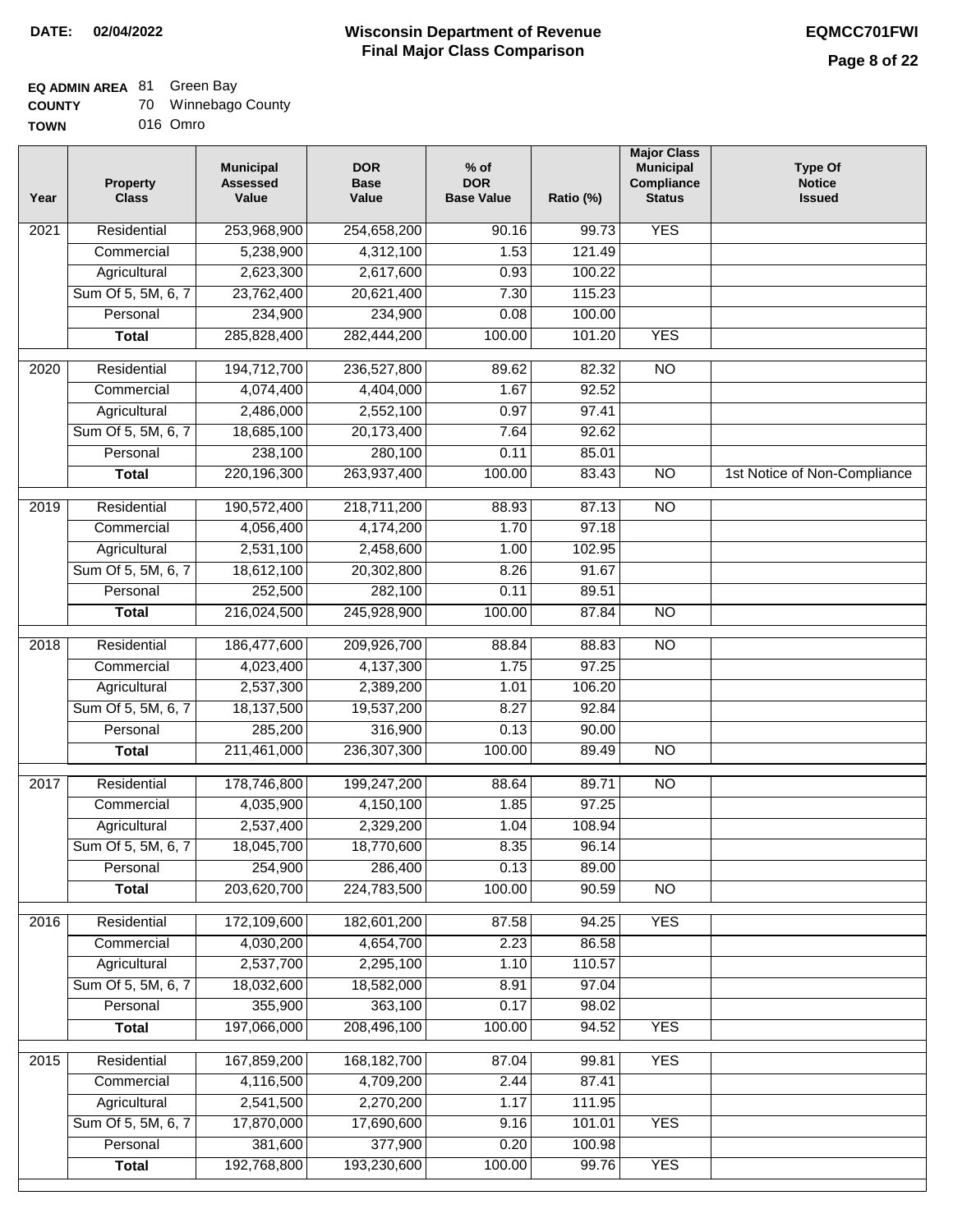## **EQ ADMIN AREA** 81 Green Bay

| <b>COUNTY</b> | 70 Winnebago County |
|---------------|---------------------|
|---------------|---------------------|

**TOWN** 018 Oshkosh

| Year              | <b>Property</b><br><b>Class</b> | <b>Municipal</b><br><b>Assessed</b><br>Value | <b>DOR</b><br><b>Base</b><br>Value | $%$ of<br><b>DOR</b><br><b>Base Value</b> | Ratio (%)      | <b>Major Class</b><br><b>Municipal</b><br>Compliance<br><b>Status</b> | <b>Type Of</b><br><b>Notice</b><br><b>Issued</b> |
|-------------------|---------------------------------|----------------------------------------------|------------------------------------|-------------------------------------------|----------------|-----------------------------------------------------------------------|--------------------------------------------------|
| $\overline{202}1$ | Residential                     | 301,635,600                                  | 367,783,100                        | $\frac{1}{91.36}$                         | 82.01          | N <sub>O</sub>                                                        |                                                  |
|                   | Commercial                      | 25,920,300                                   | 28,886,200                         | 7.18                                      | 89.73          |                                                                       |                                                  |
|                   | Agricultural                    | 545,700                                      | 545,600                            | 0.14                                      | 100.02         |                                                                       |                                                  |
|                   | Sum Of 5, 5M, 6, 7              | 5,214,900                                    | 4,927,700                          | 1.22                                      | 105.83         |                                                                       |                                                  |
|                   | Personal                        | 440,950                                      | 441,000                            | 0.11                                      | 99.99          |                                                                       |                                                  |
|                   | <b>Total</b>                    | 333,757,450                                  | 402,583,600                        | 100.00                                    | 82.90          | $\overline{NO}$                                                       |                                                  |
| $\overline{2020}$ | Residential                     | 300,418,400                                  | 342,585,300                        | 91.33                                     | 87.69          | $\overline{10}$                                                       |                                                  |
|                   | Commercial                      | 24,863,800                                   | 26,491,000                         | 7.06                                      | 93.86          |                                                                       |                                                  |
|                   | Agricultural                    | 523,600                                      | 523,600                            | 0.14                                      | 100.00         |                                                                       |                                                  |
|                   | Sum Of 5, 5M, 6, 7              | 5,216,300                                    | 5,095,700                          | 1.36                                      | 102.37         |                                                                       |                                                  |
|                   | Personal                        | 393,850                                      | 393,900                            | 0.11                                      | 99.99          |                                                                       |                                                  |
|                   | <b>Total</b>                    | 331,415,950                                  | 375,089,500                        | 100.00                                    | 88.36          | $\overline{NO}$                                                       |                                                  |
|                   |                                 |                                              |                                    |                                           |                |                                                                       |                                                  |
| 2019              | Residential                     | 298,727,300                                  | 324,780,900                        | 91.32                                     | 91.98          | <b>YES</b>                                                            |                                                  |
|                   | Commercial                      | 23,907,900                                   | 24,345,800                         | 6.85                                      | 98.20          |                                                                       |                                                  |
|                   | Agricultural                    | 493,200                                      | 507,900                            | 0.14                                      | 97.11          |                                                                       |                                                  |
|                   | Sum Of 5, 5M, 6, 7              | 5,336,400                                    | 5,308,100                          | 1.49                                      | 100.53         |                                                                       |                                                  |
|                   | Personal                        | 717,090                                      | 717,100                            | 0.20                                      | 100.00         |                                                                       |                                                  |
|                   | <b>Total</b>                    | 329,181,890                                  | 355,659,800                        | 100.00                                    | 92.56          | <b>YES</b>                                                            |                                                  |
| 2018              | Residential                     | 296,909,000                                  | 319,801,900                        | 91.45                                     | 92.84          | <b>YES</b>                                                            |                                                  |
|                   | Commercial                      | 23,271,600                                   | 23,243,100                         | 6.65                                      | 100.12         |                                                                       |                                                  |
|                   | Agricultural                    | 497,100                                      | 497,300                            | 0.14                                      | 99.96          |                                                                       |                                                  |
|                   | Sum Of 5, 5M, 6, 7              | 5,324,200                                    | 5,394,200                          | 1.54                                      | 98.70          |                                                                       |                                                  |
|                   | Personal                        | 781,200                                      | 781,200                            | 0.22                                      | 100.00         |                                                                       |                                                  |
|                   | <b>Total</b>                    | 326,783,100                                  | 349,717,700                        | 100.00                                    | 93.44          | <b>YES</b>                                                            |                                                  |
| 2017              | Residential                     | 295,059,000                                  | 297,143,500                        | 89.93                                     | 99.30          | <b>YES</b>                                                            |                                                  |
|                   | Commercial                      | 22,737,200                                   | 23,172,100                         | 7.01                                      | 98.12          |                                                                       |                                                  |
|                   | Agricultural                    | 485,900                                      | 485,400                            | 0.15                                      | 100.10         |                                                                       |                                                  |
|                   | Sum Of 5, 5M, 6, 7              | 5,324,500                                    | 5,268,000                          | 1.59                                      | 101.07         |                                                                       |                                                  |
|                   | Personal                        | 4,393,930                                    | 4,350,400                          | 1.32                                      | 101.00         |                                                                       |                                                  |
|                   | <b>Total</b>                    | 328,000,530                                  | 330,419,400                        | 100.00                                    | 99.27          | <b>YES</b>                                                            |                                                  |
|                   |                                 |                                              |                                    |                                           |                |                                                                       |                                                  |
| 2016              | Residential                     | 292,603,600                                  | 288,920,900                        | 90.45                                     | 101.27         | <b>YES</b>                                                            |                                                  |
|                   | Commercial<br>Agricultural      | 22,116,300<br>472,000                        | 23,280,400<br>477,500              | 7.29<br>0.15                              | 95.00<br>98.85 |                                                                       |                                                  |
|                   | Sum Of 5, 5M, 6, 7              | 5,327,200                                    | 4,626,900                          | 1.45                                      | 115.14         |                                                                       |                                                  |
|                   | Personal                        | 2,167,380                                    | 2,124,900                          | 0.67                                      | 102.00         |                                                                       |                                                  |
|                   | <b>Total</b>                    | 322,686,480                                  | 319,430,600                        | 100.00                                    | 101.02         | <b>YES</b>                                                            |                                                  |
|                   |                                 |                                              |                                    |                                           |                |                                                                       |                                                  |
| 2015              | Residential                     | 291,568,300                                  | 282,240,700                        | 88.97                                     | 103.30         | <b>YES</b>                                                            |                                                  |
|                   | Commercial                      | 24,724,700                                   | 26,864,700                         | 8.47                                      | 92.03          | <b>YES</b>                                                            |                                                  |
|                   | Agricultural                    | 473,300                                      | 477,100                            | 0.15                                      | 99.20          |                                                                       |                                                  |
|                   | Sum Of 5, 5M, 6, 7              | 5,252,300                                    | 4,447,500                          | 1.40                                      | 118.10         |                                                                       |                                                  |
|                   | Personal                        | 3,339,010                                    | 3,210,500                          | 1.01                                      | 104.00         |                                                                       |                                                  |
|                   | <b>Total</b>                    | 325, 357, 610                                | 317,240,500                        | 100.00                                    | 102.56         | <b>YES</b>                                                            |                                                  |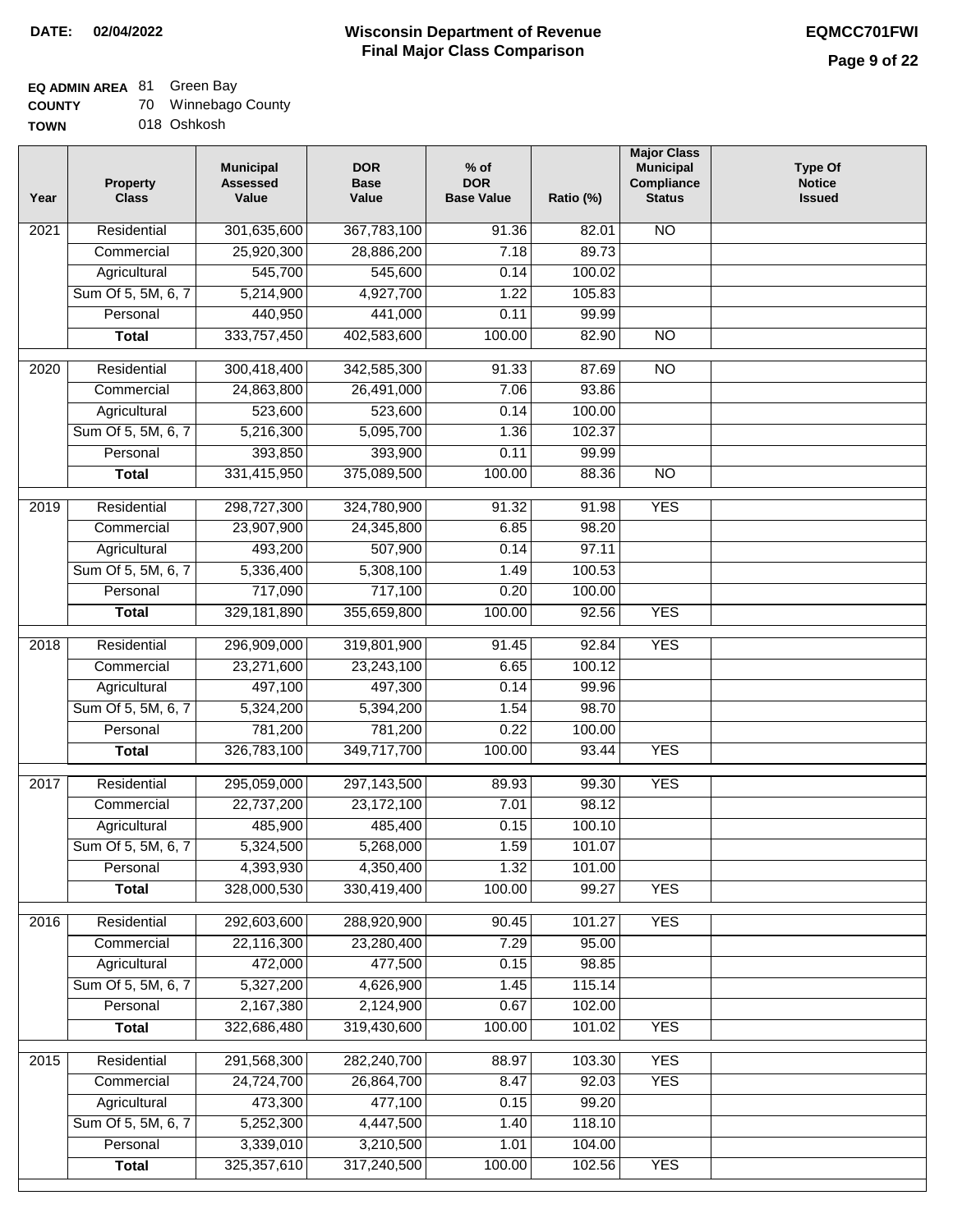## **EQ ADMIN AREA** 81 Green Bay

| <b>COUNTY</b> | 70 Winnebago County |
|---------------|---------------------|
|---------------|---------------------|

**TOWN** 020 Poygan

| Residential<br>160,204,700<br><b>NO</b><br>$\overline{202}1$<br>191,781,000<br>91.80<br>83.54<br>2,484,700<br>2,374,800<br>104.63<br>Commercial<br>1.14<br>1,315,900<br>Agricultural<br>1,315,200<br>0.63<br>100.05<br>Sum Of 5, 5M, 6, 7<br>13,297,300<br>13,341,700<br>6.39<br>99.67<br>96,275<br>Personal<br>96,200<br>0.05<br>100.08<br>177,398,875<br>208,908,900<br>100.00<br><b>Total</b><br>84.92<br><b>NO</b><br>178,745,600<br>$\overline{2020}$<br>Residential<br>156,065,600<br>91.23<br>87.31<br>$\overline{10}$<br>Commercial<br>2,483,600<br>2,373,700<br>1.21<br>104.63<br>1,269,200<br>1,268,100<br>0.65<br>100.09<br>Agricultural<br>Sum Of 5, 5M, 6, 7<br>13,299,400<br>13,469,900<br>6.87<br>98.73<br>70,527<br>70,500<br>Personal<br>0.04<br>100.04<br>173, 188, 327<br>195,927,800<br>100.00<br>$\overline{NO}$<br><b>Total</b><br>88.39<br><b>YES</b><br>Residential<br>153,366,100<br>163,052,300<br>90.60<br>94.06<br>2019<br>2,483,600<br>2,260,700<br>109.86<br>Commercial<br>1.26<br>1,189,800<br>1,221,100<br>0.68<br>97.44<br>Agricultural<br>Sum Of 5, 5M, 6, 7<br>13,269,100<br>13,375,500<br>7.43<br>99.20<br>Personal<br>60,349<br>60,300<br>0.03<br>100.08<br>170,368,949<br>179,969,900<br>100.00<br>94.67<br><b>YES</b><br><b>Total</b><br>Residential<br>151,734,900<br>153,710,000<br>98.72<br><b>YES</b><br>2018<br>90.07<br>112.47<br>Commercial<br>2,394,400<br>2,128,900<br>1.25<br>1,195,200<br>1,192,500<br>100.23<br>Agricultural<br>0.70<br>Sum Of 5, 5M, 6, 7<br>13,823,800<br>13,550,700<br>7.94<br>102.02<br>Personal<br>81,352<br>81,300<br>0.05<br>100.06<br>169,229,652<br>170,663,400<br>100.00<br><b>YES</b><br>99.16<br><b>Total</b><br>2017<br>Residential<br>143,779,900<br><b>YES</b><br>148,573,000<br>89.97<br>103.33<br>Commercial<br>2,328,300<br>2,128,900<br>1.33<br>109.37<br>1,159,000<br>1,159,600<br>0.73<br>99.95<br>Agricultural<br>105.15<br>Sum Of 5, 5M, 6, 7<br>13,268,600<br>12,618,600<br>7.90<br>127,124<br>Personal<br>127,100<br>0.08<br>100.02<br>165,456,024<br>159,814,100<br>100.00<br>103.53<br><b>YES</b><br><b>Total</b><br>127,169,000<br><b>YES</b><br>Residential<br>135,512,200<br>2016<br>89.84<br>93.84<br>2,041,200<br>2,157,000<br>1.43<br>94.63<br>Commercial<br>1,232,000<br>1,240,100<br>0.82<br>99.35<br>Agricultural<br>Sum Of 5, 5M, 6, 7<br>9,889,900<br>7.79<br>11,743,100<br>84.22<br>185,807<br>185,800<br>Personal<br>0.12<br>100.00<br>140,517,907<br>150,838,200<br>100.00<br>93.16<br><b>YES</b><br><b>Total</b><br>Residential<br>125,726,000<br>139,846,100<br>90.38<br>89.90<br>$\overline{NO}$<br>2015<br>2,035,200<br>2,131,400<br>1.38<br>95.49<br>Commercial<br>1,240,200<br>1,226,900<br>0.79<br>Agricultural<br>101.08<br>Sum Of 5, 5M, 6, 7<br>9,861,400<br>11,315,600<br>7.31<br>87.15<br><b>NO</b><br>189,357<br>205,800<br>Personal<br>0.13<br>92.01<br>139,052,157<br>154,725,800<br>100.00<br><b>Total</b><br>89.87<br>NO | Year | <b>Property</b><br><b>Class</b> | <b>Municipal</b><br><b>Assessed</b><br>Value | <b>DOR</b><br><b>Base</b><br>Value | $%$ of<br><b>DOR</b><br><b>Base Value</b> | Ratio (%) | <b>Major Class</b><br><b>Municipal</b><br>Compliance<br><b>Status</b> | <b>Type Of</b><br><b>Notice</b><br><b>Issued</b> |
|-------------------------------------------------------------------------------------------------------------------------------------------------------------------------------------------------------------------------------------------------------------------------------------------------------------------------------------------------------------------------------------------------------------------------------------------------------------------------------------------------------------------------------------------------------------------------------------------------------------------------------------------------------------------------------------------------------------------------------------------------------------------------------------------------------------------------------------------------------------------------------------------------------------------------------------------------------------------------------------------------------------------------------------------------------------------------------------------------------------------------------------------------------------------------------------------------------------------------------------------------------------------------------------------------------------------------------------------------------------------------------------------------------------------------------------------------------------------------------------------------------------------------------------------------------------------------------------------------------------------------------------------------------------------------------------------------------------------------------------------------------------------------------------------------------------------------------------------------------------------------------------------------------------------------------------------------------------------------------------------------------------------------------------------------------------------------------------------------------------------------------------------------------------------------------------------------------------------------------------------------------------------------------------------------------------------------------------------------------------------------------------------------------------------------------------------------------------------------------------------------------------------------------------------------------------------------------------------------------------------------------------------------------------------------------------------------------------------------------------------------------------------------------------------------------------------------------------------------------------------------------------------------------------------------------------------------------|------|---------------------------------|----------------------------------------------|------------------------------------|-------------------------------------------|-----------|-----------------------------------------------------------------------|--------------------------------------------------|
|                                                                                                                                                                                                                                                                                                                                                                                                                                                                                                                                                                                                                                                                                                                                                                                                                                                                                                                                                                                                                                                                                                                                                                                                                                                                                                                                                                                                                                                                                                                                                                                                                                                                                                                                                                                                                                                                                                                                                                                                                                                                                                                                                                                                                                                                                                                                                                                                                                                                                                                                                                                                                                                                                                                                                                                                                                                                                                                                                       |      |                                 |                                              |                                    |                                           |           |                                                                       |                                                  |
|                                                                                                                                                                                                                                                                                                                                                                                                                                                                                                                                                                                                                                                                                                                                                                                                                                                                                                                                                                                                                                                                                                                                                                                                                                                                                                                                                                                                                                                                                                                                                                                                                                                                                                                                                                                                                                                                                                                                                                                                                                                                                                                                                                                                                                                                                                                                                                                                                                                                                                                                                                                                                                                                                                                                                                                                                                                                                                                                                       |      |                                 |                                              |                                    |                                           |           |                                                                       |                                                  |
|                                                                                                                                                                                                                                                                                                                                                                                                                                                                                                                                                                                                                                                                                                                                                                                                                                                                                                                                                                                                                                                                                                                                                                                                                                                                                                                                                                                                                                                                                                                                                                                                                                                                                                                                                                                                                                                                                                                                                                                                                                                                                                                                                                                                                                                                                                                                                                                                                                                                                                                                                                                                                                                                                                                                                                                                                                                                                                                                                       |      |                                 |                                              |                                    |                                           |           |                                                                       |                                                  |
|                                                                                                                                                                                                                                                                                                                                                                                                                                                                                                                                                                                                                                                                                                                                                                                                                                                                                                                                                                                                                                                                                                                                                                                                                                                                                                                                                                                                                                                                                                                                                                                                                                                                                                                                                                                                                                                                                                                                                                                                                                                                                                                                                                                                                                                                                                                                                                                                                                                                                                                                                                                                                                                                                                                                                                                                                                                                                                                                                       |      |                                 |                                              |                                    |                                           |           |                                                                       |                                                  |
|                                                                                                                                                                                                                                                                                                                                                                                                                                                                                                                                                                                                                                                                                                                                                                                                                                                                                                                                                                                                                                                                                                                                                                                                                                                                                                                                                                                                                                                                                                                                                                                                                                                                                                                                                                                                                                                                                                                                                                                                                                                                                                                                                                                                                                                                                                                                                                                                                                                                                                                                                                                                                                                                                                                                                                                                                                                                                                                                                       |      |                                 |                                              |                                    |                                           |           |                                                                       |                                                  |
|                                                                                                                                                                                                                                                                                                                                                                                                                                                                                                                                                                                                                                                                                                                                                                                                                                                                                                                                                                                                                                                                                                                                                                                                                                                                                                                                                                                                                                                                                                                                                                                                                                                                                                                                                                                                                                                                                                                                                                                                                                                                                                                                                                                                                                                                                                                                                                                                                                                                                                                                                                                                                                                                                                                                                                                                                                                                                                                                                       |      |                                 |                                              |                                    |                                           |           |                                                                       |                                                  |
|                                                                                                                                                                                                                                                                                                                                                                                                                                                                                                                                                                                                                                                                                                                                                                                                                                                                                                                                                                                                                                                                                                                                                                                                                                                                                                                                                                                                                                                                                                                                                                                                                                                                                                                                                                                                                                                                                                                                                                                                                                                                                                                                                                                                                                                                                                                                                                                                                                                                                                                                                                                                                                                                                                                                                                                                                                                                                                                                                       |      |                                 |                                              |                                    |                                           |           |                                                                       |                                                  |
|                                                                                                                                                                                                                                                                                                                                                                                                                                                                                                                                                                                                                                                                                                                                                                                                                                                                                                                                                                                                                                                                                                                                                                                                                                                                                                                                                                                                                                                                                                                                                                                                                                                                                                                                                                                                                                                                                                                                                                                                                                                                                                                                                                                                                                                                                                                                                                                                                                                                                                                                                                                                                                                                                                                                                                                                                                                                                                                                                       |      |                                 |                                              |                                    |                                           |           |                                                                       |                                                  |
|                                                                                                                                                                                                                                                                                                                                                                                                                                                                                                                                                                                                                                                                                                                                                                                                                                                                                                                                                                                                                                                                                                                                                                                                                                                                                                                                                                                                                                                                                                                                                                                                                                                                                                                                                                                                                                                                                                                                                                                                                                                                                                                                                                                                                                                                                                                                                                                                                                                                                                                                                                                                                                                                                                                                                                                                                                                                                                                                                       |      |                                 |                                              |                                    |                                           |           |                                                                       |                                                  |
|                                                                                                                                                                                                                                                                                                                                                                                                                                                                                                                                                                                                                                                                                                                                                                                                                                                                                                                                                                                                                                                                                                                                                                                                                                                                                                                                                                                                                                                                                                                                                                                                                                                                                                                                                                                                                                                                                                                                                                                                                                                                                                                                                                                                                                                                                                                                                                                                                                                                                                                                                                                                                                                                                                                                                                                                                                                                                                                                                       |      |                                 |                                              |                                    |                                           |           |                                                                       |                                                  |
|                                                                                                                                                                                                                                                                                                                                                                                                                                                                                                                                                                                                                                                                                                                                                                                                                                                                                                                                                                                                                                                                                                                                                                                                                                                                                                                                                                                                                                                                                                                                                                                                                                                                                                                                                                                                                                                                                                                                                                                                                                                                                                                                                                                                                                                                                                                                                                                                                                                                                                                                                                                                                                                                                                                                                                                                                                                                                                                                                       |      |                                 |                                              |                                    |                                           |           |                                                                       |                                                  |
|                                                                                                                                                                                                                                                                                                                                                                                                                                                                                                                                                                                                                                                                                                                                                                                                                                                                                                                                                                                                                                                                                                                                                                                                                                                                                                                                                                                                                                                                                                                                                                                                                                                                                                                                                                                                                                                                                                                                                                                                                                                                                                                                                                                                                                                                                                                                                                                                                                                                                                                                                                                                                                                                                                                                                                                                                                                                                                                                                       |      |                                 |                                              |                                    |                                           |           |                                                                       |                                                  |
|                                                                                                                                                                                                                                                                                                                                                                                                                                                                                                                                                                                                                                                                                                                                                                                                                                                                                                                                                                                                                                                                                                                                                                                                                                                                                                                                                                                                                                                                                                                                                                                                                                                                                                                                                                                                                                                                                                                                                                                                                                                                                                                                                                                                                                                                                                                                                                                                                                                                                                                                                                                                                                                                                                                                                                                                                                                                                                                                                       |      |                                 |                                              |                                    |                                           |           |                                                                       |                                                  |
|                                                                                                                                                                                                                                                                                                                                                                                                                                                                                                                                                                                                                                                                                                                                                                                                                                                                                                                                                                                                                                                                                                                                                                                                                                                                                                                                                                                                                                                                                                                                                                                                                                                                                                                                                                                                                                                                                                                                                                                                                                                                                                                                                                                                                                                                                                                                                                                                                                                                                                                                                                                                                                                                                                                                                                                                                                                                                                                                                       |      |                                 |                                              |                                    |                                           |           |                                                                       |                                                  |
|                                                                                                                                                                                                                                                                                                                                                                                                                                                                                                                                                                                                                                                                                                                                                                                                                                                                                                                                                                                                                                                                                                                                                                                                                                                                                                                                                                                                                                                                                                                                                                                                                                                                                                                                                                                                                                                                                                                                                                                                                                                                                                                                                                                                                                                                                                                                                                                                                                                                                                                                                                                                                                                                                                                                                                                                                                                                                                                                                       |      |                                 |                                              |                                    |                                           |           |                                                                       |                                                  |
|                                                                                                                                                                                                                                                                                                                                                                                                                                                                                                                                                                                                                                                                                                                                                                                                                                                                                                                                                                                                                                                                                                                                                                                                                                                                                                                                                                                                                                                                                                                                                                                                                                                                                                                                                                                                                                                                                                                                                                                                                                                                                                                                                                                                                                                                                                                                                                                                                                                                                                                                                                                                                                                                                                                                                                                                                                                                                                                                                       |      |                                 |                                              |                                    |                                           |           |                                                                       |                                                  |
|                                                                                                                                                                                                                                                                                                                                                                                                                                                                                                                                                                                                                                                                                                                                                                                                                                                                                                                                                                                                                                                                                                                                                                                                                                                                                                                                                                                                                                                                                                                                                                                                                                                                                                                                                                                                                                                                                                                                                                                                                                                                                                                                                                                                                                                                                                                                                                                                                                                                                                                                                                                                                                                                                                                                                                                                                                                                                                                                                       |      |                                 |                                              |                                    |                                           |           |                                                                       |                                                  |
|                                                                                                                                                                                                                                                                                                                                                                                                                                                                                                                                                                                                                                                                                                                                                                                                                                                                                                                                                                                                                                                                                                                                                                                                                                                                                                                                                                                                                                                                                                                                                                                                                                                                                                                                                                                                                                                                                                                                                                                                                                                                                                                                                                                                                                                                                                                                                                                                                                                                                                                                                                                                                                                                                                                                                                                                                                                                                                                                                       |      |                                 |                                              |                                    |                                           |           |                                                                       |                                                  |
|                                                                                                                                                                                                                                                                                                                                                                                                                                                                                                                                                                                                                                                                                                                                                                                                                                                                                                                                                                                                                                                                                                                                                                                                                                                                                                                                                                                                                                                                                                                                                                                                                                                                                                                                                                                                                                                                                                                                                                                                                                                                                                                                                                                                                                                                                                                                                                                                                                                                                                                                                                                                                                                                                                                                                                                                                                                                                                                                                       |      |                                 |                                              |                                    |                                           |           |                                                                       |                                                  |
|                                                                                                                                                                                                                                                                                                                                                                                                                                                                                                                                                                                                                                                                                                                                                                                                                                                                                                                                                                                                                                                                                                                                                                                                                                                                                                                                                                                                                                                                                                                                                                                                                                                                                                                                                                                                                                                                                                                                                                                                                                                                                                                                                                                                                                                                                                                                                                                                                                                                                                                                                                                                                                                                                                                                                                                                                                                                                                                                                       |      |                                 |                                              |                                    |                                           |           |                                                                       |                                                  |
|                                                                                                                                                                                                                                                                                                                                                                                                                                                                                                                                                                                                                                                                                                                                                                                                                                                                                                                                                                                                                                                                                                                                                                                                                                                                                                                                                                                                                                                                                                                                                                                                                                                                                                                                                                                                                                                                                                                                                                                                                                                                                                                                                                                                                                                                                                                                                                                                                                                                                                                                                                                                                                                                                                                                                                                                                                                                                                                                                       |      |                                 |                                              |                                    |                                           |           |                                                                       |                                                  |
|                                                                                                                                                                                                                                                                                                                                                                                                                                                                                                                                                                                                                                                                                                                                                                                                                                                                                                                                                                                                                                                                                                                                                                                                                                                                                                                                                                                                                                                                                                                                                                                                                                                                                                                                                                                                                                                                                                                                                                                                                                                                                                                                                                                                                                                                                                                                                                                                                                                                                                                                                                                                                                                                                                                                                                                                                                                                                                                                                       |      |                                 |                                              |                                    |                                           |           |                                                                       |                                                  |
|                                                                                                                                                                                                                                                                                                                                                                                                                                                                                                                                                                                                                                                                                                                                                                                                                                                                                                                                                                                                                                                                                                                                                                                                                                                                                                                                                                                                                                                                                                                                                                                                                                                                                                                                                                                                                                                                                                                                                                                                                                                                                                                                                                                                                                                                                                                                                                                                                                                                                                                                                                                                                                                                                                                                                                                                                                                                                                                                                       |      |                                 |                                              |                                    |                                           |           |                                                                       |                                                  |
|                                                                                                                                                                                                                                                                                                                                                                                                                                                                                                                                                                                                                                                                                                                                                                                                                                                                                                                                                                                                                                                                                                                                                                                                                                                                                                                                                                                                                                                                                                                                                                                                                                                                                                                                                                                                                                                                                                                                                                                                                                                                                                                                                                                                                                                                                                                                                                                                                                                                                                                                                                                                                                                                                                                                                                                                                                                                                                                                                       |      |                                 |                                              |                                    |                                           |           |                                                                       |                                                  |
|                                                                                                                                                                                                                                                                                                                                                                                                                                                                                                                                                                                                                                                                                                                                                                                                                                                                                                                                                                                                                                                                                                                                                                                                                                                                                                                                                                                                                                                                                                                                                                                                                                                                                                                                                                                                                                                                                                                                                                                                                                                                                                                                                                                                                                                                                                                                                                                                                                                                                                                                                                                                                                                                                                                                                                                                                                                                                                                                                       |      |                                 |                                              |                                    |                                           |           |                                                                       |                                                  |
|                                                                                                                                                                                                                                                                                                                                                                                                                                                                                                                                                                                                                                                                                                                                                                                                                                                                                                                                                                                                                                                                                                                                                                                                                                                                                                                                                                                                                                                                                                                                                                                                                                                                                                                                                                                                                                                                                                                                                                                                                                                                                                                                                                                                                                                                                                                                                                                                                                                                                                                                                                                                                                                                                                                                                                                                                                                                                                                                                       |      |                                 |                                              |                                    |                                           |           |                                                                       |                                                  |
|                                                                                                                                                                                                                                                                                                                                                                                                                                                                                                                                                                                                                                                                                                                                                                                                                                                                                                                                                                                                                                                                                                                                                                                                                                                                                                                                                                                                                                                                                                                                                                                                                                                                                                                                                                                                                                                                                                                                                                                                                                                                                                                                                                                                                                                                                                                                                                                                                                                                                                                                                                                                                                                                                                                                                                                                                                                                                                                                                       |      |                                 |                                              |                                    |                                           |           |                                                                       |                                                  |
|                                                                                                                                                                                                                                                                                                                                                                                                                                                                                                                                                                                                                                                                                                                                                                                                                                                                                                                                                                                                                                                                                                                                                                                                                                                                                                                                                                                                                                                                                                                                                                                                                                                                                                                                                                                                                                                                                                                                                                                                                                                                                                                                                                                                                                                                                                                                                                                                                                                                                                                                                                                                                                                                                                                                                                                                                                                                                                                                                       |      |                                 |                                              |                                    |                                           |           |                                                                       |                                                  |
|                                                                                                                                                                                                                                                                                                                                                                                                                                                                                                                                                                                                                                                                                                                                                                                                                                                                                                                                                                                                                                                                                                                                                                                                                                                                                                                                                                                                                                                                                                                                                                                                                                                                                                                                                                                                                                                                                                                                                                                                                                                                                                                                                                                                                                                                                                                                                                                                                                                                                                                                                                                                                                                                                                                                                                                                                                                                                                                                                       |      |                                 |                                              |                                    |                                           |           |                                                                       |                                                  |
|                                                                                                                                                                                                                                                                                                                                                                                                                                                                                                                                                                                                                                                                                                                                                                                                                                                                                                                                                                                                                                                                                                                                                                                                                                                                                                                                                                                                                                                                                                                                                                                                                                                                                                                                                                                                                                                                                                                                                                                                                                                                                                                                                                                                                                                                                                                                                                                                                                                                                                                                                                                                                                                                                                                                                                                                                                                                                                                                                       |      |                                 |                                              |                                    |                                           |           |                                                                       |                                                  |
|                                                                                                                                                                                                                                                                                                                                                                                                                                                                                                                                                                                                                                                                                                                                                                                                                                                                                                                                                                                                                                                                                                                                                                                                                                                                                                                                                                                                                                                                                                                                                                                                                                                                                                                                                                                                                                                                                                                                                                                                                                                                                                                                                                                                                                                                                                                                                                                                                                                                                                                                                                                                                                                                                                                                                                                                                                                                                                                                                       |      |                                 |                                              |                                    |                                           |           |                                                                       |                                                  |
|                                                                                                                                                                                                                                                                                                                                                                                                                                                                                                                                                                                                                                                                                                                                                                                                                                                                                                                                                                                                                                                                                                                                                                                                                                                                                                                                                                                                                                                                                                                                                                                                                                                                                                                                                                                                                                                                                                                                                                                                                                                                                                                                                                                                                                                                                                                                                                                                                                                                                                                                                                                                                                                                                                                                                                                                                                                                                                                                                       |      |                                 |                                              |                                    |                                           |           |                                                                       |                                                  |
|                                                                                                                                                                                                                                                                                                                                                                                                                                                                                                                                                                                                                                                                                                                                                                                                                                                                                                                                                                                                                                                                                                                                                                                                                                                                                                                                                                                                                                                                                                                                                                                                                                                                                                                                                                                                                                                                                                                                                                                                                                                                                                                                                                                                                                                                                                                                                                                                                                                                                                                                                                                                                                                                                                                                                                                                                                                                                                                                                       |      |                                 |                                              |                                    |                                           |           |                                                                       |                                                  |
|                                                                                                                                                                                                                                                                                                                                                                                                                                                                                                                                                                                                                                                                                                                                                                                                                                                                                                                                                                                                                                                                                                                                                                                                                                                                                                                                                                                                                                                                                                                                                                                                                                                                                                                                                                                                                                                                                                                                                                                                                                                                                                                                                                                                                                                                                                                                                                                                                                                                                                                                                                                                                                                                                                                                                                                                                                                                                                                                                       |      |                                 |                                              |                                    |                                           |           |                                                                       |                                                  |
|                                                                                                                                                                                                                                                                                                                                                                                                                                                                                                                                                                                                                                                                                                                                                                                                                                                                                                                                                                                                                                                                                                                                                                                                                                                                                                                                                                                                                                                                                                                                                                                                                                                                                                                                                                                                                                                                                                                                                                                                                                                                                                                                                                                                                                                                                                                                                                                                                                                                                                                                                                                                                                                                                                                                                                                                                                                                                                                                                       |      |                                 |                                              |                                    |                                           |           |                                                                       |                                                  |
|                                                                                                                                                                                                                                                                                                                                                                                                                                                                                                                                                                                                                                                                                                                                                                                                                                                                                                                                                                                                                                                                                                                                                                                                                                                                                                                                                                                                                                                                                                                                                                                                                                                                                                                                                                                                                                                                                                                                                                                                                                                                                                                                                                                                                                                                                                                                                                                                                                                                                                                                                                                                                                                                                                                                                                                                                                                                                                                                                       |      |                                 |                                              |                                    |                                           |           |                                                                       |                                                  |
|                                                                                                                                                                                                                                                                                                                                                                                                                                                                                                                                                                                                                                                                                                                                                                                                                                                                                                                                                                                                                                                                                                                                                                                                                                                                                                                                                                                                                                                                                                                                                                                                                                                                                                                                                                                                                                                                                                                                                                                                                                                                                                                                                                                                                                                                                                                                                                                                                                                                                                                                                                                                                                                                                                                                                                                                                                                                                                                                                       |      |                                 |                                              |                                    |                                           |           |                                                                       |                                                  |
|                                                                                                                                                                                                                                                                                                                                                                                                                                                                                                                                                                                                                                                                                                                                                                                                                                                                                                                                                                                                                                                                                                                                                                                                                                                                                                                                                                                                                                                                                                                                                                                                                                                                                                                                                                                                                                                                                                                                                                                                                                                                                                                                                                                                                                                                                                                                                                                                                                                                                                                                                                                                                                                                                                                                                                                                                                                                                                                                                       |      |                                 |                                              |                                    |                                           |           |                                                                       |                                                  |
|                                                                                                                                                                                                                                                                                                                                                                                                                                                                                                                                                                                                                                                                                                                                                                                                                                                                                                                                                                                                                                                                                                                                                                                                                                                                                                                                                                                                                                                                                                                                                                                                                                                                                                                                                                                                                                                                                                                                                                                                                                                                                                                                                                                                                                                                                                                                                                                                                                                                                                                                                                                                                                                                                                                                                                                                                                                                                                                                                       |      |                                 |                                              |                                    |                                           |           |                                                                       |                                                  |
|                                                                                                                                                                                                                                                                                                                                                                                                                                                                                                                                                                                                                                                                                                                                                                                                                                                                                                                                                                                                                                                                                                                                                                                                                                                                                                                                                                                                                                                                                                                                                                                                                                                                                                                                                                                                                                                                                                                                                                                                                                                                                                                                                                                                                                                                                                                                                                                                                                                                                                                                                                                                                                                                                                                                                                                                                                                                                                                                                       |      |                                 |                                              |                                    |                                           |           |                                                                       |                                                  |
|                                                                                                                                                                                                                                                                                                                                                                                                                                                                                                                                                                                                                                                                                                                                                                                                                                                                                                                                                                                                                                                                                                                                                                                                                                                                                                                                                                                                                                                                                                                                                                                                                                                                                                                                                                                                                                                                                                                                                                                                                                                                                                                                                                                                                                                                                                                                                                                                                                                                                                                                                                                                                                                                                                                                                                                                                                                                                                                                                       |      |                                 |                                              |                                    |                                           |           |                                                                       |                                                  |
|                                                                                                                                                                                                                                                                                                                                                                                                                                                                                                                                                                                                                                                                                                                                                                                                                                                                                                                                                                                                                                                                                                                                                                                                                                                                                                                                                                                                                                                                                                                                                                                                                                                                                                                                                                                                                                                                                                                                                                                                                                                                                                                                                                                                                                                                                                                                                                                                                                                                                                                                                                                                                                                                                                                                                                                                                                                                                                                                                       |      |                                 |                                              |                                    |                                           |           |                                                                       |                                                  |
|                                                                                                                                                                                                                                                                                                                                                                                                                                                                                                                                                                                                                                                                                                                                                                                                                                                                                                                                                                                                                                                                                                                                                                                                                                                                                                                                                                                                                                                                                                                                                                                                                                                                                                                                                                                                                                                                                                                                                                                                                                                                                                                                                                                                                                                                                                                                                                                                                                                                                                                                                                                                                                                                                                                                                                                                                                                                                                                                                       |      |                                 |                                              |                                    |                                           |           |                                                                       |                                                  |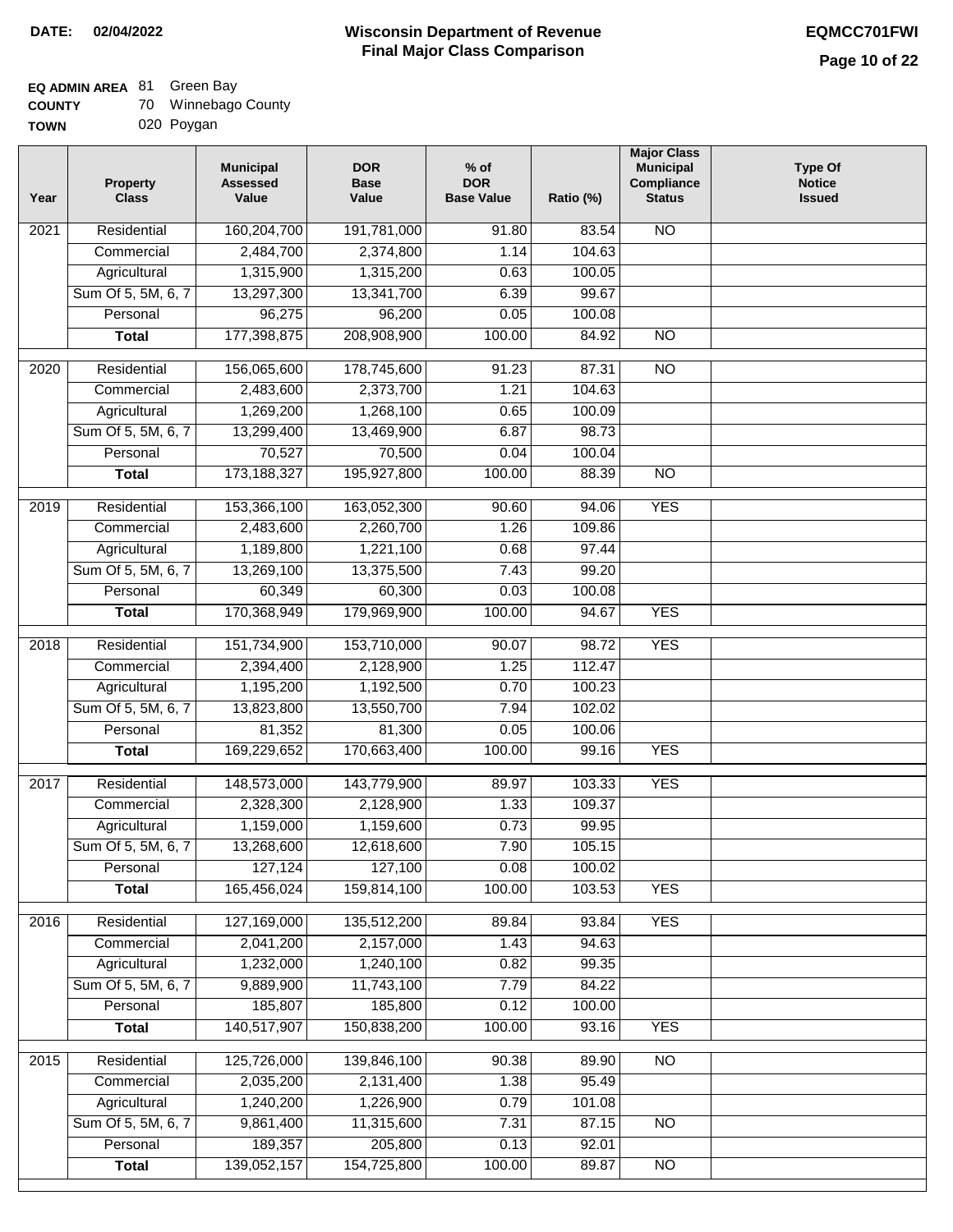# **EQ ADMIN AREA** 81 Green Bay

| <b>COUNTY</b> |  | Winnebago County |  |
|---------------|--|------------------|--|
|---------------|--|------------------|--|

**TOWN** 022 Rushford

|                   |                    | Value        | <b>Base</b><br>Value | <b>DOR</b><br><b>Base Value</b> | Ratio (%) | Compliance<br><b>Status</b> | <b>Notice</b><br><b>Issued</b> |
|-------------------|--------------------|--------------|----------------------|---------------------------------|-----------|-----------------------------|--------------------------------|
| $\overline{202}1$ | Residential        | 106,506,950  | 119,437,900          | 79.23                           | 89.17     | <b>NO</b>                   |                                |
|                   | Commercial         | 2,737,600    | 2,703,500            | 1.79                            | 101.26    |                             |                                |
|                   | Agricultural       | 2,209,950    | 2,455,500            | 1.63                            | 90.00     |                             |                                |
|                   | Sum Of 5, 5M, 6, 7 | 24,595,400   | 25,972,000           | 17.23                           | 94.70     | <b>YES</b>                  |                                |
|                   | Personal           | 160,550      | 178,400              | 0.12                            | 89.99     |                             |                                |
|                   | <b>Total</b>       | 136,210,450  | 150,747,300          | 100.00                          | 90.36     | $\overline{NO}$             |                                |
| $\overline{2020}$ | Residential        | 104,194,900  | 110,841,400          | 77.70                           | 94.00     | <b>YES</b>                  |                                |
|                   | Commercial         | 2,714,550    | 2,677,600            | 1.88                            | 101.38    |                             |                                |
|                   | Agricultural       | 2,240,400    | 2,364,900            | 1.66                            | 94.74     |                             |                                |
|                   | Sum Of 5, 5M, 6, 7 | 24,125,450   | 26,591,400           | 18.64                           | 90.73     | <b>YES</b>                  |                                |
|                   | Personal           | 179,500      | 179,500              | 0.13                            | 100.00    |                             |                                |
|                   | <b>Total</b>       | 133,454,800  | 142,654,800          | 100.00                          | 93.55     | <b>YES</b>                  |                                |
| 2019              | Residential        | 100,096,150  | 106,918,800          | 77.13                           | 93.62     | <b>YES</b>                  |                                |
|                   | Commercial         | 2,724,150    | 2,606,000            | 1.88                            | 104.53    |                             |                                |
|                   | Agricultural       | 2,271,350    | 2,269,400            | 1.64                            | 100.09    |                             |                                |
|                   | Sum Of 5, 5M, 6, 7 | 24,224,150   | 26,643,300           | 19.22                           | 90.92     | <b>YES</b>                  |                                |
|                   | Personal           | 187,150      | 187,200              | 0.14                            | 99.97     |                             |                                |
|                   | <b>Total</b>       | 129,502,950  | 138,624,700          | 100.00                          | 93.42     | <b>YES</b>                  |                                |
|                   |                    |              |                      |                                 |           |                             |                                |
| 2018              | Residential        | 89,468,650   | 95,715,800           | 75.47                           | 93.47     | <b>YES</b>                  |                                |
|                   | Commercial         | 2,602,150    | 2,594,400            | 2.05                            | 100.30    |                             |                                |
|                   | Agricultural       | 2,152,600    | 2,207,900            | 1.74                            | 97.50     |                             |                                |
|                   | Sum Of 5, 5M, 6, 7 | 23,329,650   | 26,109,700           | 20.59                           | 89.35     | $\overline{3}$              |                                |
|                   | Personal           | 192,050      | 192,100              | 0.15                            | 99.97     |                             |                                |
|                   | <b>Total</b>       | 117,745,100  | 126,819,900          | 100.00                          | 92.84     | <b>NO</b>                   |                                |
| 2017              | Residential        | 87,270,900   | 91,083,500           | 75.39                           | 95.81     | <b>YES</b>                  |                                |
|                   | Commercial         | 2,594,550    | 2,577,300            | 2.13                            | 100.67    |                             |                                |
|                   | Agricultural       | 2,148,850    | 2,147,300            | 1.78                            | 100.07    |                             |                                |
|                   | Sum Of 5, 5M, 6, 7 | 23,020,300   | 24,670,500           | 20.42                           | 93.31     | <b>YES</b>                  |                                |
|                   | Personal           | 331,050      | 331,100              | 0.27                            | 99.98     |                             |                                |
|                   | <b>Total</b>       | 115,365,650  | 120,809,700          | 100.00                          | 95.49     | <b>YES</b>                  |                                |
| 2016              | Residential        | 85, 152, 550 | 86,021,000           | 74.38                           | 98.99     | <b>YES</b>                  |                                |
|                   | Commercial         | 2,458,400    | 2,534,500            | 2.19                            | 97.00     |                             |                                |
|                   | Agricultural       | 2,143,650    | 2,143,000            | 1.85                            | 100.03    |                             |                                |
|                   | Sum Of 5, 5M, 6, 7 | 21,894,400   | 24,614,400           | 21.28                           | 88.95     | $\overline{NO}$             |                                |
|                   | Personal           | 339,300      | 339,300              | 0.29                            | 100.00    |                             |                                |
|                   | <b>Total</b>       | 111,988,300  | 115,652,200          | 100.00                          | 96.83     | $\overline{NO}$             |                                |
| 2015              | Residential        | 84,243,900   | 80,417,500           | 73.96                           | 104.76    | <b>YES</b>                  |                                |
|                   | Commercial         | 2,563,650    | 2,621,300            | 2.41                            | 97.80     |                             |                                |
|                   | Agricultural       | 2,124,400    | 2,122,000            | 1.95                            | 100.11    |                             |                                |
|                   | Sum Of 5, 5M, 6, 7 | 21,550,800   | 23,181,600           | 21.32                           | 92.97     | <b>YES</b>                  |                                |
|                   | Personal           | 395,300      | 395,400              | 0.36                            | 99.97     |                             |                                |
|                   | <b>Total</b>       | 110,878,050  | 108,737,800          | 100.00                          | 101.97    | <b>YES</b>                  |                                |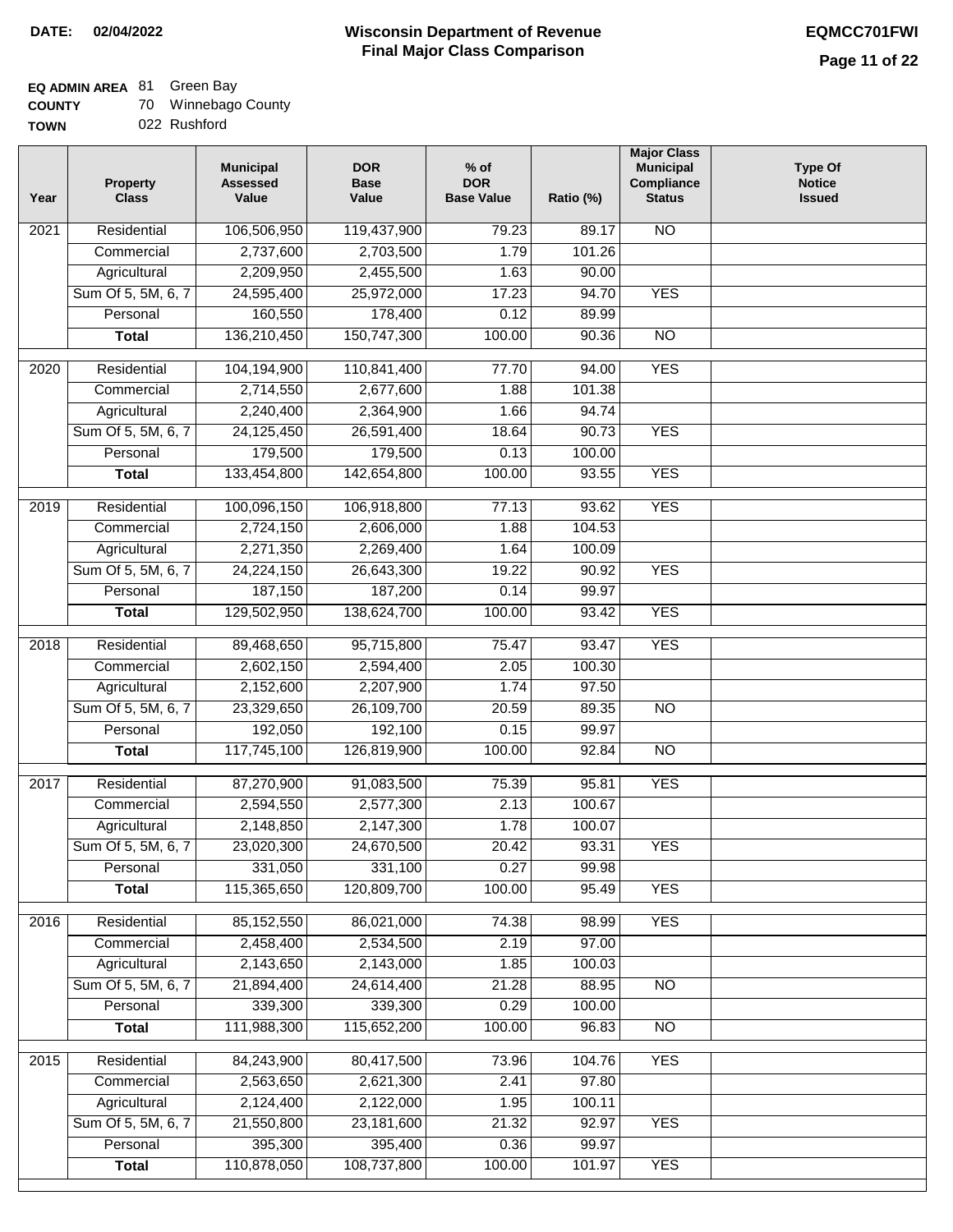## **EQ ADMIN AREA** 81 Green Bay

| <b>COUNTY</b> |  |  | Winnebago County |
|---------------|--|--|------------------|
|---------------|--|--|------------------|

**TOWN** 024 Utica

| <b>YES</b><br>Residential<br>120,137,000<br>$\overline{202}1$<br>129,086,700<br>84.10<br>93.07<br>4,460,800<br>4,669,800<br>3.04<br>95.52<br>Commercial<br>Agricultural<br>2,745,900<br>2,743,200<br>1.79<br>100.10<br>Sum Of 5, 5M, 6, 7<br>19,547,700<br>16,806,100<br>10.95<br>116.31<br>$\overline{NO}$<br>184,520<br>184,500<br>Personal<br>0.12<br>100.01<br>147,075,920<br>153,490,300<br>100.00<br>95.82<br>$\overline{NO}$<br><b>Total</b><br><b>YES</b><br>$\overline{2020}$<br>Residential<br>119,823,200<br>121,495,400<br>82.85<br>98.62<br>95.52<br>Commercial<br>4,460,800<br>4,669,800<br>3.18<br>2,630,400<br>2,632,300<br>1.80<br>99.93<br>Agricultural<br>Sum Of 5, 5M, 6, 7<br>19,390,200<br>17,640,400<br>12.03<br>109.92<br><b>YES</b><br>202,340<br>202,400<br>0.14<br>99.97<br>Personal<br>146,506,940<br>146,640,300<br><b>YES</b><br>100.00<br>99.91<br><b>Total</b><br>115,519,600<br>2019<br>Residential<br>102,591,700<br>82.23<br>88.81<br>$\overline{10}$<br>4,042,800<br>4,180,200<br>2.98<br>96.71<br>Commercial<br>2,460,700<br>2,521,200<br>1.79<br>97.60<br>Agricultural<br>Sum Of 5, 5M, 6, 7<br>19,830,200<br>18,013,900<br>12.82<br>110.08<br>$\overline{NO}$<br>254,590<br>254,600<br>Personal<br>0.18<br>100.00<br>129,179,990<br>140,489,500<br>100.00<br>$\overline{NO}$<br><b>Total</b><br>91.95<br>2nd Notice of Non-Compliance<br>Residential<br>100,845,000<br>105,385,800<br>95.69<br><b>YES</b><br>2018<br>81.30<br>2.74<br>96.13<br>Commercial<br>3,413,400<br>3,550,800<br>2,442,500<br>2,440,000<br>100.10<br>Agricultural<br>1.88<br>Sum Of 5, 5M, 6, 7<br>20,501,900<br>17,966,500<br>114.11<br>$\overline{10}$<br>13.86<br>Personal<br>281,730<br>281,700<br>0.22<br>100.01<br>127,484,530<br>129,624,800<br>100.00<br>98.35<br>$\overline{10}$<br>1st Notice of Non-Compliance<br><b>Total</b><br>2017<br>Residential<br>105,079,200<br>94.43<br><b>YES</b><br>99,224,100<br>81.09<br>2.74<br>Commercial<br>3,413,400<br>3,550,800<br>96.13<br>2,377,800<br>100.11<br>2,380,500<br>1.83<br>Agricultural<br>Sum Of 5, 5M, 6, 7<br>20,223,100<br>17,472,400<br>13.48<br>115.74<br><b>NO</b><br>Personal<br>1,093,040<br>1,104,000<br>0.85<br>99.01<br>126,334,140<br>129,584,200<br>100.00<br>97.49<br><b>Total</b><br><b>NO</b><br><b>YES</b><br>Residential<br>97,143,400<br>99,627,300<br>80.16<br>2016<br>97.51<br>3,379,200<br>4,181,400<br>3.36<br>80.82<br>Commercial<br>2,319,300<br>2,338,900<br>1.88<br>99.16<br>Agricultural<br>Sum Of 5, 5M, 6, 7<br>19,959,900<br>17,192,500<br>13.83<br>116.10<br>$\overline{NO}$<br>941,570<br>941,500<br>0.76<br>Personal<br>100.01<br>123,743,370<br>124,281,600<br>100.00<br>99.57<br>$\overline{NO}$<br><b>Total</b><br><b>YES</b><br>2015<br>Residential<br>96,604,700<br>97,463,600<br>79.90<br>99.12<br>3,379,200<br>4,140,000<br>3.39<br>81.62<br>Commercial<br>2,309,600<br>2,305,800<br>1.89<br>100.16<br>Agricultural<br>Sum Of 5, 5M, 6, 7<br>20,024,400<br>17,115,400<br>14.03<br>117.00<br>$\overline{NO}$<br>954,520<br>954,500<br>0.78<br>Personal<br>100.00<br>123,272,420<br>121,979,300<br>100.00<br><b>Total</b><br>101.06<br>N <sub>O</sub> | Year | <b>Property</b><br><b>Class</b> | <b>Municipal</b><br><b>Assessed</b><br>Value | <b>DOR</b><br>Base<br>Value | $%$ of<br><b>DOR</b><br><b>Base Value</b> | Ratio (%) | <b>Major Class</b><br><b>Municipal</b><br>Compliance<br><b>Status</b> | <b>Type Of</b><br><b>Notice</b><br><b>Issued</b> |
|-----------------------------------------------------------------------------------------------------------------------------------------------------------------------------------------------------------------------------------------------------------------------------------------------------------------------------------------------------------------------------------------------------------------------------------------------------------------------------------------------------------------------------------------------------------------------------------------------------------------------------------------------------------------------------------------------------------------------------------------------------------------------------------------------------------------------------------------------------------------------------------------------------------------------------------------------------------------------------------------------------------------------------------------------------------------------------------------------------------------------------------------------------------------------------------------------------------------------------------------------------------------------------------------------------------------------------------------------------------------------------------------------------------------------------------------------------------------------------------------------------------------------------------------------------------------------------------------------------------------------------------------------------------------------------------------------------------------------------------------------------------------------------------------------------------------------------------------------------------------------------------------------------------------------------------------------------------------------------------------------------------------------------------------------------------------------------------------------------------------------------------------------------------------------------------------------------------------------------------------------------------------------------------------------------------------------------------------------------------------------------------------------------------------------------------------------------------------------------------------------------------------------------------------------------------------------------------------------------------------------------------------------------------------------------------------------------------------------------------------------------------------------------------------------------------------------------------------------------------------------------------------------------------------------------------------------------------------------------------------------------------------------------------------------------------------------------------------------------------------------------------------------------------------------|------|---------------------------------|----------------------------------------------|-----------------------------|-------------------------------------------|-----------|-----------------------------------------------------------------------|--------------------------------------------------|
|                                                                                                                                                                                                                                                                                                                                                                                                                                                                                                                                                                                                                                                                                                                                                                                                                                                                                                                                                                                                                                                                                                                                                                                                                                                                                                                                                                                                                                                                                                                                                                                                                                                                                                                                                                                                                                                                                                                                                                                                                                                                                                                                                                                                                                                                                                                                                                                                                                                                                                                                                                                                                                                                                                                                                                                                                                                                                                                                                                                                                                                                                                                                                                       |      |                                 |                                              |                             |                                           |           |                                                                       |                                                  |
|                                                                                                                                                                                                                                                                                                                                                                                                                                                                                                                                                                                                                                                                                                                                                                                                                                                                                                                                                                                                                                                                                                                                                                                                                                                                                                                                                                                                                                                                                                                                                                                                                                                                                                                                                                                                                                                                                                                                                                                                                                                                                                                                                                                                                                                                                                                                                                                                                                                                                                                                                                                                                                                                                                                                                                                                                                                                                                                                                                                                                                                                                                                                                                       |      |                                 |                                              |                             |                                           |           |                                                                       |                                                  |
|                                                                                                                                                                                                                                                                                                                                                                                                                                                                                                                                                                                                                                                                                                                                                                                                                                                                                                                                                                                                                                                                                                                                                                                                                                                                                                                                                                                                                                                                                                                                                                                                                                                                                                                                                                                                                                                                                                                                                                                                                                                                                                                                                                                                                                                                                                                                                                                                                                                                                                                                                                                                                                                                                                                                                                                                                                                                                                                                                                                                                                                                                                                                                                       |      |                                 |                                              |                             |                                           |           |                                                                       |                                                  |
|                                                                                                                                                                                                                                                                                                                                                                                                                                                                                                                                                                                                                                                                                                                                                                                                                                                                                                                                                                                                                                                                                                                                                                                                                                                                                                                                                                                                                                                                                                                                                                                                                                                                                                                                                                                                                                                                                                                                                                                                                                                                                                                                                                                                                                                                                                                                                                                                                                                                                                                                                                                                                                                                                                                                                                                                                                                                                                                                                                                                                                                                                                                                                                       |      |                                 |                                              |                             |                                           |           |                                                                       |                                                  |
|                                                                                                                                                                                                                                                                                                                                                                                                                                                                                                                                                                                                                                                                                                                                                                                                                                                                                                                                                                                                                                                                                                                                                                                                                                                                                                                                                                                                                                                                                                                                                                                                                                                                                                                                                                                                                                                                                                                                                                                                                                                                                                                                                                                                                                                                                                                                                                                                                                                                                                                                                                                                                                                                                                                                                                                                                                                                                                                                                                                                                                                                                                                                                                       |      |                                 |                                              |                             |                                           |           |                                                                       |                                                  |
|                                                                                                                                                                                                                                                                                                                                                                                                                                                                                                                                                                                                                                                                                                                                                                                                                                                                                                                                                                                                                                                                                                                                                                                                                                                                                                                                                                                                                                                                                                                                                                                                                                                                                                                                                                                                                                                                                                                                                                                                                                                                                                                                                                                                                                                                                                                                                                                                                                                                                                                                                                                                                                                                                                                                                                                                                                                                                                                                                                                                                                                                                                                                                                       |      |                                 |                                              |                             |                                           |           |                                                                       |                                                  |
|                                                                                                                                                                                                                                                                                                                                                                                                                                                                                                                                                                                                                                                                                                                                                                                                                                                                                                                                                                                                                                                                                                                                                                                                                                                                                                                                                                                                                                                                                                                                                                                                                                                                                                                                                                                                                                                                                                                                                                                                                                                                                                                                                                                                                                                                                                                                                                                                                                                                                                                                                                                                                                                                                                                                                                                                                                                                                                                                                                                                                                                                                                                                                                       |      |                                 |                                              |                             |                                           |           |                                                                       |                                                  |
|                                                                                                                                                                                                                                                                                                                                                                                                                                                                                                                                                                                                                                                                                                                                                                                                                                                                                                                                                                                                                                                                                                                                                                                                                                                                                                                                                                                                                                                                                                                                                                                                                                                                                                                                                                                                                                                                                                                                                                                                                                                                                                                                                                                                                                                                                                                                                                                                                                                                                                                                                                                                                                                                                                                                                                                                                                                                                                                                                                                                                                                                                                                                                                       |      |                                 |                                              |                             |                                           |           |                                                                       |                                                  |
|                                                                                                                                                                                                                                                                                                                                                                                                                                                                                                                                                                                                                                                                                                                                                                                                                                                                                                                                                                                                                                                                                                                                                                                                                                                                                                                                                                                                                                                                                                                                                                                                                                                                                                                                                                                                                                                                                                                                                                                                                                                                                                                                                                                                                                                                                                                                                                                                                                                                                                                                                                                                                                                                                                                                                                                                                                                                                                                                                                                                                                                                                                                                                                       |      |                                 |                                              |                             |                                           |           |                                                                       |                                                  |
|                                                                                                                                                                                                                                                                                                                                                                                                                                                                                                                                                                                                                                                                                                                                                                                                                                                                                                                                                                                                                                                                                                                                                                                                                                                                                                                                                                                                                                                                                                                                                                                                                                                                                                                                                                                                                                                                                                                                                                                                                                                                                                                                                                                                                                                                                                                                                                                                                                                                                                                                                                                                                                                                                                                                                                                                                                                                                                                                                                                                                                                                                                                                                                       |      |                                 |                                              |                             |                                           |           |                                                                       |                                                  |
|                                                                                                                                                                                                                                                                                                                                                                                                                                                                                                                                                                                                                                                                                                                                                                                                                                                                                                                                                                                                                                                                                                                                                                                                                                                                                                                                                                                                                                                                                                                                                                                                                                                                                                                                                                                                                                                                                                                                                                                                                                                                                                                                                                                                                                                                                                                                                                                                                                                                                                                                                                                                                                                                                                                                                                                                                                                                                                                                                                                                                                                                                                                                                                       |      |                                 |                                              |                             |                                           |           |                                                                       |                                                  |
|                                                                                                                                                                                                                                                                                                                                                                                                                                                                                                                                                                                                                                                                                                                                                                                                                                                                                                                                                                                                                                                                                                                                                                                                                                                                                                                                                                                                                                                                                                                                                                                                                                                                                                                                                                                                                                                                                                                                                                                                                                                                                                                                                                                                                                                                                                                                                                                                                                                                                                                                                                                                                                                                                                                                                                                                                                                                                                                                                                                                                                                                                                                                                                       |      |                                 |                                              |                             |                                           |           |                                                                       |                                                  |
|                                                                                                                                                                                                                                                                                                                                                                                                                                                                                                                                                                                                                                                                                                                                                                                                                                                                                                                                                                                                                                                                                                                                                                                                                                                                                                                                                                                                                                                                                                                                                                                                                                                                                                                                                                                                                                                                                                                                                                                                                                                                                                                                                                                                                                                                                                                                                                                                                                                                                                                                                                                                                                                                                                                                                                                                                                                                                                                                                                                                                                                                                                                                                                       |      |                                 |                                              |                             |                                           |           |                                                                       |                                                  |
|                                                                                                                                                                                                                                                                                                                                                                                                                                                                                                                                                                                                                                                                                                                                                                                                                                                                                                                                                                                                                                                                                                                                                                                                                                                                                                                                                                                                                                                                                                                                                                                                                                                                                                                                                                                                                                                                                                                                                                                                                                                                                                                                                                                                                                                                                                                                                                                                                                                                                                                                                                                                                                                                                                                                                                                                                                                                                                                                                                                                                                                                                                                                                                       |      |                                 |                                              |                             |                                           |           |                                                                       |                                                  |
|                                                                                                                                                                                                                                                                                                                                                                                                                                                                                                                                                                                                                                                                                                                                                                                                                                                                                                                                                                                                                                                                                                                                                                                                                                                                                                                                                                                                                                                                                                                                                                                                                                                                                                                                                                                                                                                                                                                                                                                                                                                                                                                                                                                                                                                                                                                                                                                                                                                                                                                                                                                                                                                                                                                                                                                                                                                                                                                                                                                                                                                                                                                                                                       |      |                                 |                                              |                             |                                           |           |                                                                       |                                                  |
|                                                                                                                                                                                                                                                                                                                                                                                                                                                                                                                                                                                                                                                                                                                                                                                                                                                                                                                                                                                                                                                                                                                                                                                                                                                                                                                                                                                                                                                                                                                                                                                                                                                                                                                                                                                                                                                                                                                                                                                                                                                                                                                                                                                                                                                                                                                                                                                                                                                                                                                                                                                                                                                                                                                                                                                                                                                                                                                                                                                                                                                                                                                                                                       |      |                                 |                                              |                             |                                           |           |                                                                       |                                                  |
|                                                                                                                                                                                                                                                                                                                                                                                                                                                                                                                                                                                                                                                                                                                                                                                                                                                                                                                                                                                                                                                                                                                                                                                                                                                                                                                                                                                                                                                                                                                                                                                                                                                                                                                                                                                                                                                                                                                                                                                                                                                                                                                                                                                                                                                                                                                                                                                                                                                                                                                                                                                                                                                                                                                                                                                                                                                                                                                                                                                                                                                                                                                                                                       |      |                                 |                                              |                             |                                           |           |                                                                       |                                                  |
|                                                                                                                                                                                                                                                                                                                                                                                                                                                                                                                                                                                                                                                                                                                                                                                                                                                                                                                                                                                                                                                                                                                                                                                                                                                                                                                                                                                                                                                                                                                                                                                                                                                                                                                                                                                                                                                                                                                                                                                                                                                                                                                                                                                                                                                                                                                                                                                                                                                                                                                                                                                                                                                                                                                                                                                                                                                                                                                                                                                                                                                                                                                                                                       |      |                                 |                                              |                             |                                           |           |                                                                       |                                                  |
|                                                                                                                                                                                                                                                                                                                                                                                                                                                                                                                                                                                                                                                                                                                                                                                                                                                                                                                                                                                                                                                                                                                                                                                                                                                                                                                                                                                                                                                                                                                                                                                                                                                                                                                                                                                                                                                                                                                                                                                                                                                                                                                                                                                                                                                                                                                                                                                                                                                                                                                                                                                                                                                                                                                                                                                                                                                                                                                                                                                                                                                                                                                                                                       |      |                                 |                                              |                             |                                           |           |                                                                       |                                                  |
|                                                                                                                                                                                                                                                                                                                                                                                                                                                                                                                                                                                                                                                                                                                                                                                                                                                                                                                                                                                                                                                                                                                                                                                                                                                                                                                                                                                                                                                                                                                                                                                                                                                                                                                                                                                                                                                                                                                                                                                                                                                                                                                                                                                                                                                                                                                                                                                                                                                                                                                                                                                                                                                                                                                                                                                                                                                                                                                                                                                                                                                                                                                                                                       |      |                                 |                                              |                             |                                           |           |                                                                       |                                                  |
|                                                                                                                                                                                                                                                                                                                                                                                                                                                                                                                                                                                                                                                                                                                                                                                                                                                                                                                                                                                                                                                                                                                                                                                                                                                                                                                                                                                                                                                                                                                                                                                                                                                                                                                                                                                                                                                                                                                                                                                                                                                                                                                                                                                                                                                                                                                                                                                                                                                                                                                                                                                                                                                                                                                                                                                                                                                                                                                                                                                                                                                                                                                                                                       |      |                                 |                                              |                             |                                           |           |                                                                       |                                                  |
|                                                                                                                                                                                                                                                                                                                                                                                                                                                                                                                                                                                                                                                                                                                                                                                                                                                                                                                                                                                                                                                                                                                                                                                                                                                                                                                                                                                                                                                                                                                                                                                                                                                                                                                                                                                                                                                                                                                                                                                                                                                                                                                                                                                                                                                                                                                                                                                                                                                                                                                                                                                                                                                                                                                                                                                                                                                                                                                                                                                                                                                                                                                                                                       |      |                                 |                                              |                             |                                           |           |                                                                       |                                                  |
|                                                                                                                                                                                                                                                                                                                                                                                                                                                                                                                                                                                                                                                                                                                                                                                                                                                                                                                                                                                                                                                                                                                                                                                                                                                                                                                                                                                                                                                                                                                                                                                                                                                                                                                                                                                                                                                                                                                                                                                                                                                                                                                                                                                                                                                                                                                                                                                                                                                                                                                                                                                                                                                                                                                                                                                                                                                                                                                                                                                                                                                                                                                                                                       |      |                                 |                                              |                             |                                           |           |                                                                       |                                                  |
|                                                                                                                                                                                                                                                                                                                                                                                                                                                                                                                                                                                                                                                                                                                                                                                                                                                                                                                                                                                                                                                                                                                                                                                                                                                                                                                                                                                                                                                                                                                                                                                                                                                                                                                                                                                                                                                                                                                                                                                                                                                                                                                                                                                                                                                                                                                                                                                                                                                                                                                                                                                                                                                                                                                                                                                                                                                                                                                                                                                                                                                                                                                                                                       |      |                                 |                                              |                             |                                           |           |                                                                       |                                                  |
|                                                                                                                                                                                                                                                                                                                                                                                                                                                                                                                                                                                                                                                                                                                                                                                                                                                                                                                                                                                                                                                                                                                                                                                                                                                                                                                                                                                                                                                                                                                                                                                                                                                                                                                                                                                                                                                                                                                                                                                                                                                                                                                                                                                                                                                                                                                                                                                                                                                                                                                                                                                                                                                                                                                                                                                                                                                                                                                                                                                                                                                                                                                                                                       |      |                                 |                                              |                             |                                           |           |                                                                       |                                                  |
|                                                                                                                                                                                                                                                                                                                                                                                                                                                                                                                                                                                                                                                                                                                                                                                                                                                                                                                                                                                                                                                                                                                                                                                                                                                                                                                                                                                                                                                                                                                                                                                                                                                                                                                                                                                                                                                                                                                                                                                                                                                                                                                                                                                                                                                                                                                                                                                                                                                                                                                                                                                                                                                                                                                                                                                                                                                                                                                                                                                                                                                                                                                                                                       |      |                                 |                                              |                             |                                           |           |                                                                       |                                                  |
|                                                                                                                                                                                                                                                                                                                                                                                                                                                                                                                                                                                                                                                                                                                                                                                                                                                                                                                                                                                                                                                                                                                                                                                                                                                                                                                                                                                                                                                                                                                                                                                                                                                                                                                                                                                                                                                                                                                                                                                                                                                                                                                                                                                                                                                                                                                                                                                                                                                                                                                                                                                                                                                                                                                                                                                                                                                                                                                                                                                                                                                                                                                                                                       |      |                                 |                                              |                             |                                           |           |                                                                       |                                                  |
|                                                                                                                                                                                                                                                                                                                                                                                                                                                                                                                                                                                                                                                                                                                                                                                                                                                                                                                                                                                                                                                                                                                                                                                                                                                                                                                                                                                                                                                                                                                                                                                                                                                                                                                                                                                                                                                                                                                                                                                                                                                                                                                                                                                                                                                                                                                                                                                                                                                                                                                                                                                                                                                                                                                                                                                                                                                                                                                                                                                                                                                                                                                                                                       |      |                                 |                                              |                             |                                           |           |                                                                       |                                                  |
|                                                                                                                                                                                                                                                                                                                                                                                                                                                                                                                                                                                                                                                                                                                                                                                                                                                                                                                                                                                                                                                                                                                                                                                                                                                                                                                                                                                                                                                                                                                                                                                                                                                                                                                                                                                                                                                                                                                                                                                                                                                                                                                                                                                                                                                                                                                                                                                                                                                                                                                                                                                                                                                                                                                                                                                                                                                                                                                                                                                                                                                                                                                                                                       |      |                                 |                                              |                             |                                           |           |                                                                       |                                                  |
|                                                                                                                                                                                                                                                                                                                                                                                                                                                                                                                                                                                                                                                                                                                                                                                                                                                                                                                                                                                                                                                                                                                                                                                                                                                                                                                                                                                                                                                                                                                                                                                                                                                                                                                                                                                                                                                                                                                                                                                                                                                                                                                                                                                                                                                                                                                                                                                                                                                                                                                                                                                                                                                                                                                                                                                                                                                                                                                                                                                                                                                                                                                                                                       |      |                                 |                                              |                             |                                           |           |                                                                       |                                                  |
|                                                                                                                                                                                                                                                                                                                                                                                                                                                                                                                                                                                                                                                                                                                                                                                                                                                                                                                                                                                                                                                                                                                                                                                                                                                                                                                                                                                                                                                                                                                                                                                                                                                                                                                                                                                                                                                                                                                                                                                                                                                                                                                                                                                                                                                                                                                                                                                                                                                                                                                                                                                                                                                                                                                                                                                                                                                                                                                                                                                                                                                                                                                                                                       |      |                                 |                                              |                             |                                           |           |                                                                       |                                                  |
|                                                                                                                                                                                                                                                                                                                                                                                                                                                                                                                                                                                                                                                                                                                                                                                                                                                                                                                                                                                                                                                                                                                                                                                                                                                                                                                                                                                                                                                                                                                                                                                                                                                                                                                                                                                                                                                                                                                                                                                                                                                                                                                                                                                                                                                                                                                                                                                                                                                                                                                                                                                                                                                                                                                                                                                                                                                                                                                                                                                                                                                                                                                                                                       |      |                                 |                                              |                             |                                           |           |                                                                       |                                                  |
|                                                                                                                                                                                                                                                                                                                                                                                                                                                                                                                                                                                                                                                                                                                                                                                                                                                                                                                                                                                                                                                                                                                                                                                                                                                                                                                                                                                                                                                                                                                                                                                                                                                                                                                                                                                                                                                                                                                                                                                                                                                                                                                                                                                                                                                                                                                                                                                                                                                                                                                                                                                                                                                                                                                                                                                                                                                                                                                                                                                                                                                                                                                                                                       |      |                                 |                                              |                             |                                           |           |                                                                       |                                                  |
|                                                                                                                                                                                                                                                                                                                                                                                                                                                                                                                                                                                                                                                                                                                                                                                                                                                                                                                                                                                                                                                                                                                                                                                                                                                                                                                                                                                                                                                                                                                                                                                                                                                                                                                                                                                                                                                                                                                                                                                                                                                                                                                                                                                                                                                                                                                                                                                                                                                                                                                                                                                                                                                                                                                                                                                                                                                                                                                                                                                                                                                                                                                                                                       |      |                                 |                                              |                             |                                           |           |                                                                       |                                                  |
|                                                                                                                                                                                                                                                                                                                                                                                                                                                                                                                                                                                                                                                                                                                                                                                                                                                                                                                                                                                                                                                                                                                                                                                                                                                                                                                                                                                                                                                                                                                                                                                                                                                                                                                                                                                                                                                                                                                                                                                                                                                                                                                                                                                                                                                                                                                                                                                                                                                                                                                                                                                                                                                                                                                                                                                                                                                                                                                                                                                                                                                                                                                                                                       |      |                                 |                                              |                             |                                           |           |                                                                       |                                                  |
|                                                                                                                                                                                                                                                                                                                                                                                                                                                                                                                                                                                                                                                                                                                                                                                                                                                                                                                                                                                                                                                                                                                                                                                                                                                                                                                                                                                                                                                                                                                                                                                                                                                                                                                                                                                                                                                                                                                                                                                                                                                                                                                                                                                                                                                                                                                                                                                                                                                                                                                                                                                                                                                                                                                                                                                                                                                                                                                                                                                                                                                                                                                                                                       |      |                                 |                                              |                             |                                           |           |                                                                       |                                                  |
|                                                                                                                                                                                                                                                                                                                                                                                                                                                                                                                                                                                                                                                                                                                                                                                                                                                                                                                                                                                                                                                                                                                                                                                                                                                                                                                                                                                                                                                                                                                                                                                                                                                                                                                                                                                                                                                                                                                                                                                                                                                                                                                                                                                                                                                                                                                                                                                                                                                                                                                                                                                                                                                                                                                                                                                                                                                                                                                                                                                                                                                                                                                                                                       |      |                                 |                                              |                             |                                           |           |                                                                       |                                                  |
|                                                                                                                                                                                                                                                                                                                                                                                                                                                                                                                                                                                                                                                                                                                                                                                                                                                                                                                                                                                                                                                                                                                                                                                                                                                                                                                                                                                                                                                                                                                                                                                                                                                                                                                                                                                                                                                                                                                                                                                                                                                                                                                                                                                                                                                                                                                                                                                                                                                                                                                                                                                                                                                                                                                                                                                                                                                                                                                                                                                                                                                                                                                                                                       |      |                                 |                                              |                             |                                           |           |                                                                       |                                                  |
|                                                                                                                                                                                                                                                                                                                                                                                                                                                                                                                                                                                                                                                                                                                                                                                                                                                                                                                                                                                                                                                                                                                                                                                                                                                                                                                                                                                                                                                                                                                                                                                                                                                                                                                                                                                                                                                                                                                                                                                                                                                                                                                                                                                                                                                                                                                                                                                                                                                                                                                                                                                                                                                                                                                                                                                                                                                                                                                                                                                                                                                                                                                                                                       |      |                                 |                                              |                             |                                           |           |                                                                       |                                                  |
|                                                                                                                                                                                                                                                                                                                                                                                                                                                                                                                                                                                                                                                                                                                                                                                                                                                                                                                                                                                                                                                                                                                                                                                                                                                                                                                                                                                                                                                                                                                                                                                                                                                                                                                                                                                                                                                                                                                                                                                                                                                                                                                                                                                                                                                                                                                                                                                                                                                                                                                                                                                                                                                                                                                                                                                                                                                                                                                                                                                                                                                                                                                                                                       |      |                                 |                                              |                             |                                           |           |                                                                       |                                                  |
|                                                                                                                                                                                                                                                                                                                                                                                                                                                                                                                                                                                                                                                                                                                                                                                                                                                                                                                                                                                                                                                                                                                                                                                                                                                                                                                                                                                                                                                                                                                                                                                                                                                                                                                                                                                                                                                                                                                                                                                                                                                                                                                                                                                                                                                                                                                                                                                                                                                                                                                                                                                                                                                                                                                                                                                                                                                                                                                                                                                                                                                                                                                                                                       |      |                                 |                                              |                             |                                           |           |                                                                       |                                                  |
|                                                                                                                                                                                                                                                                                                                                                                                                                                                                                                                                                                                                                                                                                                                                                                                                                                                                                                                                                                                                                                                                                                                                                                                                                                                                                                                                                                                                                                                                                                                                                                                                                                                                                                                                                                                                                                                                                                                                                                                                                                                                                                                                                                                                                                                                                                                                                                                                                                                                                                                                                                                                                                                                                                                                                                                                                                                                                                                                                                                                                                                                                                                                                                       |      |                                 |                                              |                             |                                           |           |                                                                       |                                                  |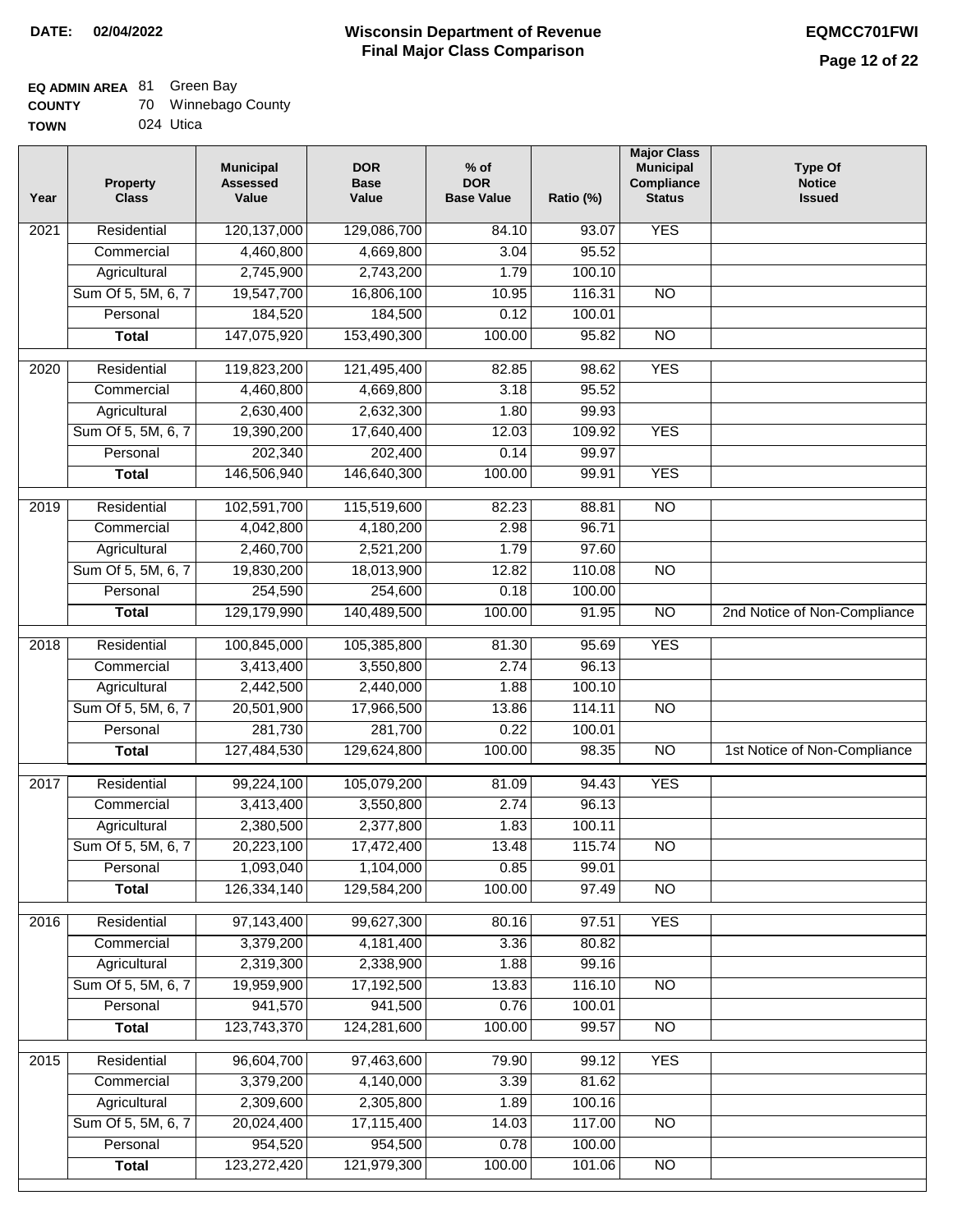# **EQ ADMIN AREA** 81 Green Bay

| <b>COUNTY</b> |  | Winnebago County |
|---------------|--|------------------|
|---------------|--|------------------|

**TOWN** 026 Vinland

| Year              | <b>Property</b><br><b>Class</b> | <b>Municipal</b><br><b>Assessed</b><br>Value | <b>DOR</b><br><b>Base</b><br>Value | $%$ of<br><b>DOR</b><br><b>Base Value</b> | Ratio (%) | <b>Major Class</b><br><b>Municipal</b><br>Compliance<br><b>Status</b> | Type Of<br><b>Notice</b><br><b>Issued</b> |
|-------------------|---------------------------------|----------------------------------------------|------------------------------------|-------------------------------------------|-----------|-----------------------------------------------------------------------|-------------------------------------------|
| $\overline{202}1$ | Residential                     | 183,514,400                                  | 211,796,700                        | 81.00                                     | 86.65     | $\overline{NO}$                                                       |                                           |
|                   | Commercial                      | 31,636,100                                   | 33,136,300                         | 12.67                                     | 95.47     | <b>YES</b>                                                            |                                           |
|                   | Agricultural                    | 2,075,300                                    | 2,304,200                          | 0.88                                      | 90.07     |                                                                       |                                           |
|                   | Sum Of 5, 5M, 6, 7              | 12,789,600                                   | 12,751,300                         | 4.88                                      | 100.30    |                                                                       |                                           |
|                   | Personal                        | 1,329,300                                    | 1,477,000                          | 0.56                                      | 90.00     |                                                                       |                                           |
|                   | <b>Total</b>                    | 231, 344, 700                                | 261,465,500                        | 100.00                                    | 88.48     | $\overline{NO}$                                                       |                                           |
| $\overline{2020}$ | Residential                     | 181,460,700                                  | 199,538,100                        | 79.79                                     | 90.94     | <b>YES</b>                                                            |                                           |
|                   | Commercial                      | 30,795,300                                   | 33,543,700                         | 13.41                                     | 91.81     | <b>YES</b>                                                            |                                           |
|                   | Agricultural                    | 2,133,700                                    | 2,247,900                          | 0.90                                      | 94.92     |                                                                       |                                           |
|                   | Sum Of 5, 5M, 6, 7              | 12,752,100                                   | 13,007,500                         | 5.20                                      | 98.04     |                                                                       |                                           |
|                   | Personal                        | 1,658,300                                    | 1,745,600                          | 0.70                                      | 95.00     |                                                                       |                                           |
|                   | <b>Total</b>                    | 228,800,100                                  | 250,082,800                        | 100.00                                    | 91.49     | <b>YES</b>                                                            |                                           |
|                   |                                 |                                              |                                    |                                           |           |                                                                       |                                           |
| 2019              | Residential                     | 180,517,500                                  | 189,190,800                        | 79.99                                     | 95.42     | <b>YES</b>                                                            |                                           |
|                   | Commercial                      | 28,834,600                                   | 30,575,700                         | 12.93                                     | 94.31     | <b>YES</b>                                                            |                                           |
|                   | Agricultural                    | 2,134,600                                    | 2,160,300                          | 0.91                                      | 98.81     |                                                                       |                                           |
|                   | Sum Of 5, 5M, 6, 7              | 12,764,500                                   | 13,231,200                         | 5.59                                      | 96.47     |                                                                       |                                           |
|                   | Personal                        | 1,341,100                                    | 1,368,500                          | 0.58                                      | 98.00     |                                                                       |                                           |
|                   | <b>Total</b>                    | 225,592,300                                  | 236,526,500                        | 100.00                                    | 95.38     | <b>YES</b>                                                            |                                           |
| 2018              | Residential                     | 179,463,000                                  | 180,881,500                        | 79.69                                     | 99.22     | <b>YES</b>                                                            |                                           |
|                   | Commercial                      | 27,665,700                                   | 29,388,500                         | 12.95                                     | 94.14     | <b>YES</b>                                                            |                                           |
|                   | Agricultural                    | 2,137,600                                    | 2,099,000                          | 0.92                                      | 101.84    |                                                                       |                                           |
|                   | Sum Of 5, 5M, 6, 7              | 12,858,900                                   | 13,187,500                         | 5.81                                      | 97.51     |                                                                       |                                           |
|                   | Personal                        | 1,412,800                                    | 1,427,100                          | 0.63                                      | 99.00     |                                                                       |                                           |
|                   | <b>Total</b>                    | 223,538,000                                  | 226,983,600                        | 100.00                                    | 98.48     | <b>YES</b>                                                            |                                           |
| 2017              | Residential                     | 178,742,500                                  | 183,887,600                        | 79.79                                     | 97.20     | <b>YES</b>                                                            |                                           |
|                   | Commercial                      | 26,377,300                                   | 28,331,400                         | 12.29                                     | 93.10     | <b>YES</b>                                                            |                                           |
|                   | Agricultural                    | 2,138,900                                    | 2,047,500                          | 0.89                                      | 104.46    |                                                                       |                                           |
|                   | Sum Of 5, 5M, 6, 7              | 12,849,000                                   | 13,031,000                         | 5.65                                      | 98.60     |                                                                       |                                           |
|                   | Personal                        | 3,186,700                                    | 3,155,200                          | 1.37                                      | 101.00    |                                                                       |                                           |
|                   | <b>Total</b>                    | 223,294,400                                  | 230,452,700                        | 100.00                                    | 96.89     | <b>YES</b>                                                            |                                           |
| 2016              | Residential                     | 175,803,500                                  | 170,714,400                        | 79.23                                     | 102.98    | <b>YES</b>                                                            |                                           |
|                   | Commercial                      | 25,489,100                                   | 26,936,600                         | 12.50                                     | 94.63     | <b>YES</b>                                                            |                                           |
|                   | Agricultural                    | 2,139,600                                    | 2,020,700                          | 0.94                                      | 105.88    |                                                                       |                                           |
|                   | Sum Of 5, 5M, 6, 7              | 12,704,700                                   | 12,728,500                         | 5.91                                      | 99.81     |                                                                       |                                           |
|                   | Personal                        | 3,251,100                                    | 3,067,000                          | 1.42                                      | 106.00    |                                                                       |                                           |
|                   | <b>Total</b>                    | 219,388,000                                  | 215,467,200                        | 100.00                                    | 101.82    | <b>YES</b>                                                            |                                           |
|                   |                                 |                                              |                                    |                                           |           |                                                                       |                                           |
| 2015              | Residential                     | 174,877,100                                  | 174,925,600                        | 80.10                                     | 99.97     | <b>YES</b>                                                            |                                           |
|                   | Commercial                      | 23,419,700                                   | 25,607,300                         | 11.73                                     | 91.46     | <b>YES</b>                                                            |                                           |
|                   | Agricultural                    | 2,141,600                                    | 1,996,600                          | 0.91                                      | 107.26    |                                                                       |                                           |
|                   | Sum Of 5, 5M, 6, 7              | 12,198,200                                   | 12,437,400                         | 5.69                                      | 98.08     | <b>YES</b>                                                            |                                           |
|                   | Personal                        | 3,430,700                                    | 3,430,700                          | 1.57                                      | 100.00    |                                                                       |                                           |
|                   | <b>Total</b>                    | 216,067,300                                  | 218,397,600                        | 100.00                                    | 98.93     | <b>YES</b>                                                            |                                           |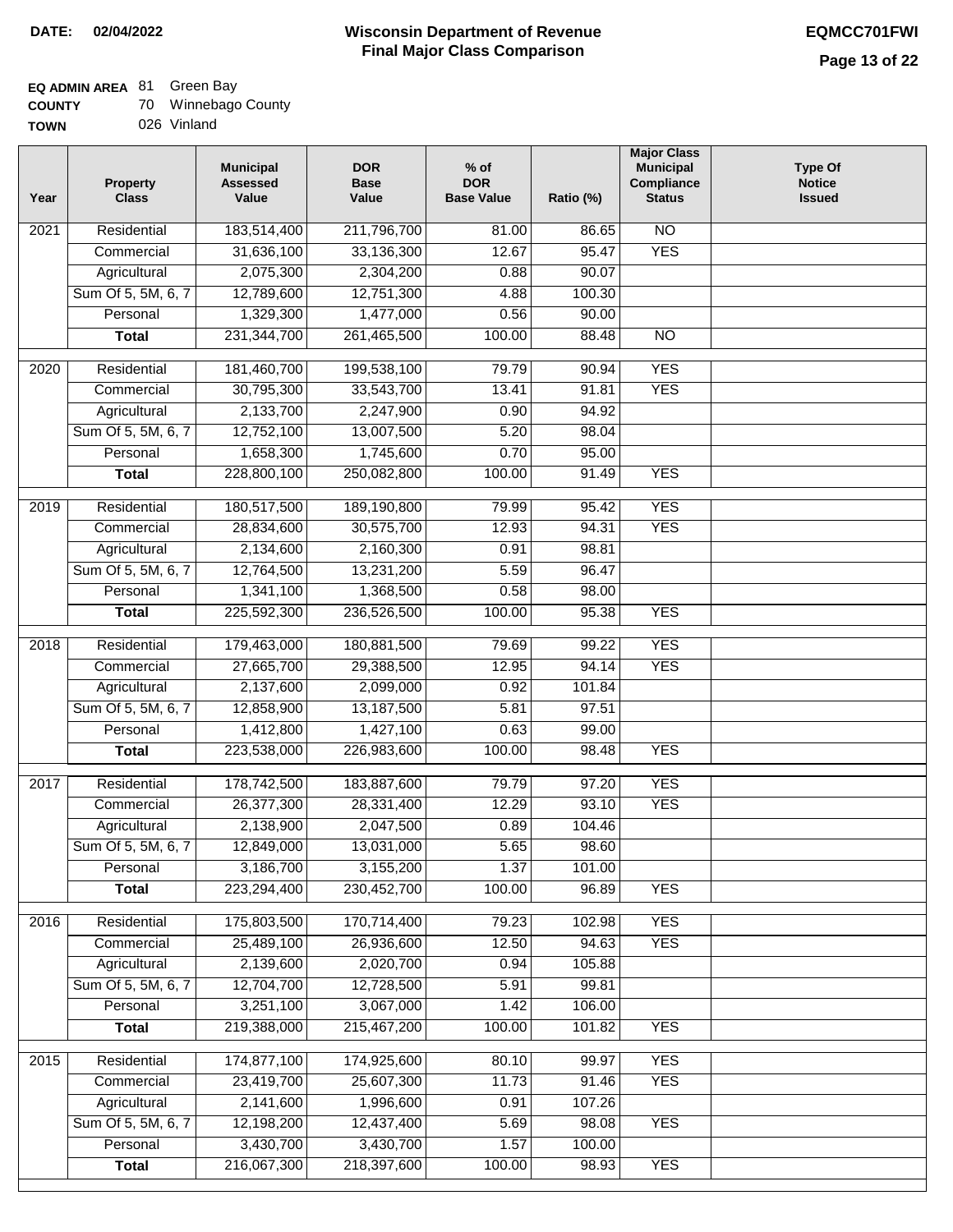### **EQ ADMIN AREA** 81 Green Bay

| <b>COUNTY</b> | 70 | Winnebago County |
|---------------|----|------------------|
| <b>TOWN</b>   |    | 028 Winchester   |

| Year              | <b>Property</b><br><b>Class</b> | <b>Municipal</b><br><b>Assessed</b><br>Value | <b>DOR</b><br><b>Base</b><br>Value | % of<br><b>DOR</b><br><b>Base Value</b> | Ratio (%)       | <b>Major Class</b><br><b>Municipal</b><br>Compliance<br><b>Status</b> | <b>Type Of</b><br><b>Notice</b><br><b>Issued</b> |
|-------------------|---------------------------------|----------------------------------------------|------------------------------------|-----------------------------------------|-----------------|-----------------------------------------------------------------------|--------------------------------------------------|
| 2021              | Residential                     | 159,990,000                                  | 167,067,400                        | 84.36                                   | 95.76           | <b>YES</b>                                                            |                                                  |
|                   | Commercial                      | 7,574,900                                    | 6,093,300                          | 3.08                                    | 124.32          |                                                                       |                                                  |
|                   | Agricultural                    | 1,809,300                                    | 1,808,500                          | 0.91                                    | 100.04          |                                                                       |                                                  |
|                   | Sum Of 5, 5M, 6, 7              | 22,073,500                                   | 22,255,400                         | 11.24                                   | 99.18           | <b>YES</b>                                                            |                                                  |
|                   | Personal                        | 816,300                                      | 816,300                            | 0.41                                    | 100.00          |                                                                       |                                                  |
|                   | <b>Total</b>                    | 192,264,000                                  | 198,040,900                        | 100.00                                  | 97.08           | <b>YES</b>                                                            |                                                  |
| $\overline{2020}$ | Residential                     |                                              |                                    |                                         |                 | <b>YES</b>                                                            |                                                  |
|                   |                                 | 157,977,000                                  | 160,322,100                        | 83.90                                   | 98.54<br>124.57 |                                                                       |                                                  |
|                   | Commercial<br>Agricultural      | 7,515,100<br>1,729,700                       | 6,033,000<br>1,728,400             | 3.16<br>0.90                            | 100.08          |                                                                       |                                                  |
|                   | Sum Of 5, 5M, 6, 7              | 21,939,100                                   | 22,273,800                         | 11.66                                   | 98.50           | <b>YES</b>                                                            |                                                  |
|                   | Personal                        | 736,140                                      | 736,100                            | 0.39                                    | 100.01          |                                                                       |                                                  |
|                   | <b>Total</b>                    | 189,897,040                                  | 191,093,400                        | 100.00                                  | 99.37           | <b>YES</b>                                                            |                                                  |
|                   |                                 |                                              |                                    |                                         |                 |                                                                       |                                                  |
| 2019              | Residential                     | 121,623,900                                  | 146,539,000                        | 82.79                                   | 83.00           | $\overline{NO}$                                                       |                                                  |
|                   | Commercial                      | 6,372,400                                    | 5,622,900                          | 3.18                                    | 113.33          |                                                                       |                                                  |
|                   | Agricultural                    | 1,623,400                                    | 1,664,100                          | 0.94                                    | 97.55           |                                                                       |                                                  |
|                   | Sum Of 5, 5M, 6, 7              | 18,886,600                                   | 22,579,000                         | 12.76                                   | 83.65           | $\overline{NO}$                                                       |                                                  |
|                   | Personal                        | 604,470                                      | 604,500                            | 0.34                                    | 100.00          |                                                                       |                                                  |
|                   | <b>Total</b>                    | 149,110,770                                  | 177,009,500                        | 100.00                                  | 84.24           | $\overline{NO}$                                                       |                                                  |
| 2018              | Residential                     | 118,813,500                                  | 136,941,700                        | 82.32                                   | 86.76           | $\overline{10}$                                                       |                                                  |
|                   | Commercial                      | 6,019,100                                    | 5,399,900                          | 3.25                                    | 111.47          |                                                                       |                                                  |
|                   | Agricultural                    | 1,620,700                                    | 1,618,900                          | 0.97                                    | 100.11          |                                                                       |                                                  |
|                   | Sum Of 5, 5M, 6, 7              | 18,764,300                                   | 21,806,000                         | 13.11                                   | 86.05           | $\overline{10}$                                                       |                                                  |
|                   | Personal                        | 589,010                                      | 589,000                            | 0.35                                    | 100.00          |                                                                       |                                                  |
|                   | <b>Total</b>                    | 145,806,610                                  | 166,355,500                        | 100.00                                  | 87.65           | <b>NO</b>                                                             |                                                  |
| 2017              | Residential                     | 115,897,400                                  | 126,488,100                        | 81.51                                   | 91.63           | <b>YES</b>                                                            |                                                  |
|                   | Commercial                      | 5,565,500                                    | 5,023,000                          | 3.24                                    | 110.80          |                                                                       |                                                  |
|                   | Agricultural                    | 1,582,800                                    | 1,580,600                          | 1.02                                    | 100.14          |                                                                       |                                                  |
|                   | Sum Of 5, 5M, 6, 7              | 18,781,500                                   | 21,250,100                         | 13.69                                   | 88.38           | <b>NO</b>                                                             |                                                  |
|                   | Personal                        | 782,290                                      | 841,100                            | 0.54                                    | 93.01           |                                                                       |                                                  |
|                   | <b>Total</b>                    | 142,609,490                                  | 155,182,900                        | 100.00                                  | 91.90           | $\overline{NO}$                                                       |                                                  |
|                   |                                 |                                              |                                    |                                         |                 |                                                                       |                                                  |
| 2016              | Residential                     | 113,536,700                                  | 122,703,700                        | 81.75                                   | 92.53           | <b>YES</b>                                                            |                                                  |
|                   | Commercial                      | 5,455,900                                    | 5,254,700                          | 3.50                                    | 103.83          |                                                                       |                                                  |
|                   | Agricultural                    | 1,549,200                                    | 1,565,200                          | 1.04                                    | 98.98           |                                                                       |                                                  |
|                   | Sum Of 5, 5M, 6, 7              | 18,628,700                                   | 19,762,200                         | 13.17                                   | 94.26           | <b>YES</b>                                                            |                                                  |
|                   | Personal                        | 815,180<br>139,985,680                       | 815,200                            | 0.54                                    | 100.00          | <b>YES</b>                                                            |                                                  |
|                   | <b>Total</b>                    |                                              | 150,101,000                        | 100.00                                  | 93.26           |                                                                       |                                                  |
| 2015              | Residential                     | 111,163,000                                  | 113,684,800                        | 81.02                                   | 97.78           | <b>YES</b>                                                            |                                                  |
|                   | Commercial                      | 5,394,800                                    | 5,142,200                          | 3.66                                    | 104.91          |                                                                       |                                                  |
|                   | Agricultural                    | 1,524,600                                    | 1,549,400                          | 1.10                                    | 98.40           |                                                                       |                                                  |
|                   | Sum Of 5, 5M, 6, 7              | 18,928,600                                   | 19,151,200                         | 13.65                                   | 98.84           | <b>YES</b>                                                            |                                                  |
|                   | Personal                        | 793,950                                      | 794,000                            | 0.57                                    | 99.99           |                                                                       |                                                  |
|                   | <b>Total</b>                    | 137,804,950                                  | 140,321,600                        | 100.00                                  | 98.21           | <b>YES</b>                                                            |                                                  |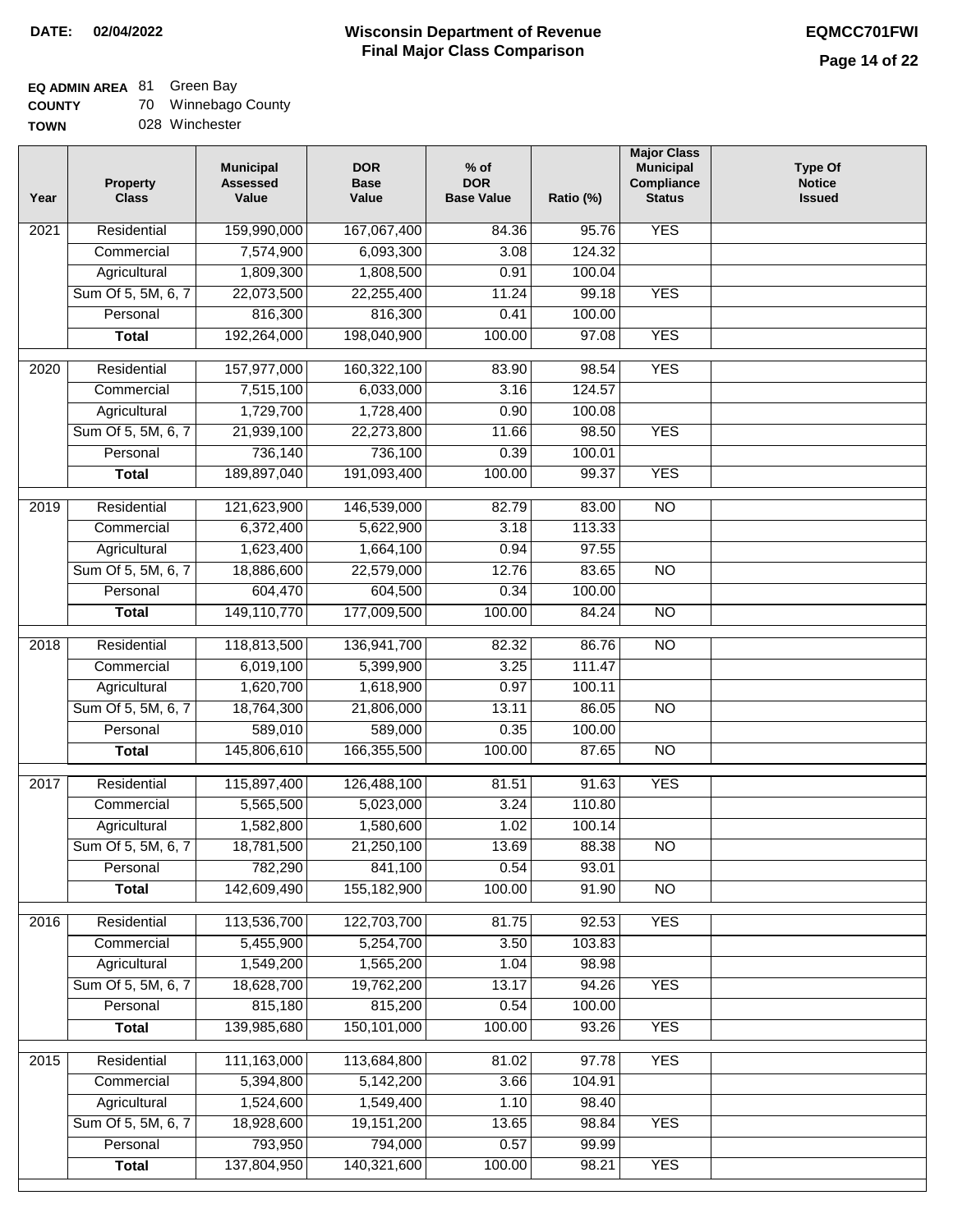**TOWN**

#### **Wisconsin Department of Revenue Final Major Class Comparison DATE: 02/04/2022 EQMCC701FWI**

### **EQ ADMIN AREA** 81 Green Bay

| <b>COUNTY</b> |  | Winnebago County |  |
|---------------|--|------------------|--|
|---------------|--|------------------|--|

030 Winneconne

| Year              | <b>Property</b><br><b>Class</b> | <b>Municipal</b><br><b>Assessed</b><br>Value | <b>DOR</b><br><b>Base</b><br>Value | $%$ of<br><b>DOR</b><br><b>Base Value</b> | Ratio (%) | <b>Major Class</b><br><b>Municipal</b><br>Compliance<br><b>Status</b> | <b>Type Of</b><br><b>Notice</b><br><b>Issued</b> |
|-------------------|---------------------------------|----------------------------------------------|------------------------------------|-------------------------------------------|-----------|-----------------------------------------------------------------------|--------------------------------------------------|
| 2021              | Residential                     | 323,840,000                                  | 421,435,300                        | 94.89                                     | 76.84     | $\overline{NO}$                                                       |                                                  |
|                   | Commercial                      | 8,512,100                                    | 9,201,700                          | 2.07                                      | 92.51     |                                                                       |                                                  |
|                   | Agricultural                    | 1,391,300                                    | 1,390,500                          | 0.31                                      | 100.06    |                                                                       |                                                  |
|                   | Sum Of 5, 5M, 6, 7              | 9,354,600                                    | 11,584,200                         | 2.61                                      | 80.75     |                                                                       |                                                  |
|                   | Personal                        | $\overline{521,840}$                         | 521,900                            | 0.12                                      | 99.99     |                                                                       |                                                  |
|                   | <b>Total</b>                    | 343,619,840                                  | 444,133,600                        | 100.00                                    | 77.37     | $\overline{NO}$                                                       |                                                  |
| 2020              | Residential                     | 316,529,600                                  | 379,929,700                        | 94.49                                     | 83.31     | $\overline{NO}$                                                       |                                                  |
|                   | Commercial                      | 8,296,400                                    | 8,960,100                          | 2.23                                      | 92.59     |                                                                       |                                                  |
|                   | Agricultural                    | 1,342,200                                    | 1,342,100                          | 0.33                                      | 100.01    |                                                                       |                                                  |
|                   | Sum Of 5, 5M, 6, 7              | 9,272,800                                    | 11,368,700                         | 2.83                                      | 81.56     |                                                                       |                                                  |
|                   | Personal                        | 478,980                                      | 479,000                            | 0.12                                      | 100.00    |                                                                       |                                                  |
|                   | <b>Total</b>                    | 335,919,980                                  | 402,079,600                        | 100.00                                    | 83.55     | $\overline{NO}$                                                       |                                                  |
| 2019              | Residential                     | 309,742,900                                  | 355,208,200                        | 94.43                                     | 87.20     | $\overline{NO}$                                                       |                                                  |
|                   | Commercial                      | 7,544,300                                    | 7,840,100                          | 2.08                                      | 96.23     |                                                                       |                                                  |
|                   | Agricultural                    | 1,256,200                                    | 1,291,400                          | 0.34                                      | 97.27     |                                                                       |                                                  |
|                   | Sum Of 5, 5M, 6, 7              | 9,298,100                                    | 11,446,300                         | 3.04                                      | 81.23     |                                                                       |                                                  |
|                   | Personal                        | 383,110                                      | 383,100                            | 0.10                                      | 100.00    |                                                                       |                                                  |
|                   | <b>Total</b>                    | 328,224,610                                  | 376,169,100                        | 100.00                                    | 87.25     | $\overline{NO}$                                                       |                                                  |
| $\overline{2018}$ | Residential                     | 304,800,100                                  | 330,658,600                        | 94.22                                     | 92.18     | <b>YES</b>                                                            |                                                  |
|                   | Commercial                      | 7,544,300                                    | 7,686,400                          | 2.19                                      | 98.15     |                                                                       |                                                  |
|                   | Agricultural                    | 1,258,900                                    | 1,256,800                          | 0.36                                      | 100.17    |                                                                       |                                                  |
|                   | Sum Of 5, 5M, 6, 7              | 9,183,100                                    | 10,955,000                         | 3.12                                      | 83.83     |                                                                       |                                                  |
|                   | Personal                        | 399,040                                      | 399,100                            | 0.11                                      | 99.98     |                                                                       |                                                  |
|                   | <b>Total</b>                    | 323,185,440                                  | 350,955,900                        | 100.00                                    | 92.09     | <b>YES</b>                                                            |                                                  |
|                   |                                 |                                              |                                    |                                           |           |                                                                       |                                                  |
| 2017              | Residential                     | 299,499,800                                  | 312,790,100                        | 93.85                                     | 95.75     | <b>YES</b>                                                            |                                                  |
|                   | Commercial                      | 7,435,800                                    | 7,578,000                          | 2.27                                      | 98.12     |                                                                       |                                                  |
|                   | Agricultural                    | 1,229,200                                    | 1,228,100                          | 0.37                                      | 100.09    |                                                                       |                                                  |
|                   | Sum Of 5, 5M, 6, 7              | 8,903,600                                    | 10,305,600                         | 3.09                                      | 86.40     |                                                                       |                                                  |
|                   | Personal                        | 1,383,960                                    | 1,384,000                          | 0.42                                      | 100.00    |                                                                       |                                                  |
|                   | <b>Total</b>                    | 318,452,360                                  | 333,285,800                        | 100.00                                    | 95.55     | <b>YES</b>                                                            |                                                  |
| 2016              | Residential                     | 290,629,400                                  | 292,000,100                        | 93.68                                     | 99.53     | <b>YES</b>                                                            |                                                  |
|                   | Commercial                      | 7,435,800                                    | 7,873,800                          | 2.53                                      | 94.44     |                                                                       |                                                  |
|                   | Agricultural                    | 1,216,400                                    | 1,213,800                          | 0.39                                      | 100.21    |                                                                       |                                                  |
|                   | Sum Of 5, 5M, 6, 7              | 8,813,900                                    | 9,333,900                          | 2.99                                      | 94.43     |                                                                       |                                                  |
|                   | Personal                        | 1,273,440                                    | 1,273,500                          | 0.41                                      | 100.00    |                                                                       |                                                  |
|                   | <b>Total</b>                    | 309,368,940                                  | 311,695,100                        | 100.00                                    | 99.25     | <b>YES</b>                                                            |                                                  |
| 2015              | Residential                     | 286,615,400                                  | 276,918,000                        | 93.49                                     | 103.50    | <b>YES</b>                                                            |                                                  |
|                   | Commercial                      | 7,435,800                                    | 7,795,800                          | 2.63                                      | 95.38     |                                                                       |                                                  |
|                   | Agricultural                    | 1,257,600                                    | 1,197,900                          | 0.40                                      | 104.98    |                                                                       |                                                  |
|                   | Sum Of 5, 5M, 6, 7              | 8,760,100                                    | 8,889,200                          | 3.00                                      | 98.55     |                                                                       |                                                  |
|                   | Personal                        | 1,438,090                                    | 1,409,800                          | 0.48                                      | 102.01    |                                                                       |                                                  |
|                   | <b>Total</b>                    | 305,506,990                                  | 296,210,700                        | 100.00                                    | 103.14    | <b>YES</b>                                                            |                                                  |
|                   |                                 |                                              |                                    |                                           |           |                                                                       |                                                  |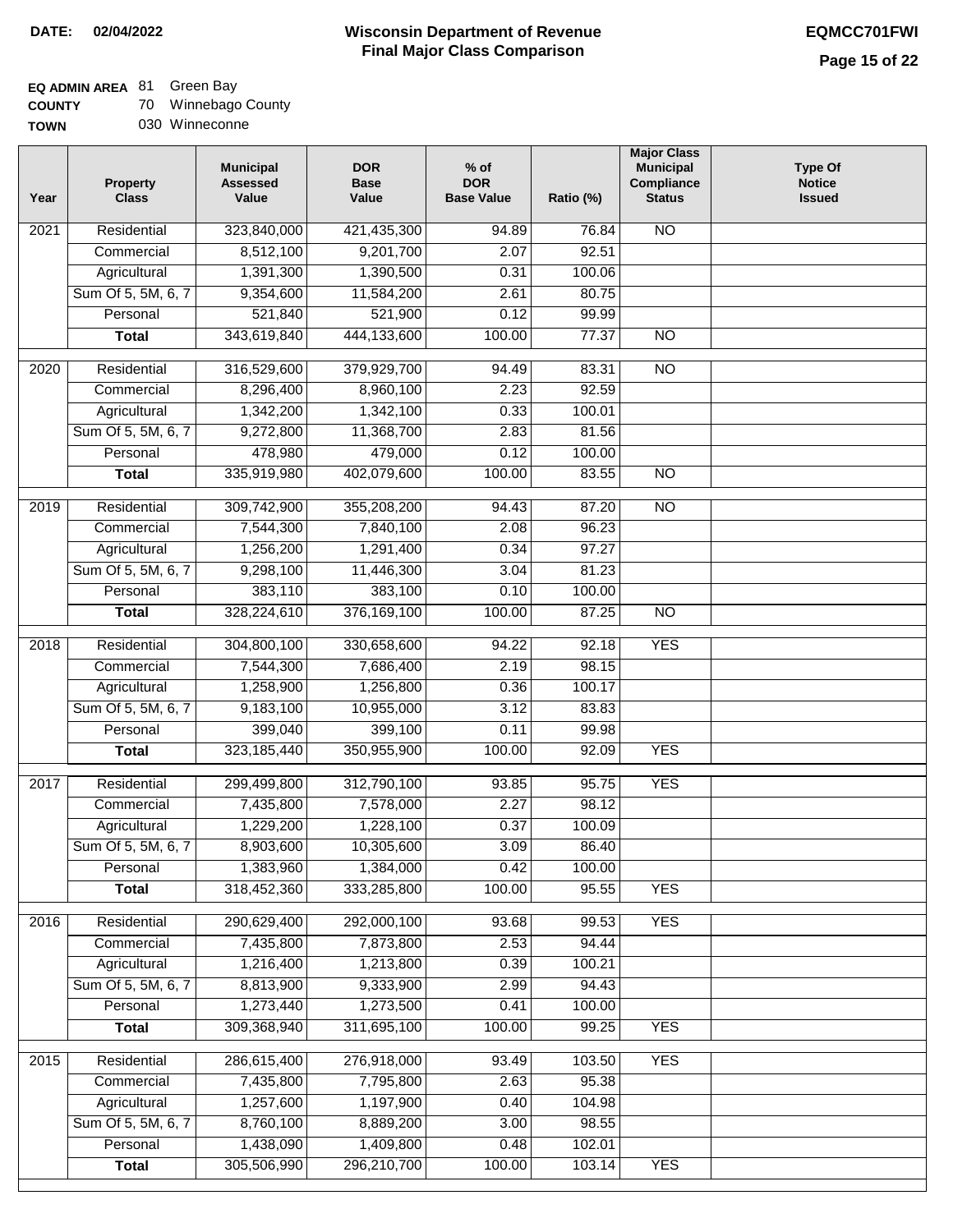## **EQ ADMIN AREA** 81 Green Bay

| <b>COUNTY</b> |  | 70 Winnebago County |  |
|---------------|--|---------------------|--|
|---------------|--|---------------------|--|

| <b>TOWN</b> | 032 Wolf River |
|-------------|----------------|
|-------------|----------------|

| Year | <b>Property</b><br><b>Class</b> | <b>Municipal</b><br><b>Assessed</b><br>Value | <b>DOR</b><br><b>Base</b><br>Value | $%$ of<br><b>DOR</b><br><b>Base Value</b> | Ratio (%) | <b>Major Class</b><br><b>Municipal</b><br>Compliance<br><b>Status</b> | <b>Type Of</b><br><b>Notice</b><br><b>Issued</b> |
|------|---------------------------------|----------------------------------------------|------------------------------------|-------------------------------------------|-----------|-----------------------------------------------------------------------|--------------------------------------------------|
| 2021 | Residential                     | 194,533,300                                  | 197,291,100                        | 86.19                                     | 98.60     | <b>YES</b>                                                            |                                                  |
|      | Commercial                      | 7,455,800                                    | 6,548,500                          | 2.86                                      | 113.86    |                                                                       |                                                  |
|      | Agricultural                    | 1,295,100                                    | 1,295,000                          | 0.57                                      | 100.01    |                                                                       |                                                  |
|      | Sum Of 5, 5M, 6, 7              | 23,237,300                                   | 22,954,100                         | 10.03                                     | 101.23    | <b>YES</b>                                                            |                                                  |
|      | Personal                        | 808,520                                      | 808,500                            | 0.35                                      | 100.00    |                                                                       |                                                  |
|      | <b>Total</b>                    | 227,330,020                                  | 228,897,200                        | 100.00                                    | 99.32     | <b>YES</b>                                                            |                                                  |
| 2020 | Residential                     | 191,828,600                                  | 181,861,400                        | 85.01                                     | 105.48    | <b>YES</b>                                                            |                                                  |
|      | Commercial                      | 7,453,800                                    | 6,399,400                          | 2.99                                      | 116.48    |                                                                       |                                                  |
|      | Agricultural                    | 1,241,300                                    | 1,240,200                          | 0.58                                      | 100.09    |                                                                       |                                                  |
|      | Sum Of 5, 5M, 6, 7              | 23,547,500                                   | 23,694,900                         | 11.08                                     | 99.38     | <b>YES</b>                                                            |                                                  |
|      | Personal                        | 726,110                                      | 726,100                            | 0.34                                      | 100.00    |                                                                       |                                                  |
|      | <b>Total</b>                    | 224,797,310                                  | 213,922,000                        | 100.00                                    | 105.08    | <b>YES</b>                                                            |                                                  |
| 2019 | Residential                     | 156,628,000                                  | 180,953,600                        | 85.18                                     | 86.56     | $\overline{10}$                                                       |                                                  |
|      | Commercial                      | 5,956,100                                    | 6,139,700                          | 2.89                                      | 97.01     |                                                                       |                                                  |
|      | Agricultural                    | 1,195,800                                    | 1,224,400                          | 0.58                                      | 97.66     |                                                                       |                                                  |
|      | Sum Of 5, 5M, 6, 7              | 18,202,900                                   | 23,417,300                         | 11.02                                     | 77.73     | $\overline{N}$                                                        |                                                  |
|      | Personal                        | 708,050                                      | 708,100                            | 0.33                                      | 99.99     |                                                                       |                                                  |
|      | <b>Total</b>                    | 182,690,850                                  | 212,443,100                        | 100.00                                    | 86.00     | $\overline{NO}$                                                       | 2nd Notice of Non-Compliance                     |
|      |                                 |                                              |                                    |                                           |           |                                                                       |                                                  |
| 2018 | Residential                     | 154,406,800                                  | 167,073,600                        | 84.88                                     | 92.42     | <b>YES</b>                                                            |                                                  |
|      | Commercial                      | 5,654,600                                    | 5,838,100                          | 2.97                                      | 96.86     |                                                                       |                                                  |
|      | Agricultural                    | 1,195,600                                    | 1,193,300                          | 0.61                                      | 100.19    |                                                                       |                                                  |
|      | Sum Of 5, 5M, 6, 7              | 17,734,800                                   | 21,971,400                         | 11.16                                     | 80.72     | $\overline{10}$                                                       |                                                  |
|      | Personal                        | 762,830                                      | 762,900                            | 0.39                                      | 99.99     |                                                                       |                                                  |
|      | <b>Total</b>                    | 179,754,630                                  | 196,839,300                        | 100.00                                    | 91.32     | $\overline{10}$                                                       | 1st Notice of Non-Compliance                     |
| 2017 | Residential                     | 153,009,900                                  | 161,166,100                        | 84.90                                     | 94.94     | <b>YES</b>                                                            |                                                  |
|      | Commercial                      | 5,594,200                                    | 5,799,000                          | 3.05                                      | 96.47     |                                                                       |                                                  |
|      | Agricultural                    | 1,165,700                                    | 1,165,600                          | 0.61                                      | 100.01    |                                                                       |                                                  |
|      | Sum Of 5, 5M, 6, 7              | 17,651,000                                   | 20,704,400                         | 10.91                                     | 85.25     | <b>NO</b>                                                             |                                                  |
|      | Personal                        | 977,340                                      | 997,200                            | 0.53                                      | 98.01     |                                                                       |                                                  |
|      | <b>Total</b>                    | 178,398,140                                  | 189,832,300                        | 100.00                                    | 93.98     | $\overline{NO}$                                                       |                                                  |
| 2016 | Residential                     | 152,112,000                                  | 150,292,200                        | 84.01                                     | 101.21    | <b>YES</b>                                                            |                                                  |
|      | Commercial                      | 5,404,100                                    | 6,126,300                          | 3.42                                      | 88.21     |                                                                       |                                                  |
|      | Agricultural                    | 1,137,700                                    | 1,151,500                          | 0.64                                      | 98.80     |                                                                       |                                                  |
|      | Sum Of 5, 5M, 6, 7              | 17,504,200                                   | 20,408,100                         | 11.41                                     | 85.77     | $\overline{NO}$                                                       |                                                  |
|      | Personal                        | 927,940                                      | 927,900                            | 0.52                                      | 100.00    |                                                                       |                                                  |
|      | <b>Total</b>                    | 177,085,940                                  | 178,906,000                        | 100.00                                    | 98.98     | <b>NO</b>                                                             |                                                  |
| 2015 | Residential                     | 151,044,400                                  | 144,776,600                        | 84.33                                     | 104.33    | <b>YES</b>                                                            |                                                  |
|      | Commercial                      | 5,138,600                                    | 5,802,800                          | 3.38                                      | 88.55     |                                                                       |                                                  |
|      | Agricultural                    | 1,136,600                                    | 1,135,700                          | 0.66                                      | 100.08    |                                                                       |                                                  |
|      | Sum Of 5, 5M, 6, 7              | 16,894,000                                   | 18,893,900                         | 11.01                                     | 89.42     | N <sub>O</sub>                                                        |                                                  |
|      | Personal                        | 1,068,160                                    | 1,068,100                          | 0.62                                      | 100.01    |                                                                       |                                                  |
|      | <b>Total</b>                    | 175,281,760                                  | 171,677,100                        | 100.00                                    | 102.10    | $\overline{NO}$                                                       |                                                  |
|      |                                 |                                              |                                    |                                           |           |                                                                       |                                                  |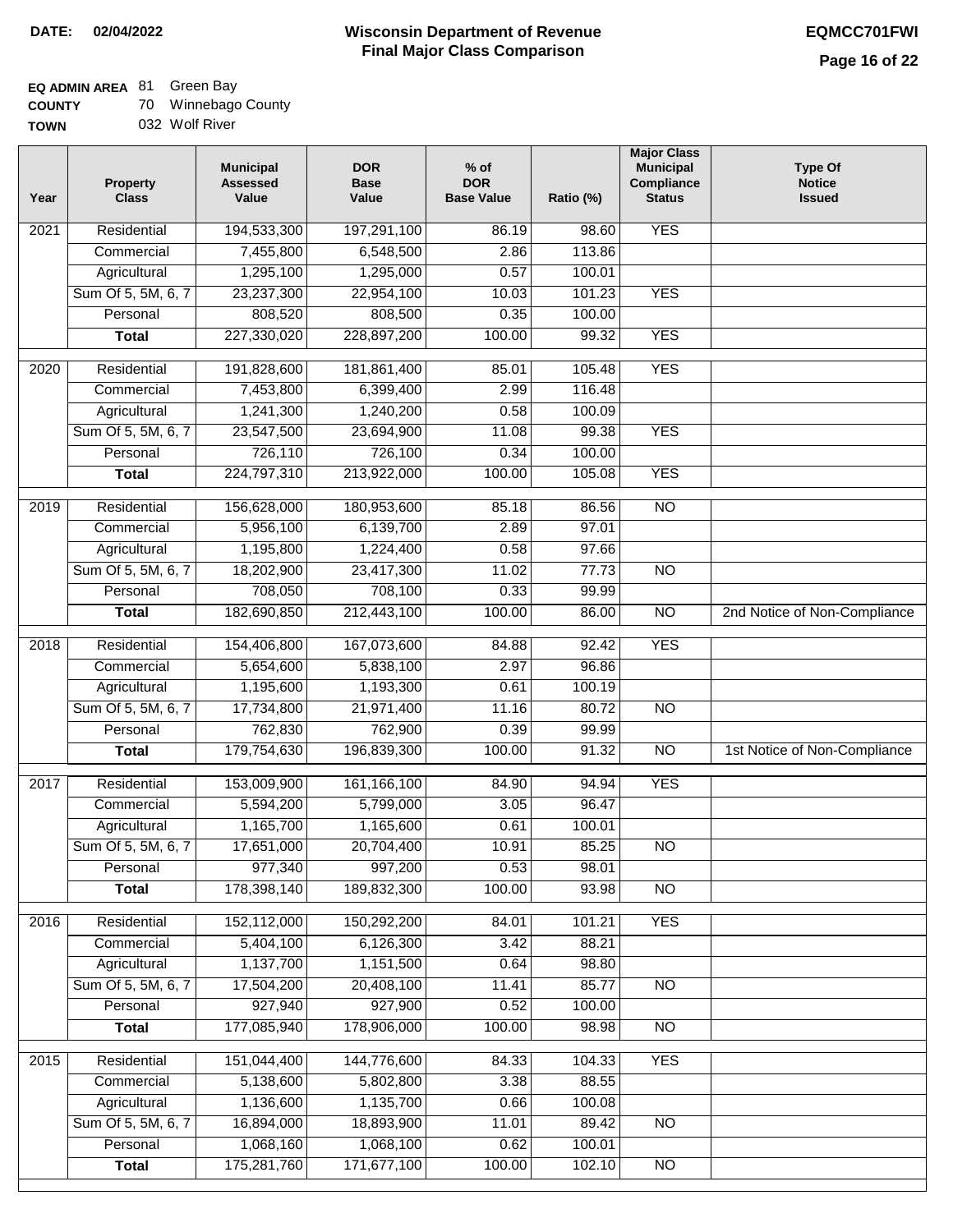## **EQ ADMIN AREA** 81 Green Bay

**COUNTY** 70 Winnebago County

| -------        | $\sim$ $\sim$ $\sim$ $\sim$ $\sim$ $\sim$ $\sim$ |  |
|----------------|--------------------------------------------------|--|
| <b>VILLAGE</b> | 121 Fox Crossing                                 |  |

| Year              | Property<br><b>Class</b> | <b>Municipal</b><br><b>Assessed</b><br>Value | <b>DOR</b><br><b>Base</b><br>Value | $%$ of<br><b>DOR</b><br><b>Base Value</b> | Ratio (%) | <b>Major Class</b><br><b>Municipal</b><br><b>Compliance</b><br><b>Status</b> | <b>Type Of</b><br><b>Notice</b><br><b>Issued</b> |
|-------------------|--------------------------|----------------------------------------------|------------------------------------|-------------------------------------------|-----------|------------------------------------------------------------------------------|--------------------------------------------------|
| $\overline{202}1$ | Residential              | 1,271,480,500                                | 1,280,725,100                      | 70.00                                     | 99.28     | <b>YES</b>                                                                   |                                                  |
|                   | Commercial               | 534,718,700                                  | 519,393,800                        | 28.39                                     | 102.95    | <b>YES</b>                                                                   |                                                  |
|                   | Agricultural             | 134,100                                      | 134,500                            | 0.01                                      | 99.70     |                                                                              |                                                  |
|                   | Sum Of 5, 5M, 6, 7       | 2,456,400                                    | 2,268,700                          | 0.12                                      | 108.27    |                                                                              |                                                  |
|                   | Personal                 | 26,964,300                                   | 26,964,300                         | 1.47                                      | 100.00    |                                                                              |                                                  |
|                   | <b>Total</b>             | 1,835,754,000                                | 1,829,486,400                      | 100.00                                    | 100.34    | <b>YES</b>                                                                   |                                                  |
| 2020              | Residential              | 1,204,918,006                                | 1,198,650,600                      | 68.28                                     | 100.52    | <b>YES</b>                                                                   |                                                  |
|                   | Commercial               | 518,820,200                                  | 524,200,600                        | 29.86                                     | 98.97     | <b>YES</b>                                                                   |                                                  |
|                   | Agricultural             | 132,300                                      | 132,000                            | 0.01                                      | 100.23    |                                                                              |                                                  |
|                   | Sum Of 5, 5M, 6, 7       | 2,166,300                                    | 2,139,200                          | 0.12                                      | 101.27    |                                                                              |                                                  |
|                   | Personal                 | 30,335,100                                   | 30,335,100                         | 1.73                                      | 100.00    |                                                                              |                                                  |
|                   | <b>Total</b>             | 1,756,371,906                                | 1,755,457,500                      | 100.00                                    | 100.05    | <b>YES</b>                                                                   |                                                  |
| 2019              | Residential              | 1,103,626,155                                | 1,118,401,200                      | 68.96                                     | 98.68     | <b>YES</b>                                                                   |                                                  |
|                   | Commercial               | 446,169,600                                  | 483,283,800                        | 29.80                                     | 92.32     | <b>YES</b>                                                                   |                                                  |
|                   | Agricultural             | 123,400                                      | 122,400                            | 0.01                                      | 100.82    |                                                                              |                                                  |
|                   | Sum Of 5, 5M, 6, 7       | 2,189,500                                    | 2,179,600                          | 0.13                                      | 100.45    |                                                                              |                                                  |
|                   | Personal                 | 17,909,800                                   | 17,909,800                         | 1.10                                      | 100.00    |                                                                              |                                                  |
|                   | <b>Total</b>             | 1,570,018,455                                | 1,621,896,800                      | 100.00                                    | 96.80     | <b>YES</b>                                                                   |                                                  |
| 2018              | Residential              | 980,134,600                                  | 1,016,554,400                      | 69.02                                     | 96.42     | <b>YES</b>                                                                   |                                                  |
|                   | Commercial               | 417,510,700                                  | 436,951,600                        | 29.67                                     | 95.55     | <b>YES</b>                                                                   |                                                  |
|                   | Agricultural             | 123,400                                      | 125,000                            | 0.01                                      | 98.72     |                                                                              |                                                  |
|                   | Sum Of 5, 5M, 6, 7       | 2,099,900                                    | 2,217,800                          | 0.15                                      | 94.68     |                                                                              |                                                  |
|                   | Personal                 | 16,469,700                                   | 16,979,100                         | 1.15                                      | 97.00     |                                                                              |                                                  |
|                   | <b>Total</b>             | 1,416,338,300                                | 1,472,827,900                      | 100.00                                    | 96.16     | <b>YES</b>                                                                   |                                                  |
| 2017              | Residential              | 961, 377, 500                                | 972,719,300                        | 69.73                                     | 98.83     | <b>YES</b>                                                                   |                                                  |
|                   | Commercial               | 391,098,500                                  | 396,025,500                        | 28.39                                     | 98.76     | <b>YES</b>                                                                   |                                                  |
|                   | Agricultural             | 134,300                                      | 133,800                            | 0.01                                      | 100.37    |                                                                              |                                                  |
|                   | Sum Of 5, 5M, 6, 7       | 2,101,600                                    | 2,199,200                          | 0.16                                      | 95.56     |                                                                              |                                                  |
|                   | Personal                 | 23,909,000                                   | 23,909,000                         | 1.71                                      | 100.00    |                                                                              |                                                  |
|                   | <b>Total</b>             | 1,378,620,900                                | 1,394,986,800                      | 100.00                                    | 98.83     | <b>YES</b>                                                                   |                                                  |
|                   |                          |                                              |                                    |                                           |           |                                                                              |                                                  |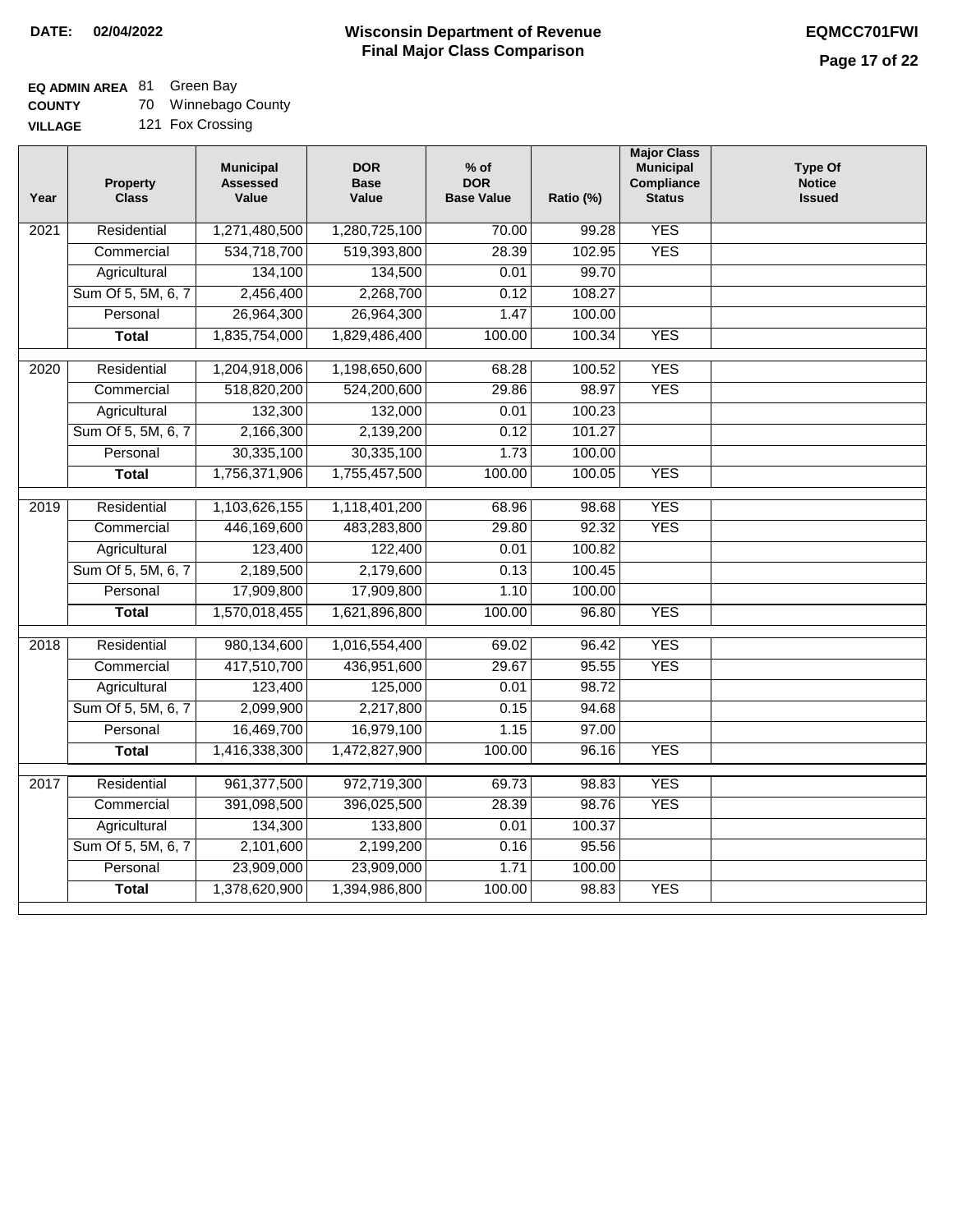#### **Wisconsin Department of Revenue Final Major Class Comparison DATE: 02/04/2022 EQMCC701FWI**

# **EQ ADMIN AREA** 81 Green Bay

**COUNTY** 70 Winnebago County

| <b>UUUNIT</b>  | 1 U | <b>VVIIIIIGUAYU CU</b> |
|----------------|-----|------------------------|
| <b>VILLAGE</b> |     | 191 Winneconne         |

| Year              | <b>Property</b><br><b>Class</b> | <b>Municipal</b><br><b>Assessed</b><br>Value | <b>DOR</b><br><b>Base</b><br>Value | $%$ of<br><b>DOR</b><br><b>Base Value</b> | Ratio (%) | <b>Major Class</b><br><b>Municipal</b><br>Compliance<br><b>Status</b> | <b>Type Of</b><br><b>Notice</b><br><b>Issued</b> |
|-------------------|---------------------------------|----------------------------------------------|------------------------------------|-------------------------------------------|-----------|-----------------------------------------------------------------------|--------------------------------------------------|
| 2021              | Residential                     | 229,494,200                                  | 216,354,100                        | 86.96                                     | 106.07    | <b>YES</b>                                                            |                                                  |
|                   | Commercial                      | 33,110,400                                   | 31,226,300                         | 12.55                                     | 106.03    | <b>YES</b>                                                            |                                                  |
|                   | Agricultural                    | 6,500                                        | 7,400                              | 0.00                                      | 87.84     |                                                                       |                                                  |
|                   | Sum Of 5, 5M, 6, 7              | 46,000                                       | 147,400                            | 0.06                                      | 31.21     |                                                                       |                                                  |
|                   | Personal                        | 1,128,300                                    | 1,074,600                          | 0.43                                      | 105.00    |                                                                       |                                                  |
|                   | <b>Total</b>                    | 263,785,400                                  | 248,809,800                        | 100.00                                    | 106.02    | <b>YES</b>                                                            |                                                  |
| $\overline{2020}$ | Residential                     | 157,864,700                                  | 201,485,900                        | 86.63                                     | 78.35     | NO                                                                    |                                                  |
|                   | Commercial                      | 25,997,200                                   | 29,803,700                         | 12.81                                     | 87.23     | $\overline{NO}$                                                       |                                                  |
|                   | Agricultural                    | 6,100                                        | 7,000                              | 0.00                                      | 87.14     |                                                                       |                                                  |
|                   | Sum Of 5, 5M, 6, 7              | 37,100                                       | 135,700                            | 0.06                                      | 27.34     |                                                                       |                                                  |
|                   | Personal                        | 998,000                                      | 1,160,400                          | 0.50                                      | 86.00     |                                                                       |                                                  |
|                   | <b>Total</b>                    | 184,903,100                                  | 232,592,700                        | 100.00                                    | 79.50     | <b>NO</b>                                                             |                                                  |
|                   |                                 |                                              |                                    |                                           |           |                                                                       |                                                  |
| $\frac{1}{2019}$  | Residential                     | 157, 184, 300                                | 182,427,100                        | 85.40                                     | 86.16     | $\overline{NO}$                                                       |                                                  |
|                   | Commercial                      | 26,086,300                                   | 29,858,300                         | 13.98                                     | 87.37     | $\overline{NO}$                                                       |                                                  |
|                   | Agricultural                    | 5,700                                        | 6,600                              | 0.00                                      | 86.36     |                                                                       |                                                  |
|                   | Sum Of 5, 5M, 6, 7              | 37,100                                       | 135,200                            | 0.06                                      | 27.44     |                                                                       |                                                  |
|                   | Personal                        | 1,012,800                                    | 1,177,600                          | 0.55                                      | 86.01     |                                                                       |                                                  |
|                   | <b>Total</b>                    | 184,326,200                                  | 213,604,800                        | 100.00                                    | 86.29     | N <sub>O</sub>                                                        |                                                  |
| 2018              | Residential                     | 156,714,300                                  | 176,610,200                        | 85.92                                     | 88.73     | $\overline{NO}$                                                       |                                                  |
|                   | Commercial                      | 25,187,900                                   | 27,597,100                         | 13.43                                     | 91.27     | <b>YES</b>                                                            |                                                  |
|                   | Agricultural                    | 5,900                                        | 6,500                              | 0.00                                      | 90.77     |                                                                       |                                                  |
|                   | Sum Of 5, 5M, 6, 7              | 37,100                                       | 127,800                            | 0.06                                      | 29.03     |                                                                       |                                                  |
|                   | Personal                        | 1,098,100                                    | 1,220,200                          | 0.59                                      | 89.99     |                                                                       |                                                  |
|                   | <b>Total</b>                    | 183,043,300                                  | 205,561,800                        | 100.00                                    | 89.05     | N <sub>O</sub>                                                        |                                                  |
| 2017              | Residential                     | 154,304,900                                  | 167,207,600                        | 84.73                                     | 92.28     | <b>YES</b>                                                            |                                                  |
|                   | Commercial                      | 25,820,100                                   | 28,256,800                         | 14.32                                     | 91.38     | <b>YES</b>                                                            |                                                  |
|                   | Agricultural                    | 6,100                                        | 6,300                              | 0.00                                      | 96.83     |                                                                       |                                                  |
|                   | Sum Of 5, 5M, 6, 7              | 37,300                                       | 118,500                            | 0.06                                      | 31.48     |                                                                       |                                                  |
|                   | Personal                        | 1,657,400                                    | 1,744,700                          | 0.88                                      | 95.00     |                                                                       |                                                  |
|                   | <b>Total</b>                    | 181,825,800                                  | 197,333,900                        | 100.00                                    | 92.14     | <b>YES</b>                                                            |                                                  |
| 2016              | Residential                     | 154,398,600                                  | 159,509,000                        | 85.09                                     | 96.80     | <b>YES</b>                                                            |                                                  |
|                   | Commercial                      | 25,815,800                                   | 26,086,500                         | 13.92                                     | 98.96     | <b>YES</b>                                                            |                                                  |
|                   | Agricultural                    | 6,400                                        | 6,200                              | 0.00                                      | 103.23    |                                                                       |                                                  |
|                   | Sum Of 5, 5M, 6, 7              | 37,300                                       | 108,200                            | 0.06                                      | 34.47     |                                                                       |                                                  |
|                   | Personal                        | 1,748,300                                    | 1,748,300                          | 0.93                                      | 100.00    |                                                                       |                                                  |
|                   | <b>Total</b>                    | 182,006,400                                  | 187,458,200                        | 100.00                                    | 97.09     | <b>YES</b>                                                            |                                                  |
|                   |                                 |                                              |                                    |                                           |           |                                                                       |                                                  |
| 2015              | Residential                     | 153,785,100                                  | 154,249,200                        | 84.84                                     | 99.70     | <b>YES</b>                                                            |                                                  |
|                   | Commercial                      | 25,420,500                                   | 25,436,900                         | 13.99                                     | 99.94     | <b>YES</b>                                                            |                                                  |
|                   | Agricultural                    | 6,200                                        | 6,100                              | 0.00                                      | 101.64    |                                                                       |                                                  |
|                   | Sum Of 5, 5M, 6, 7              | 37,300                                       | 99,200                             | 0.05                                      | 37.60     |                                                                       |                                                  |
|                   | Personal                        | 2,016,600                                    | 2,016,600                          | 1.11                                      | 100.00    |                                                                       |                                                  |
|                   | <b>Total</b>                    | 181,265,700                                  | 181,808,000                        | 100.00                                    | 99.70     | <b>YES</b>                                                            |                                                  |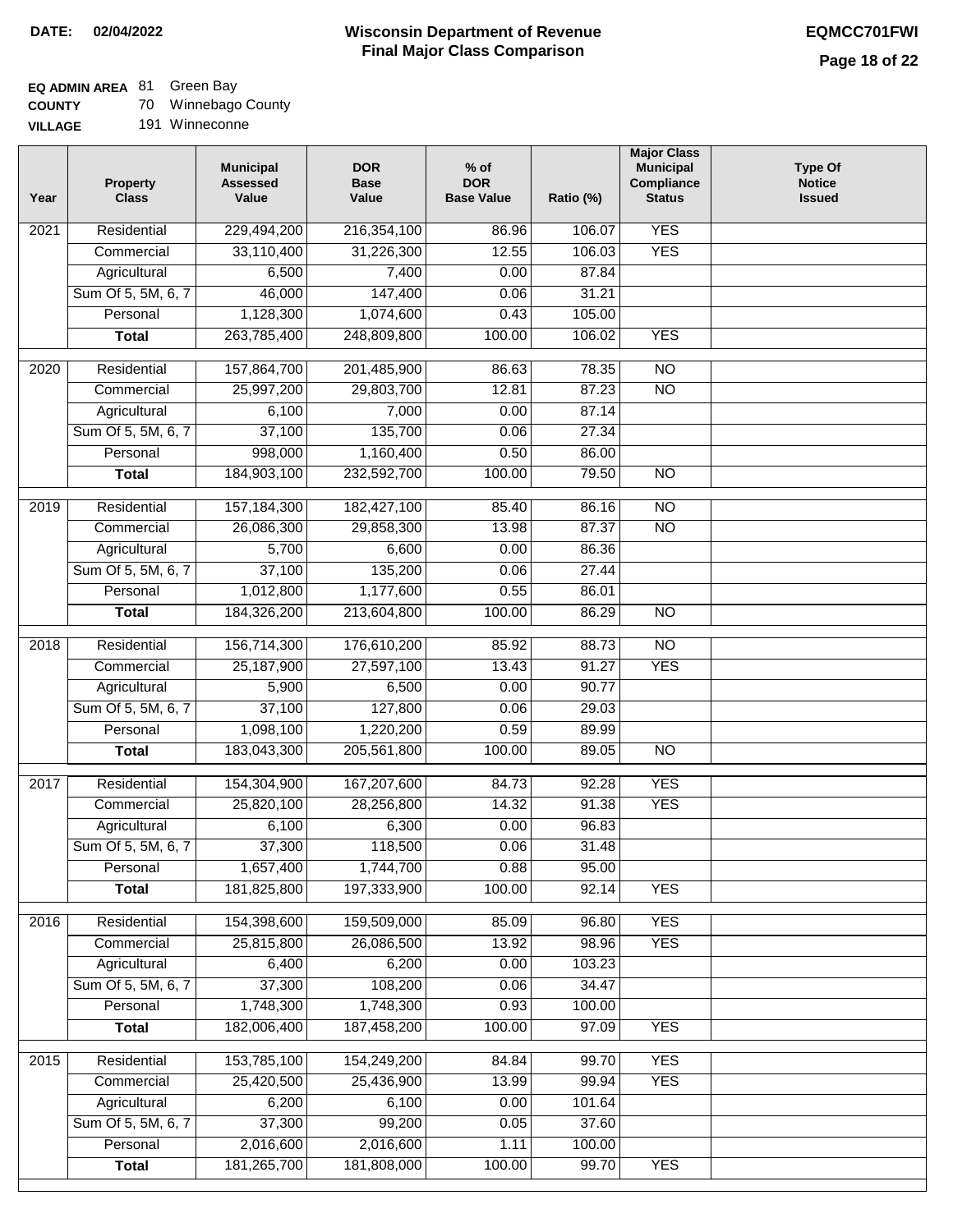# **Page 19 of 22**

| EQ ADMIN AREA 81 Green Bay |                                       | 81 Green Bay |
|----------------------------|---------------------------------------|--------------|
| <b>COUNTY</b>              | 70 Winnebago County 08 Calumet County |              |
| <b>CITY</b>                | 251 Menasha                           | 251 Menasha  |

| Year | <b>Property</b><br><b>Class</b> | <b>Municipal</b><br><b>Assessed</b><br>Value | <b>DOR</b><br><b>Base</b><br>Value | $%$ of<br><b>DOR</b><br><b>Base Value</b> | Ratio (%)       | <b>Major Class</b><br><b>Municipal</b><br>Compliance<br><b>Status</b> | <b>Type Of</b><br><b>Notice</b><br><b>Issued</b> |
|------|---------------------------------|----------------------------------------------|------------------------------------|-------------------------------------------|-----------------|-----------------------------------------------------------------------|--------------------------------------------------|
| 2021 | Residential                     | 967,859,200                                  | 999,118,700                        | 80.41                                     | 96.87           | <b>YES</b>                                                            |                                                  |
|      | Commercial                      | 249,982,700                                  | 232,503,200                        | 18.71                                     | 107.52          | <b>YES</b>                                                            |                                                  |
|      | Agricultural                    | 21,500                                       | 21,000                             | 0.00                                      | 102.38          |                                                                       |                                                  |
|      | Sum Of 5, 5M, 6, 7              | 71,300                                       | 153,900                            | 0.01                                      | 46.33           |                                                                       |                                                  |
|      | Personal                        | 10,781,100                                   | 10,781,100                         | 0.87                                      | 100.00          |                                                                       |                                                  |
|      | <b>Total</b>                    | 1,228,715,800                                | 1,242,577,900                      | 100.00                                    | 98.88           | <b>YES</b>                                                            |                                                  |
| 2020 | Residential                     | 878,175,400                                  | 923,474,000                        | 78.66                                     | 95.09           | <b>YES</b>                                                            |                                                  |
|      | Commercial                      | 246,546,800                                  | 238,392,500                        | 20.31                                     | 103.42          | <b>YES</b>                                                            |                                                  |
|      | Agricultural                    | 23,100                                       | 23,000                             | 0.00                                      | 100.43          |                                                                       |                                                  |
|      | Sum Of 5, 5M, 6, 7              | 30,000                                       | 155,400                            | 0.01                                      | 19.31           |                                                                       |                                                  |
|      | Personal                        | 11,985,000                                   | 11,985,000                         | 1.02                                      | 100.00          |                                                                       |                                                  |
|      | <b>Total</b>                    | 1,136,760,300                                | 1,174,029,900                      | 100.00                                    | 96.83           | <b>YES</b>                                                            |                                                  |
|      |                                 |                                              |                                    |                                           |                 |                                                                       |                                                  |
| 2019 | Residential                     | 872,031,700                                  | 861,891,500                        | 76.11                                     | 101.18          | <b>YES</b>                                                            |                                                  |
|      | Commercial                      | 248,074,200                                  | 257,937,100                        | 22.78                                     | 96.18           | <b>YES</b>                                                            |                                                  |
|      | Agricultural                    | 22,200                                       | 22,200                             | 0.00                                      | 100.00          |                                                                       |                                                  |
|      | Sum Of 5, 5M, 6, 7              | 30,100                                       | 154,700                            | 0.01                                      | 19.46           |                                                                       |                                                  |
|      | Personal                        | 12,364,600                                   | 12,364,600                         | 1.09                                      | 100.00          |                                                                       |                                                  |
|      | <b>Total</b>                    | 1,132,522,800                                | 1,132,370,100                      | 100.00                                    | 100.01          | <b>YES</b>                                                            |                                                  |
| 2018 | Residential                     | 755,527,300                                  | 851,995,700                        | 76.59                                     | 88.68           | $\overline{NO}$                                                       |                                                  |
|      | Commercial                      | 228,136,000                                  | 247,586,300                        | 22.26                                     | 92.14           | <b>YES</b>                                                            |                                                  |
|      | Agricultural                    | 22,300                                       | 22,100                             | 0.00                                      | 100.90          |                                                                       |                                                  |
|      | Sum Of 5, 5M, 6, 7              | 30,000                                       | 165,200                            | 0.01                                      | 18.16           |                                                                       |                                                  |
|      | Personal                        | 12,647,100                                   | 12,647,100                         | 1.14                                      | 100.00          |                                                                       |                                                  |
|      | <b>Total</b>                    | 996,362,700                                  | 1,112,416,400                      | 100.00                                    | 89.57           | $\overline{NO}$                                                       |                                                  |
| 2017 | Residential                     | 736,029,100                                  | 785,564,500                        | 74.81                                     | 93.69           | <b>YES</b>                                                            |                                                  |
|      | Commercial                      | 228,792,600                                  | 237,727,500                        | 22.64                                     | 96.24           | <b>YES</b>                                                            |                                                  |
|      | Agricultural                    | 22,300                                       | 22,100                             | 0.00                                      | 100.90          |                                                                       |                                                  |
|      | Sum Of 5, 5M, 6, 7              | 32,200                                       | 168,200                            | 0.02                                      | 19.14           |                                                                       |                                                  |
|      | Personal                        | 26,634,700                                   | 26,634,700                         | 2.54                                      | 100.00          |                                                                       |                                                  |
|      | <b>Total</b>                    | 991,510,900                                  | 1,050,117,000                      | 100.00                                    | 94.42           | <b>YES</b>                                                            |                                                  |
| 2016 | Residential                     | 721,501,200                                  | 746,238,400                        | 76.08                                     | 96.69           | <b>YES</b>                                                            |                                                  |
|      | Commercial                      | 213,216,100                                  | 215,992,900                        | 22.02                                     | 98.71           | <b>YES</b>                                                            |                                                  |
|      | Agricultural                    | 20,200                                       | 20,200                             | 0.00                                      | 100.00          |                                                                       |                                                  |
|      | Sum Of 5, 5M, 6, 7              | 32,000                                       | 168,500                            | 0.02                                      | 18.99           |                                                                       |                                                  |
|      | Personal                        | 18,402,200                                   | 18,402,200                         | 1.88                                      | 100.00          |                                                                       |                                                  |
|      | <b>Total</b>                    | 953,171,700                                  | 980,822,200                        | 100.00                                    | 97.18           | <b>YES</b>                                                            |                                                  |
|      |                                 |                                              |                                    |                                           |                 |                                                                       |                                                  |
| 2015 | Residential                     | 716,482,300                                  | 715,485,500                        | 76.28                                     | 100.14          | <b>YES</b>                                                            |                                                  |
|      | Commercial                      | 201,908,200                                  | 205,329,200                        | 21.89                                     | 98.33           | <b>YES</b>                                                            |                                                  |
|      | Agricultural                    | 20,000                                       | 20,100                             | 0.00                                      | 99.50           |                                                                       |                                                  |
|      | Sum Of 5, 5M, 6, 7              | 32,000                                       | 165,700                            | 0.02                                      | 19.31           |                                                                       |                                                  |
|      | Personal                        | 16,967,500                                   | 16,967,500                         | 1.81                                      | 100.00<br>99.73 |                                                                       |                                                  |
|      | <b>Total</b>                    | 935,410,000                                  | 937,968,000                        | 100.00                                    |                 | <b>YES</b>                                                            |                                                  |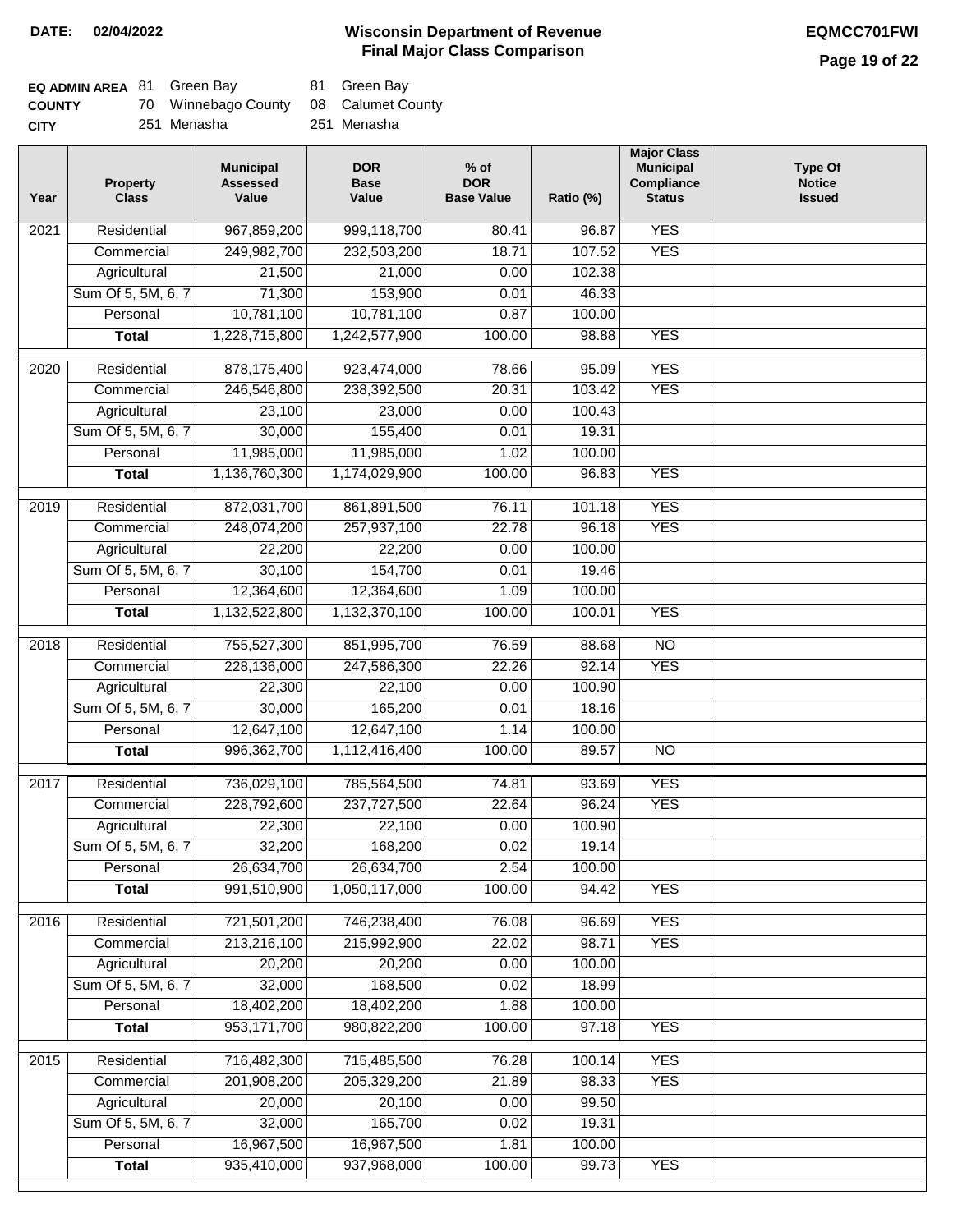## **EQ ADMIN AREA** 81 Green Bay

| <b>COUNTY</b> |  | 70 Winnebago County |
|---------------|--|---------------------|
|---------------|--|---------------------|

**CITY** 261 Neenah

| Year              | <b>Property</b><br><b>Class</b> | <b>Municipal</b><br><b>Assessed</b><br>Value | <b>DOR</b><br><b>Base</b><br>Value | $%$ of<br><b>DOR</b><br><b>Base Value</b> | Ratio (%) | <b>Major Class</b><br><b>Municipal</b><br>Compliance<br><b>Status</b> | <b>Type Of</b><br><b>Notice</b><br><b>Issued</b> |
|-------------------|---------------------------------|----------------------------------------------|------------------------------------|-------------------------------------------|-----------|-----------------------------------------------------------------------|--------------------------------------------------|
| 2021              | Residential                     | 1,587,731,500                                | 1,735,153,200                      | 74.64                                     | 91.50     | <b>YES</b>                                                            |                                                  |
|                   | Commercial                      | 531,188,700                                  | 562,072,200                        | 24.18                                     | 94.51     | <b>YES</b>                                                            |                                                  |
|                   | Agricultural                    | 0                                            | 0                                  | 0.00                                      | 0.00      |                                                                       |                                                  |
|                   | Sum Of 5, 5M, 6, 7              | $\Omega$                                     | $\mathbf{0}$                       | 0.00                                      | 0.00      |                                                                       |                                                  |
|                   | Personal                        | 25,067,500                                   | 27,546,800                         | 1.18                                      | 91.00     |                                                                       |                                                  |
|                   | <b>Total</b>                    | 2,143,987,700                                | 2,324,772,200                      | 100.00                                    | 92.22     | <b>YES</b>                                                            |                                                  |
| $\overline{2020}$ | Residential                     | 1,568,798,100                                | 1,628,386,100                      | 73.50                                     | 96.34     | <b>YES</b>                                                            |                                                  |
|                   | Commercial                      | 534,637,300                                  | 559,316,200                        | 25.25                                     | 95.59     | <b>YES</b>                                                            |                                                  |
|                   | Agricultural                    | 2,700                                        | 2,700                              | 0.00                                      | 100.00    |                                                                       |                                                  |
|                   | Sum Of 5, 5M, 6, 7              | 100                                          | 100                                | 0.00                                      | 100.00    |                                                                       |                                                  |
|                   | Personal                        | 27,703,800                                   | 27,703,800                         | 1.25                                      | 100.00    |                                                                       |                                                  |
|                   | <b>Total</b>                    | 2,131,142,000                                | 2,215,408,900                      | 100.00                                    | 96.20     | <b>YES</b>                                                            |                                                  |
| 2019              | Residential                     | 1,558,478,100                                | 1,564,623,400                      | 73.27                                     | 99.61     | <b>YES</b>                                                            |                                                  |
|                   | Commercial                      | 513,144,200                                  | 541,312,400                        | 25.35                                     | 94.80     | <b>YES</b>                                                            |                                                  |
|                   | Agricultural                    | 0                                            | 0                                  | 0.00                                      | 0.00      |                                                                       |                                                  |
|                   | Sum Of 5, 5M, 6, 7              | 0                                            | $\Omega$                           | 0.00                                      | 0.00      |                                                                       |                                                  |
|                   | Personal                        | 29,617,500                                   | 29,617,500                         | 1.39                                      | 100.00    |                                                                       |                                                  |
|                   | <b>Total</b>                    | 2,101,239,800                                | 2,135,553,300                      | 100.00                                    | 98.39     | <b>YES</b>                                                            |                                                  |
|                   |                                 |                                              |                                    |                                           |           |                                                                       |                                                  |
| 2018              | Residential                     | 1,289,014,700                                | 1,455,147,700                      | 73.28                                     | 88.58     | $\overline{10}$                                                       |                                                  |
|                   | Commercial                      | 446,078,200                                  | 501,801,500                        | 25.27                                     | 88.90     | <b>NO</b>                                                             |                                                  |
|                   | Agricultural                    | 0                                            | 0                                  | 0.00                                      | 0.00      |                                                                       |                                                  |
|                   | Sum Of 5, 5M, 6, 7              | 0                                            | $\mathbf 0$                        | 0.00                                      | 0.00      |                                                                       |                                                  |
|                   | Personal                        | 27,366,100                                   | 28,806,400                         | 1.45                                      | 95.00     |                                                                       |                                                  |
|                   | <b>Total</b>                    | 1,762,459,000                                | 1,985,755,600                      | 100.00                                    | 88.76     | $\overline{10}$                                                       |                                                  |
| 2017              | Residential                     | 1,277,733,300                                | 1,385,120,000                      | 73.77                                     | 92.25     | <b>YES</b>                                                            |                                                  |
|                   | Commercial                      | 437,604,300                                  | 447,264,800                        | 23.82                                     | 97.84     | <b>YES</b>                                                            |                                                  |
|                   | Agricultural                    | 5,000                                        | 5,000                              | 0.00                                      | 100.00    |                                                                       |                                                  |
|                   | Sum Of 5, 5M, 6, 7              | 200                                          | 200                                | 0.00                                      | 100.00    |                                                                       |                                                  |
|                   | Personal                        | 45,290,541                                   | 45,290,600                         | 2.41                                      | 100.00    |                                                                       |                                                  |
|                   | <b>Total</b>                    | 1,760,633,341                                | 1,877,680,600                      | 100.00                                    | 93.77     | <b>YES</b>                                                            |                                                  |
| 2016              | Residential                     | 1,264,115,900                                | 1,313,394,600                      | 74.25                                     | 96.25     | <b>YES</b>                                                            |                                                  |
|                   | Commercial                      | 427,376,700                                  | 409,924,300                        | 23.18                                     | 104.26    | <b>YES</b>                                                            |                                                  |
|                   | Agricultural                    | 0                                            | 0                                  | 0.00                                      | 0.00      |                                                                       |                                                  |
|                   | Sum Of 5, 5M, 6, 7              | $\Omega$                                     | $\Omega$                           | 0.00                                      | 0.00      |                                                                       |                                                  |
|                   | Personal                        | 45,453,000                                   | 45,453,000                         | 2.57                                      | 100.00    |                                                                       |                                                  |
|                   | <b>Total</b>                    | 1,736,945,600                                | 1,768,771,900                      | 100.00                                    | 98.20     | <b>YES</b>                                                            |                                                  |
| 2015              | Residential                     | 1,246,754,600                                | 1,248,469,900                      | 72.68                                     | 99.86     | <b>YES</b>                                                            |                                                  |
|                   | Commercial                      | 425,916,300                                  | 420,132,000                        | 24.46                                     | 101.38    | <b>YES</b>                                                            |                                                  |
|                   | Agricultural                    | 0                                            | 0                                  | 0.00                                      | 0.00      |                                                                       |                                                  |
|                   | Sum Of 5, 5M, 6, 7              | 0                                            | 0                                  | 0.00                                      | 0.00      |                                                                       |                                                  |
|                   | Personal                        | 49,053,200                                   | 49,053,200                         | 2.86                                      | 100.00    |                                                                       |                                                  |
|                   | <b>Total</b>                    | 1,721,724,100                                | 1,717,655,100                      | 100.00                                    | 100.24    | <b>YES</b>                                                            |                                                  |
|                   |                                 |                                              |                                    |                                           |           |                                                                       |                                                  |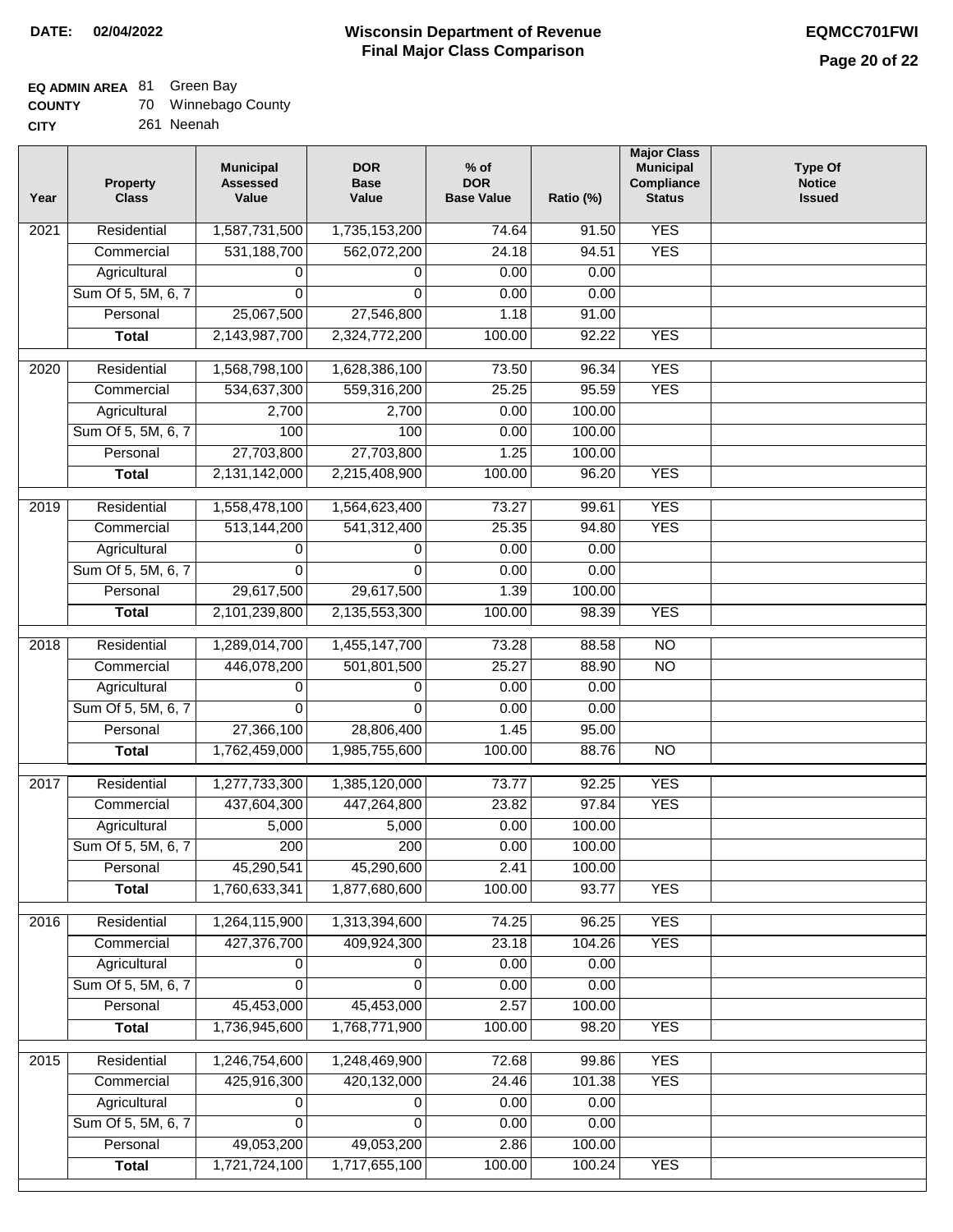# **EQ ADMIN AREA** 81 Green Bay

| <b>COUNTY</b> |  | Winnebago County |
|---------------|--|------------------|
|---------------|--|------------------|

**CITY** 265 Omro

| Year | <b>Property</b><br><b>Class</b> | <b>Municipal</b><br><b>Assessed</b><br>Value | <b>DOR</b><br><b>Base</b><br>Value | $%$ of<br><b>DOR</b><br><b>Base Value</b> | Ratio (%)        | <b>Major Class</b><br><b>Municipal</b><br>Compliance<br><b>Status</b> | <b>Type Of</b><br><b>Notice</b><br><b>Issued</b> |
|------|---------------------------------|----------------------------------------------|------------------------------------|-------------------------------------------|------------------|-----------------------------------------------------------------------|--------------------------------------------------|
| 2021 | Residential                     | 161,920,600                                  | 179,728,200                        | 83.30                                     | 90.09            | <b>YES</b>                                                            |                                                  |
|      | Commercial                      | 33,929,400                                   | 34,691,000                         | 16.08                                     | 97.80            | <b>YES</b>                                                            |                                                  |
|      | Agricultural                    | 51,300                                       | 53,600                             | 0.02                                      | 95.71            |                                                                       |                                                  |
|      | Sum Of 5, 5M, 6, 7              | 38,900                                       | 53,600                             | 0.02                                      | 72.57            |                                                                       |                                                  |
|      | Personal                        | 1,155,300                                    | 1,242,200                          | 0.58                                      | 93.00            |                                                                       |                                                  |
|      | <b>Total</b>                    | 197,095,500                                  | 215,768,600                        | 100.00                                    | 91.35            | <b>YES</b>                                                            |                                                  |
| 2020 | Residential                     | 158,724,000                                  | 167,887,000                        | 82.76                                     | 94.54            | <b>YES</b>                                                            |                                                  |
|      | Commercial                      | 33,841,200                                   | 33,570,300                         | 16.55                                     | 100.81           | <b>YES</b>                                                            |                                                  |
|      | Agricultural                    | 49,500                                       | 51,800                             | 0.03                                      | 95.56            |                                                                       |                                                  |
|      | Sum Of 5, 5M, 6, 7              | 38,900                                       | 54,000                             | 0.03                                      | 72.04            |                                                                       |                                                  |
|      | Personal                        | 1,233,000                                    | 1,297,900                          | 0.64                                      | 95.00            |                                                                       |                                                  |
|      | <b>Total</b>                    | 193,886,600                                  | 202,861,000                        | 100.00                                    | 95.58            | <b>YES</b>                                                            |                                                  |
| 2019 | Residential                     | 156,764,000                                  | 162,858,100                        | 82.94                                     | 96.26            | <b>YES</b>                                                            |                                                  |
|      | Commercial                      | 33,357,100                                   | 32,313,400                         | 16.46                                     | 103.23           | <b>YES</b>                                                            |                                                  |
|      | Agricultural                    | 48,700                                       | 50,100                             | 0.03                                      | 97.21            |                                                                       |                                                  |
|      | Sum Of 5, 5M, 6, 7              | 36,900                                       | 51,000                             | 0.03                                      | 72.35            |                                                                       |                                                  |
|      | Personal                        | 1,087,000                                    | 1,079,300                          | 0.55                                      | 100.71           |                                                                       |                                                  |
|      | <b>Total</b>                    | 191,293,700                                  | 196,351,900                        | 100.00                                    | 97.42            | <b>YES</b>                                                            |                                                  |
|      | Residential                     |                                              |                                    | 82.15                                     |                  | <b>YES</b>                                                            |                                                  |
| 2018 | Commercial                      | 155,284,300<br>33,657,100                    | 155,192,600<br>32,391,900          | 17.15                                     | 100.06<br>103.91 | <b>YES</b>                                                            |                                                  |
|      | Agricultural                    | 48,800                                       | 49,000                             | 0.03                                      | 99.59            |                                                                       |                                                  |
|      | Sum Of 5, 5M, 6, 7              | 36,900                                       | 50,700                             | 0.03                                      | 72.78            |                                                                       |                                                  |
|      | Personal                        | 1,229,900                                    | 1,229,900                          | 0.65                                      | 100.00           |                                                                       |                                                  |
|      | <b>Total</b>                    | 190,257,000                                  | 188,914,100                        | 100.00                                    | 100.71           | <b>YES</b>                                                            |                                                  |
|      |                                 |                                              |                                    |                                           |                  |                                                                       |                                                  |
| 2017 | Residential                     | 134,880,300                                  | 154,648,500                        | 81.75                                     | 87.22            | N <sub>O</sub>                                                        |                                                  |
|      | Commercial                      | 29,742,100                                   | 32,118,600                         | 16.98                                     | 92.60            | <b>YES</b>                                                            |                                                  |
|      | Agricultural                    | 42,200                                       | 46,500                             | 0.02                                      | 90.75            |                                                                       |                                                  |
|      | Sum Of 5, 5M, 6, 7              | 35,800                                       | 49,300                             | 0.03                                      | 72.62            |                                                                       |                                                  |
|      | Personal                        | 2,025,400                                    | 2,301,600                          | 1.22                                      | 88.00            |                                                                       |                                                  |
|      | <b>Total</b>                    | 166,725,800                                  | 189, 164, 500                      | 100.00                                    | 88.14            | <b>NO</b>                                                             |                                                  |
| 2016 | Residential                     | 133,261,600                                  | 142,720,700                        | 81.02                                     | 93.37            | <b>YES</b>                                                            |                                                  |
|      | Commercial                      | 29,896,700                                   | 31,126,200                         | 17.67                                     | 96.05            | <b>YES</b>                                                            |                                                  |
|      | Agricultural                    | 42,100                                       | 45,800                             | 0.03                                      | 91.92            |                                                                       |                                                  |
|      | Sum Of 5, 5M, 6, 7              | 35,800                                       | 47,800                             | 0.03                                      | 74.90            |                                                                       |                                                  |
|      | Personal                        | 2,113,900                                    | 2,225,200                          | 1.26                                      | 95.00            |                                                                       |                                                  |
|      | <b>Total</b>                    | 165,350,100                                  | 176, 165, 700                      | 100.00                                    | 93.86            | <b>YES</b>                                                            |                                                  |
| 2015 | Residential                     | 130,667,600                                  | 140,031,300                        | 80.80                                     | 93.31            | <b>YES</b>                                                            |                                                  |
|      | Commercial                      | 30,113,100                                   | 31,036,700                         | 17.91                                     | 97.02            | <b>YES</b>                                                            |                                                  |
|      | Agricultural                    | 42,100                                       | 45,500                             | 0.03                                      | 92.53            |                                                                       |                                                  |
|      | Sum Of 5, 5M, 6, 7              | 35,800                                       | 45,900                             | 0.03                                      | 78.00            |                                                                       |                                                  |
|      | Personal                        | 2,153,000                                    | 2,153,000                          | 1.24                                      | 100.00           |                                                                       |                                                  |
|      | <b>Total</b>                    | 163,011,600                                  | 173,312,400                        | 100.00                                    | 94.06            | <b>YES</b>                                                            |                                                  |